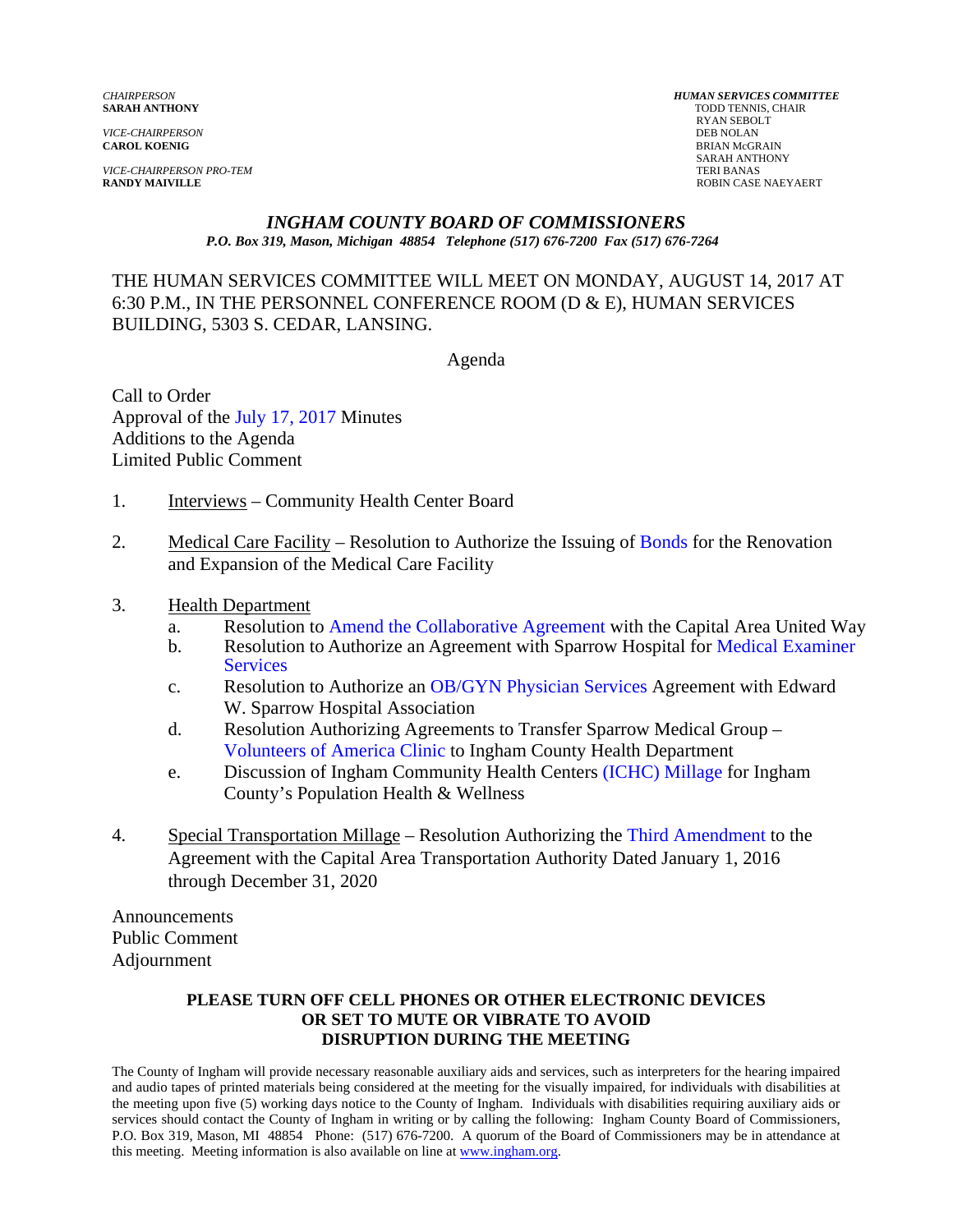#### HUMAN SERVICES COMMITTEE July 17, 2017 Draft Minutes

<span id="page-1-0"></span>

| <b>Members Present:</b> | Sebolt, McGrain, Banas, Nolan (arrived at 6:32 p.m.), and Naeyaert                                                                                     |
|-------------------------|--------------------------------------------------------------------------------------------------------------------------------------------------------|
| <b>Members Absent:</b>  | Tennis and Anthony                                                                                                                                     |
| <b>Others Present:</b>  | Scott Duimstra, Deb Bloomquist, Sally Trout, Sandy Drake, Marna<br>Wilson, Tammy Lemmer, Kate Long, Marion Owen, Jared Cypher, Liz<br>Kane, and others |

The meeting was called to order by Vice Chairperson Sebolt at 6:30 p.m. in Personnel Conference Room "D & E" of the Human Services Building, 5303 S. Cedar Street, Lansing, Michigan.

#### Approval of the June 19, 2017 Minutes

### MOVED BY COMM. MCGRAIN, SUPPORTED BY COMM. NAEYAERT, TO APPROVE THE MINUTES OF THE JUNE 19, 2017 HUMAN SERVICES COMMITTEE MEETING.

THE MOTION CARRIED UNANIMOUSLY. Absent: Commissioners Tennis, Anthony, and Nolan

Additions to the Agenda

None.

Additional Information –

Tri-County Office on Aging's Fiscal Year 2018 Annual Implementation Plan

#### Limited Public Comment

None.

#### 1. Interviews – Capital Area District Library Board

Vice Chairperson Sebolt invited the Capital Area District Library (CADL) Board candidates to introduce themselves to the Committee.

Commissioner Nolan arrived at 6:32 p.m.

Sandy Drake interviewed for a position on the Capital Area District Library Board.

Marna Wilson interviewed for a position on the Capital Area District Library Board.

Commissioner Nolan introduced the Chairperson and Vice Chairperson of the CADL Board of Trustees and Scott Duimstra, CADL Executive Director, who were in the audience. She asked Mr. Duimstra to explain CADL's current challenges and opportunities.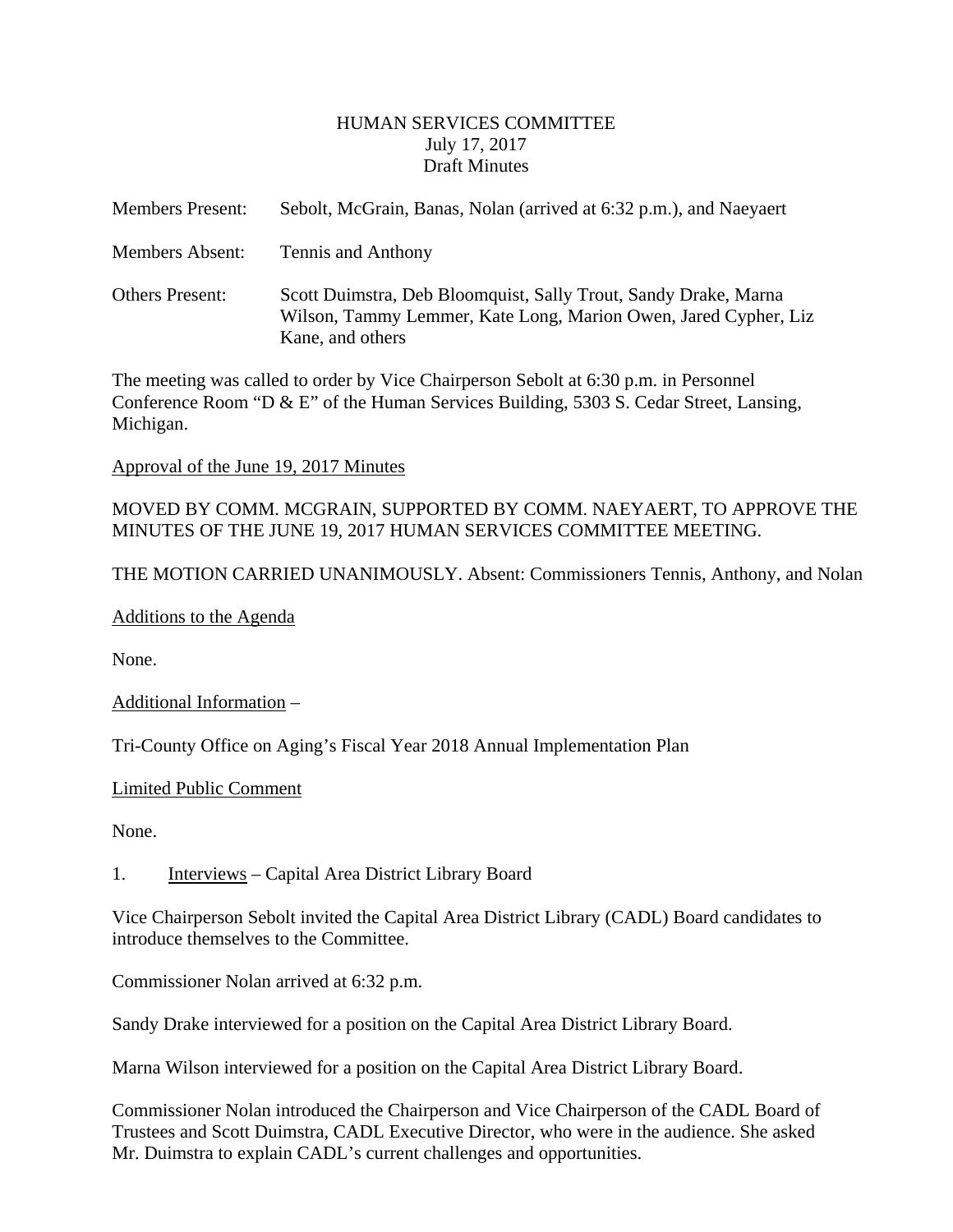Mr. Duimstra outlined the strategic plans for the CADL system, and explained the financial challenges of the organization.

### MOVED BY COMM. MCGRAIN, SUPPORTED BY COMM. NAEYAERT, TO APPROVE A CONSENT AGENDA CONSISTING OF THE FOLLOWING ACTION ITEMS:

- 3. Health Department
	- a. Resolution to Authorize FY 2018 Agreement with the Michigan Department of Health and Human Services for the Delivery of Public Health Services under the Comprehensive Agreement
	- b. Resolution to Authorize the Purchase of Digital Radiography Equipment and an Amendment to the NextGen Agreement for Expansion of the Digital X-Ray System
	- c. Resolution to Amend Amendment #3 to the 2016-2017 Comprehensive Agreement with the Michigan Department of Health and Human Services
- 4. Controller's Office Resolution Authorizing Adjustments to the 2017 Ingham County Budget

THE MOTION CARRIED UNANIMOUSLY. Absent: Commissioners Tennis and Anthony

THE MOTION TO APPROVE THE ITEMS ON THE CONSENT AGENDA CARRIED UNANIMOUSLY. Absent: Commissioners Tennis and Anthony

2. Tri-County Office on Aging – Resolution Approving Tri-County Office on Aging's Fiscal Year 2018 Annual Implementation Plan

### MOVED BY COMM. NOLAN, SUPPORTED BY COMM. MCGRAIN, TO APPROVE THE RESOLUTION.

Marion Owen, Tri-County Office on Aging (TCOA) Director, introduced the implementation plan and her colleagues. She distributed a summary of the 2018 plan to the Committee.

Vice Chairperson Sebolt asked the presenters to give the Committee the highlights of the plan.

Ms. Owen stated that the TCOA's evidence-based programming was an important highlight, because they had received a grant to expand the successful Diabetes PATH and A Matter of Balance programs offered. She further stated TCOA was looking to contract with health care plans to provide funding and offer more programs to plan members.

Ms. Owen stated TCOA became Medicare certified in 2016, which allowed them to offer more classes, but they also still offered some classes that were not covered by Medicare. She further stated she believed evidence-based programming was the way of the future, and they were seeing great success with their programs that allowed people to take control of their lives.

Ms. Owen stated TCOA was also looking to expand their dementia care and incorporate more programs and activities regarding dementia.

Tammy Lemmer, TCOA Community Relations and Grants Manager, stated that TCOA's Chronic Pain PATH was their newest program. She further stated they were looking to partner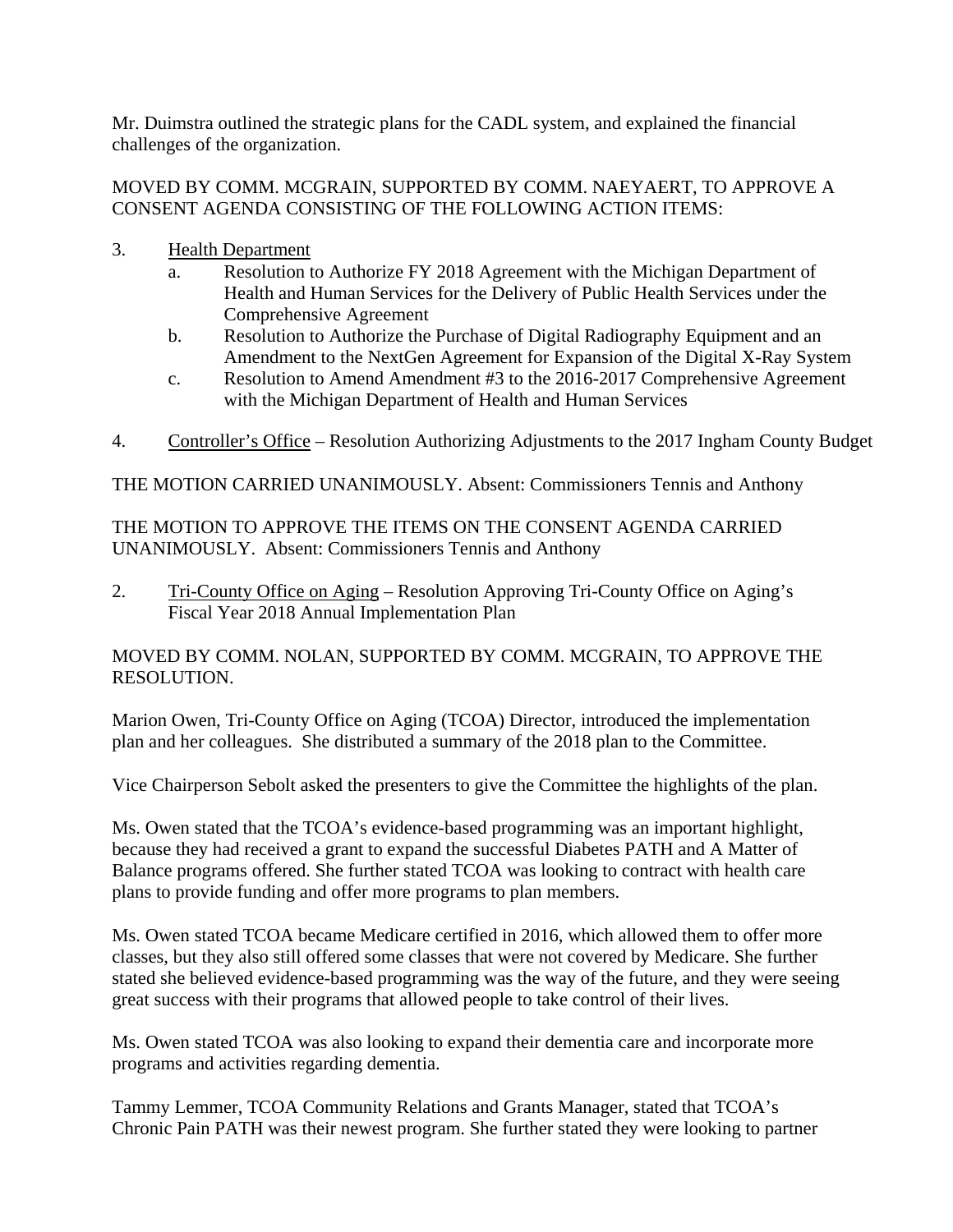with area substance abuse agencies and coalitions to help seniors avoid needing prescriptions to manage their pain.

Ms. Lemmer stated TCOA had conducted two Chronic Pain PATH sessions to date, where the first session had fewer participants than expected, but the second session of the class was very successful in the amount of people signed up and who completed the six-week class.

Vice Chairperson Sebolt asked what the difference between the two program sessions was.

Ms. Lemmer stated they were still evaluating the differences, but she believed they advertised the program's purpose and expectations better in the second session than they had in the first session. She further stated the first session was the first time they had ever offered a class like this, and she believed the community did not know what it was.

Ms. Lemmer stated TCOA was marketing the class more, and they were explaining the purpose and objectives of it so participants would successfully complete the program.

Ms. Owen stated TCOA had received a letter from a participant who had had issues with prescription drugs, which said TCOA's chronic pain management program had helped them more than any other type of program so far.

Vice Chairperson Sebolt stated that program was very important because of the ongoing opiate epidemic. He further stated the program was valuable not only so seniors learned how to manage their pain without prescription drugs, but also in raising awareness about access other family members might have to those drugs in their homes.

Commissioner Banas asked what TCOA was doing to help seniors stay in their own homes.

Ms. Owen stated TCOA had spent a lot of time over the last thirty years trying to keep people out of nursing homes. She explained the evolution of in-home senior care over the past thirty years, including the Medicaid home and community-based waiver they were currently using.

Ms. Owen stated TCOA was working to assist people in their transition from the nursing home back to the community, as well as to identify people who were imminently at risk of going into the nursing home. She further stated funding was one of TCOA's biggest challenges, because while they received some Medicaid funding for this purpose, it was not enough.

Ms. Owen stated another challenge besides obtaining funding was finding the workforce to perform these services. She further stated that there was a waitlist for in-home services, like the Meals on Wheels program, because they did not have the staff to handle more participants.

Ms. Owen stated home service workers were very underpaid and undervalued, which contributed to the struggle of finding enough staff. She further stated the demand for these services was increasing dramatically as more people got older and lived longer.

Ms. Owen stated TCOA also assisted people with physical disabilities who were younger than senior-age. She further stated that TCOA was one of the only aging organizations in the state that did not receive millage funding, and she believed that would need to change in the near future.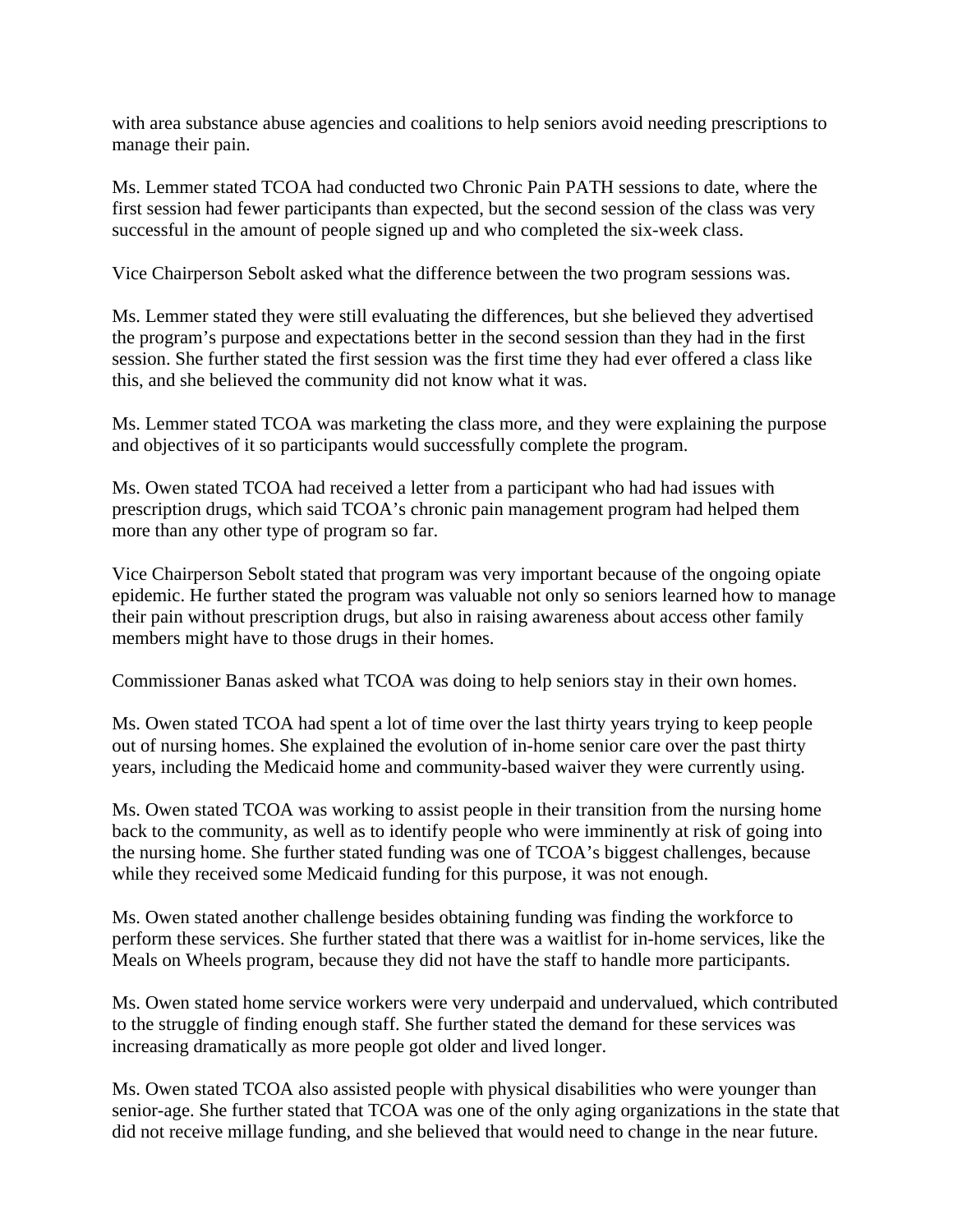Ms. Lemmer stated the term "in-home services" encompassed many different programs TCOA provided, both supporting the seniors and the family members and caregivers. She further stated they included Meals on Wheels in that definition, because in addition to bringing a nutritious meal to seniors in their home, volunteers also provided a wellness checkup.

Kate Long, TCOA Planner, stated that care management programs and chore services were also considered in-home services.

Commissioner McGrain thanked TCOA for their work and for providing the Meals on Wheels program, especially with the federal pressure they were currently under. He stated there was a need in the area to have a millage for enhanced social services, to fund agencies like TCOA and Capital Area Community Services, which were currently desperately underfunded.

Commissioner McGrain stated that he believed the area was underbuilt for senior housing needs. He asked if TCOA was involved in conversations regarding needs for senior housing in the area, and if TCOA was addressing the issue on their own.

Ms. Owen stated senior housing was an important part of being able to transition people out of nursing homes, however finding affordable housing was a challenge. She further stated some parts of the State worked with Housing and Urban Development, Michigan State Housing Development Authority, and Medicaid waivers to provide affordable assisted living to seniors, and she would like to see the Tri-County area have that in the future if those funds were made available.

Ms. Owen stated TCOA was on the Greater Lansing Housing Coalition and she recognized housing options for people with disabilities was possibly worse than older adults, because there were no designated buildings for people with disabilities like there were for seniors.

Commissioner McGrain asked what specific areas of the County were affected by the affordable housing issue.

Ms. Owen stated the City of Lansing was the biggest concern, because affordable market rents in the city were not affordable for seniors. She further stated that Delhi Charter Township and Delta Charter Township were making improvements in the market in their areas.

Ms. Lemmer stated that AARP was partnering with Lansing to work on the Age-Friendly Lansing initiative. She further stated that TCOA would be making recommendations to that initiative within six months, especially regarding housing and transportation access for seniors.

Commissioner McGrain stated it was important to take into account where seniors lived in the Tri-County area and how they accessed the resources they needed when TCOA made their recommendations, as it was not just a challenge in Lansing.

Discussion.

Ms. Lemmer stated TCOA was bringing a County-wide and area-wide perspective to the Age-Friendly Lansing initiative to give a broader view. She further stated she hoped Lansing's initiative could be used as a model and built upon in other parts of the County as well.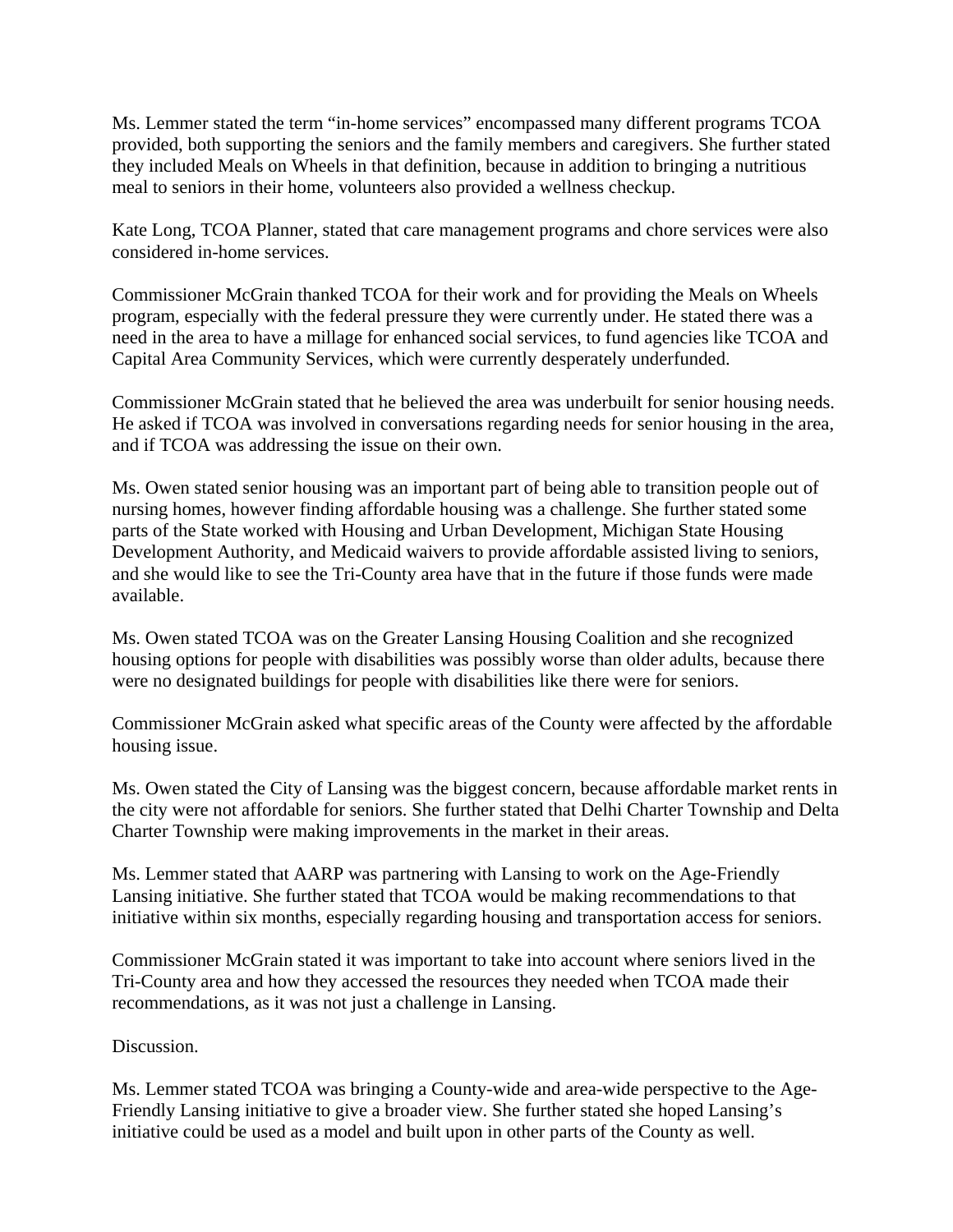Commissioner Naeyaert stated it was hard to understand how much care was needed for seniors, especially for those with dementia, and TCOA could not cover it all when there were so many demands from that community. She further stated she agreed with Commissioner McGrain about retooling the millage to include seniors and mental health services, as she heard Alzheimer's alone could cost the country \$1 billion in the next five years.

Commissioner Naeyaert asked how much Sparrow not renewing the contract to continue Care Transitions after December 2016 affected TCOA. She further asked if TCOA was seeing more people approaching old age who were addicted to prescription drugs and needing more care taking part in the chronic pain management programs they offered.

Commissioner Naeyaert asked if TCOA was also seeing younger people affected by dementia and Alzheimer's in the community.

Ms. Owen stated the loss with the termination of the Care Transitions contract was that people no longer had the assistance of their staff in their transition process. She further stated she thought Sparrow believed that the funding for the program would go away if changes were made to the Affordable Care Act and the fines for high hospital readmission rates would go away, so they eliminated the program.

Ms. Owen stated there had not been too much of a financial impact on TCOA, aside from the fact that they had to lay off care managers. She further stated it was unfortunate that people did not have the service anymore, because it had been important, and the discharge services still offered were not comprehensive.

Ms. Owen stated she had seen the amount of people with early dementia increase.

Commissioner Naeyaert asked if the numbers had increased across the County, and if they were seeing younger people affected.

Ms. Owen stated the amount had increased County-wide, and it was seen in younger people.

Commissioner Naeyaert stated dementia care would be a huge consideration for the area's future, as the Ingham County Medical Care Facility had recognized when planning their renovation and expansion.

Discussion.

Commissioner Banas asked the presenters, with their day-to-day experiences in mind, where they thought potential millage money would have the most impact.

Ms. Owen stated spending money to help people be independent would be helpful, however it should not be a duplication of services already provided. She further stated there were many issues funds could be used for, including helping seniors access and afford public transportation and helping seniors with home repairs so they could stay in their homes.

Ms. Owen stated there were also senior centers in the area that were struggling, so the County could help them attract seniors.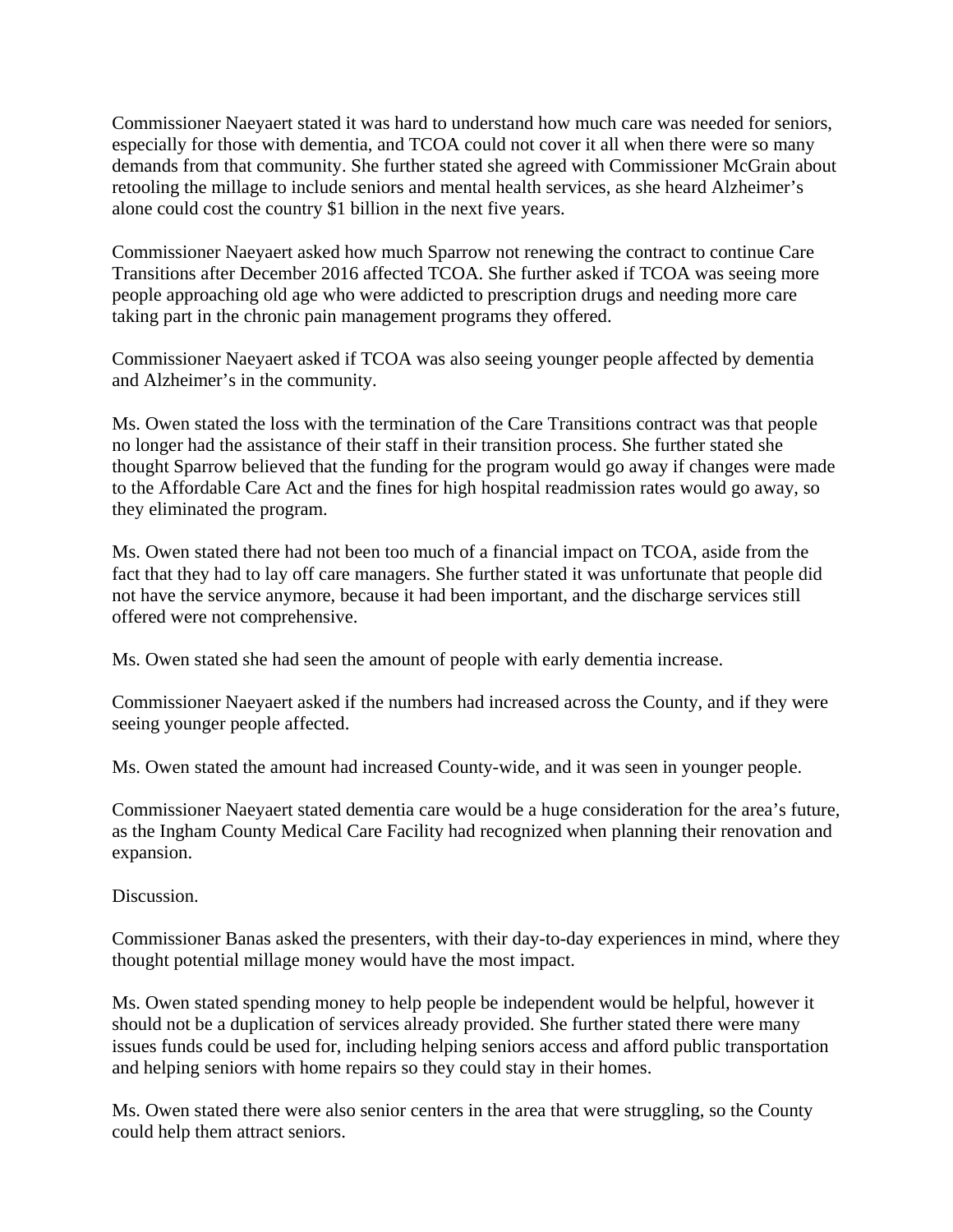Discussion.

Ms. Owen stated that under the home and community-based waiver, TCOA had been able to use ride-sharing services similar to Uber.

Discussion.

THE MOTION CARRIED UNANIMOUSLY. Absent: Commissioners Tennis and Anthony

5. Board Referral – Letter from the City of Lansing Regarding the Passage of Resolution #2017-148, a Resolution Affirming the Intent to Take Action on Climate Change in Accordance with the Goals of the Paris Agreement

Vice Chairperson Sebolt placed the letter on file. He asked if the Committee would like to draft a similar resolution for the County.

Commissioner Nolan stated she would be in favor of a County resolution.

Commissioner McGrain stated he agreed with Commissioner Nolan. He asked if a draft resolution could be placed on a future meeting's agenda.

Vice Chairperson Sebolt directed staff to place a draft resolution on a future meeting's agenda.

Announcements

None.

Public Comment

None.

**Adjournment** 

The meeting was adjourned at 7:27 p.m.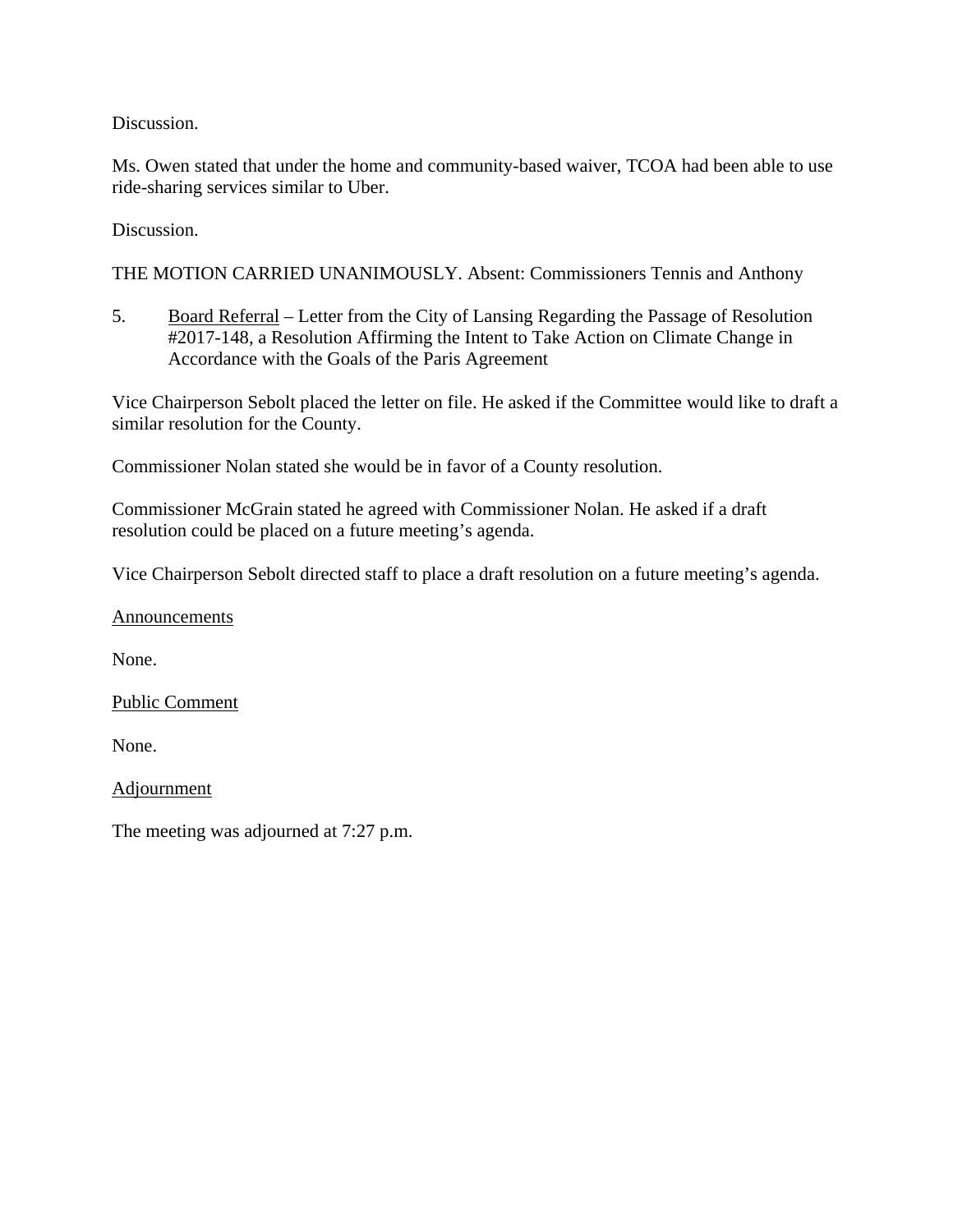# **AUGUST 14, 2017 HUMAN SERVICES AGENDA STAFF REVIEW SUMMARY**

### **ACTION ITEMS:**

## **The Deputy Controller is recommending approval of the following resolutions**

### *2. Medical Care Facility – Resolution to Authorize the Issuing of Bonds for the Renovation and Expansion of the Medical Care Facility*

This resolution authorizes the issuance of bonds to finance part of the cost of acquiring, constructing and equipping an approximately 61,600 square foot addition to the existing Ingham County Medical Care Facility. The expansion and renovation plans of the Medical Care Facility will be implemented at a cost not to exceed \$22,000,000. The plans will be financed by utilizing \$12,000,000 of the Facility's cash reserves and a \$10,000,000 bond secured through Ingham County. Resolutions #15-79 and #17-244 authorized the expansion and renovation of the Ingham County Medical Care Facility.

### *3. Health Department*

*a. Resolution to Amend the Collaborative Agreement with the Capital Area United Way*  This resolution authorizes an amendment to the collaborative agreement with the Capital Area United Way in an amount not to exceed \$36,482.80 through September 30, 2017. Under this agreement, CAUW administers funds to support the Community Indicators Project, a core component of ICHD's strategy for informing the community about its health status. This project is also instrumental to the *Healthy! Capital Counties* project, a community health assessment done in collaboration with Barry-Eaton District Health Department (BEDHD), Mid-Michigan District Health Department (MMDHD), Sparrow Health Systems (Sparrow HS), McLaren Greater Lansing (MGL), Hayes-Green Beach Medical Center, and Eaton Rapids Medical Center.

*b. Resolution to Authorize an Agreement with Sparrow Hospital for Medical Examiner Services*  This resolution authorizes an agreement with Sparrow Hospital for Medical Examiner Services. It will be a 4 year agreement, beginning January 1, 2018. In the first year of the agreement the County will pay Sparrow Forensic Pathology an amount not to exceed \$702,237 (\$2.50 per capita based on the 2010 census population of 280,295). The annual flat rate will increase in accordance with Sparrow Forensic Pathology's costs at a rate not to exceed 4% per year. Sparrow will inform the County by January 1 of each year of any increase for the upcoming calendar year. The new contract with Sparrow will be inclusive of body transport. The County currently contracts with Lansing/Mason Ambulance for body transport. If this resolution is adopted, the contract with Lansing/Mason Ambulance will be terminated.

### *c. Resolution to Authorize an OB/GYN Physician Services Agreement with Edward W. Sparrow Hospital Association*

This resolution authorizes an agreement with Sparrow to provide 1.0 FTE physician services, including oversight of mid-level providers and medical administration support to ICHD Women's Health Services, at an amount not to exceed \$100,000 annually, effective July 1, 2017 through June 30, 2020.

### *d. Resolution Authorizing Agreements to Transfer Sparrow Medical Group – Volunteers of America Clinic to Ingham County Health Department*

This resolution authorizes the necessary agreements to transfer the operation of the SMG-VOA homeless health care clinic to Ingham County Health Department (ICHD), including:

A no-cost definitive agreement between ICHD and Sparrow to establish the interagency terms of the integration of SMG-VOA to ICHD, effective September 1, 2017 through August 31, 2020 for the term of three (3) years, to automatically renew annually, for a maximum of twenty years.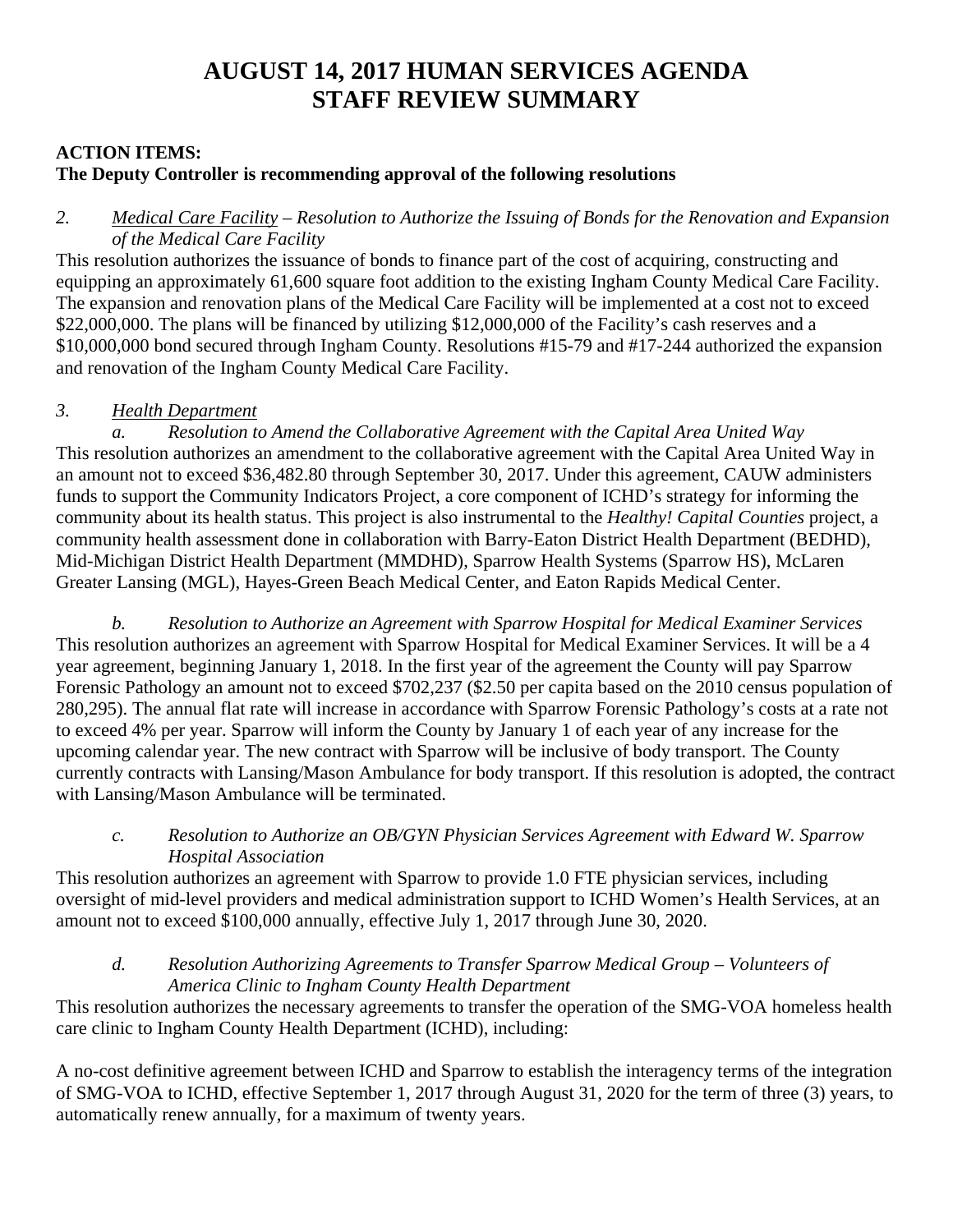A three year Real Estate Lease agreement between ICHD and VOA for the property located at 430 N. Larch Street, Lansing, MI, 48912, effective September 1, 2017 through August 31, 2020, at no cost for year one (September 1, 2017 through August 31, 2018), and then at the rate of \$20,000 annually for years two and three, and to thereafter auto-renew at \$20,000 annually for up to twenty years.

Two Licensing Agreements, one between ICHD and Sparrow and another for ICHD and VOA, for the use of each entity's respective name for the SMG-VOA clinic for a twenty year term, effective September 1, 2017 through August 31, 2020 and to auto-renew annually for up to twenty years.

An agreement between Sparrow and ICHD for use of Sparrow's EPIC electronic medical system for the clinic, including a one-time connection fee of \$13,500 and an ongoing annual fee of \$750, effective September 1, 2017 through August 31, 2020 and to auto renew annually thereafter.

A Provider Services Agreement between Sparrow and ICHD, effective September 1, 2017 through August 31, 2020, for up to 2.9 FTE of physician, nurse practitioner and/or physician assistant services, for a total amount not to exceed \$360,000 annually and at an hourly rate in accordance with annual salary cap and allowable hourly pay rates per Health Resources and Services Administration guidance.

A non-provider services agreement between Sparrow and ICHD, effective September 1, 2017 through August 31, 2019, for 0.8 FTE RN Practice Supervisor and 4.0 FTE Medical Assistant, for a total amount not to exceed \$232,000 annually, and in accordance with annual salary cap and allowable hourly pay rates per Health Resources and Services Administration guidance.

An equipment acquisition agreement with Sparrow, for the transition of ownership of existing equipment at the SMG-VOA clinic, for a total value not to exceed \$100,000, effective September 1, 2017 through August 31, 2020, to auto-renew annually up to twenty years.

An amendment to the Ingham Community Health Center (CHC) Board By-Laws for the terms of adding a Homeless Health Care Committee to the CHC Board of Directors and state the terms of Sparrow's role and representation on the CHC Board of Directors.

*4. Special Transportation Millage – Resolution Authorizing the Third Amendment to the Agreement with the Capital Area Transportation Authority Dated January 1, 2016 through December 31, 2020*  This resolution authorizes the third amendment to the agreement with the Capital Area Transportation Authority (CATA) for the time period of January 1, 2016 through December 31, 2020; specifically the scope of services which will be effective from October 1, 2017 through September 30, 2018. The amount to be reimbursed will not exceed the amount of millage funds available. A maximum of \$3,128,081 will be used to pay the actual expenses of operating, administrating, and marketing Spec-Tran. A maximum of \$951,466 of the funds will be used to pay for the actual expenses of operating, administering and marketing CATA Rural Services. The amount of \$125,299 will be retained by the County for the operation of a vehicle used to transport area veterans to VA Hospitals in the region in the County's 2018 Fiscal Year.

# **OTHER ITEMS:**

*1. Interviews – Community Health Center Board* 

### *3. Health Department*

### *f. Discussion of Ingham Community Health Centers (ICHC) Millage for Ingham County's Population Health & Wellness*

The ICHC Board of Directors believes the county should utilize unspent millage funds relative to the provision of health care services and implores the Ingham County Commissioners to seek a new millage proposal that asks the great voters of Ingham County to help fund ICHC so that it may execute its mission to serve and improve the health of Ingham County's underserved residents. The attached resolution was approved at their May 25, 2017 meeting.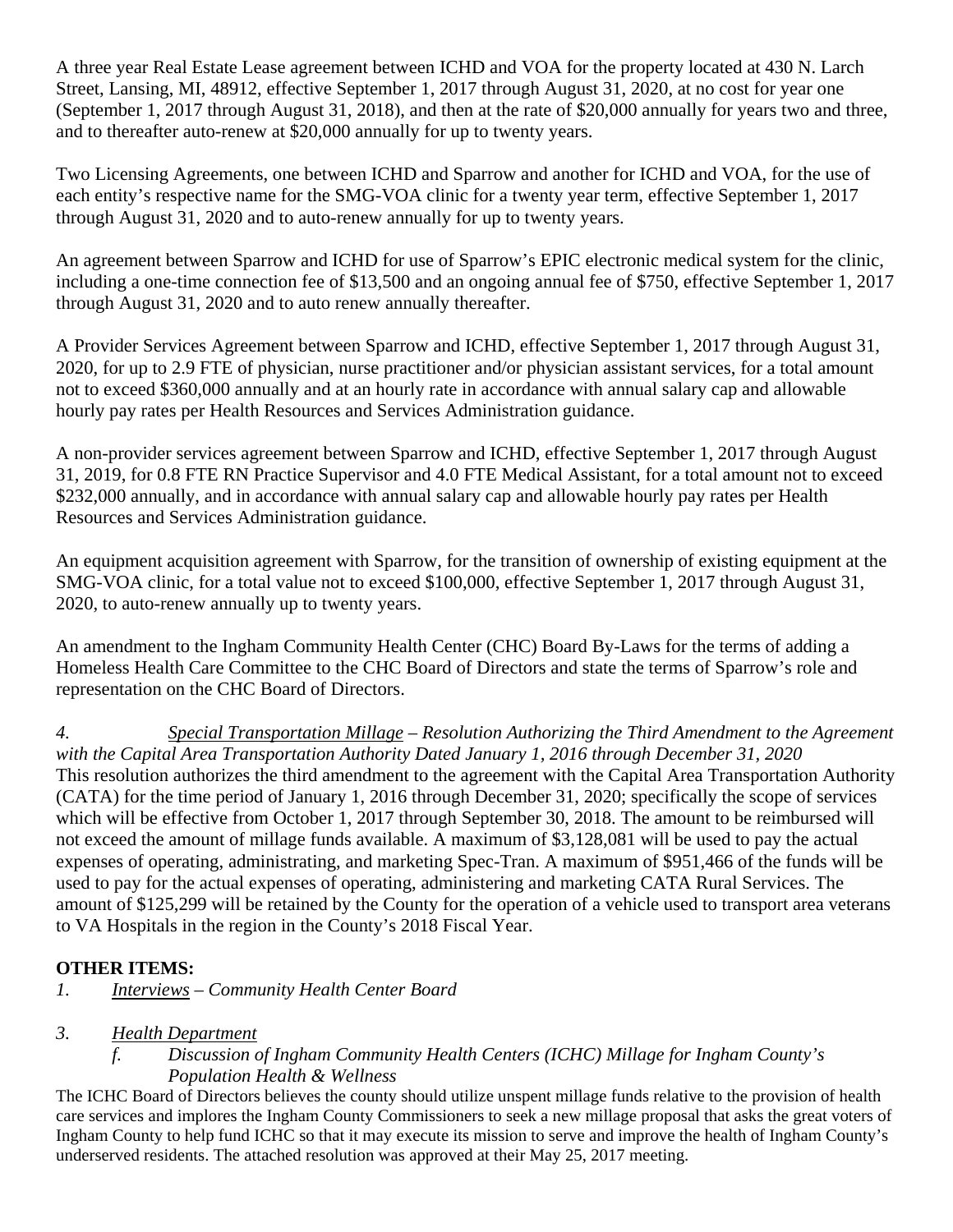### MEMORANDUM

<span id="page-9-0"></span>

| TO:             | Human Services and Finance Committees                                                                         |
|-----------------|---------------------------------------------------------------------------------------------------------------|
| <b>FROM:</b>    | Jared Cypher, Deputy Controller                                                                               |
| DATE:           | August 2, 2017                                                                                                |
| <b>SUBJECT:</b> | Resolution to Authorize the Issuing of Bonds for the Renovation and Expansion<br>of the Medical Care Facility |
|                 | For the meeting agendas of August 14 and August 16                                                            |

#### **BACKGROUND**

Resolutions #15-79 and #17-244 authorized the expansion and renovation of the Ingham County Medical Care Facility.

This resolution authorizes the issuance of bonds to finance part of the cost of acquiring, constructing and equipping an approximately 61,600 square foot addition to the existing Ingham County Medical Care Facility. The Project will provide for the transfer of 48 rehabilitation beds, the addition of 64 private rooms, and the renovation of the entire long-term care portion of the Facility, for use by the Facility to provide long term care, rehabilitation services and memory care and related services.

#### **ALTERNATIVES**

None.

### **FINANCIAL IMPACT**

The expansion and renovation plans of the Medical Care Facility will be implemented at a cost not to exceed \$22,000,000. The plans will be financed by utilizing \$12,000,000 of the Facility's cash reserves and a \$10,000,000 bond secured through Ingham County.

### **OTHER CONSIDERATIONS**

None.

#### **RECOMMENDATION**

Based on the information presented, I respectfully recommend approval of the attached resolution.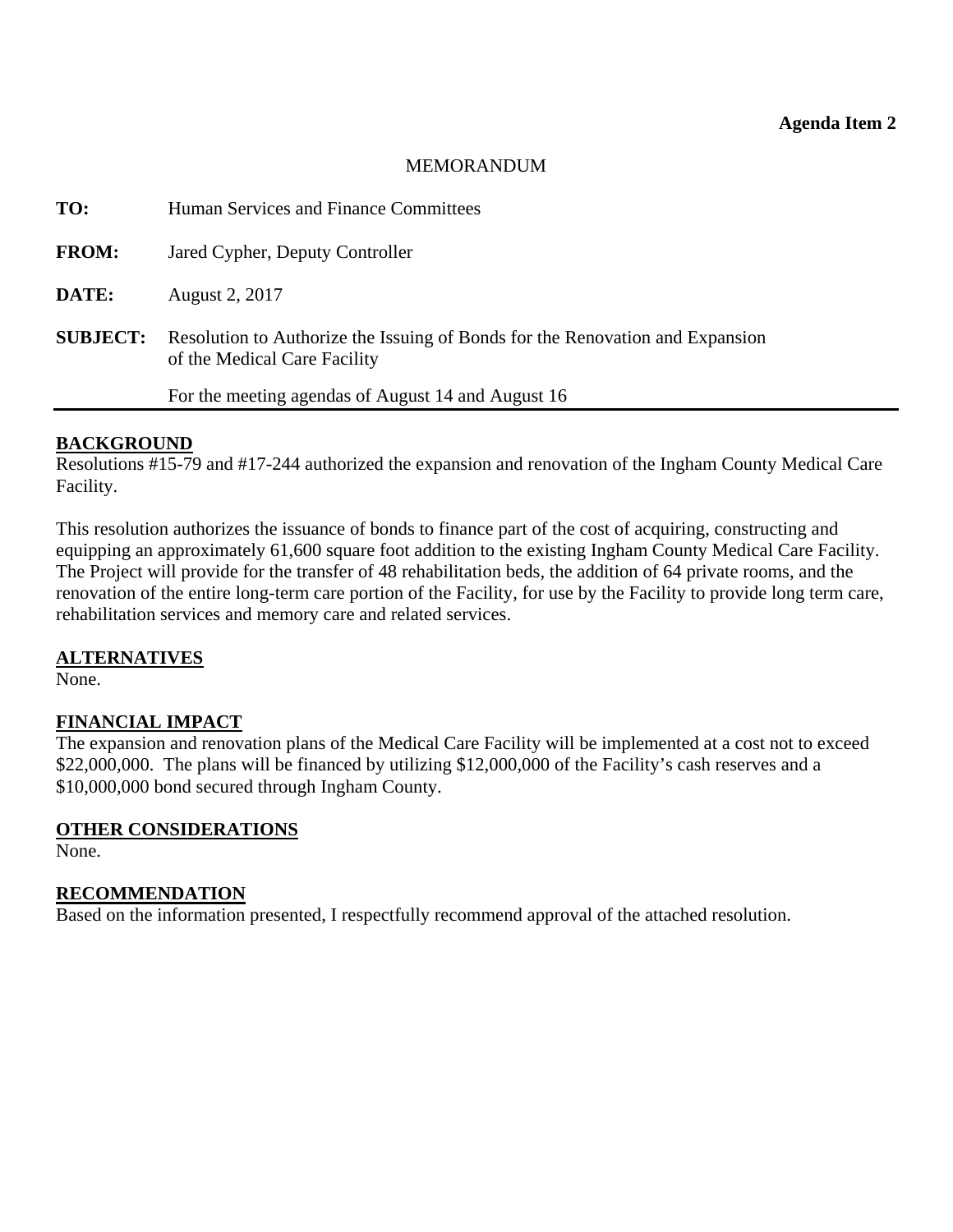**Agenda Item 2** 

Introduced by the Human Services and Finance Committees of the:

\_\_\_\_\_\_\_\_\_\_\_\_\_\_\_\_\_\_\_\_\_\_\_\_\_\_.

#### INGHAM COUNTY BOARD OF COMMISSIONERS

### **RESOLUTION TO AUTHORIZE THE ISSUING OF BONDS FOR THE RENOVATION AND EXPANSION OF THE MEDICAL CARE FACILITY**

At a regular meeting of the Board of Commissioners of the County of Ingham, Michigan (the "County"), held on the 22nd day of August, 2017.

| PRESENT:       |  |  |
|----------------|--|--|
|                |  |  |
| <b>ABSENT:</b> |  |  |
|                |  |  |

The following resolution was offered by \_\_\_\_\_\_\_\_\_\_\_\_\_\_\_\_\_\_\_\_\_\_\_\_\_ and seconded by

### BOND RESOLUTION

Capital Improvement Bonds, Series 2017

 WHEREAS, the Board of Commissioners of the County (the "Board") does hereby determine that it is necessary to finance part of the cost of acquiring, constructing and equipping an approximately 61,600 square foot addition to the existing Ingham County Medical Care Facility (the "Facility") located at 3860 Dobie Road, Okemos, Michigan 48864, to be located on the southeast corner of the Facility's 110 acre campus, and the renovation and equipping of the existing Facility (together, the "Project"); the Project will provide for the transfer of 48 rehabilitation beds, the addition of 64 private rooms, and the renovation of the entire long-term care portion of the Facility, for use by the Facility to provide long term care, rehabilitation services and memory care and related services; and

WHEREAS, the cost of the Project is estimated not to exceed \$22,000,000; and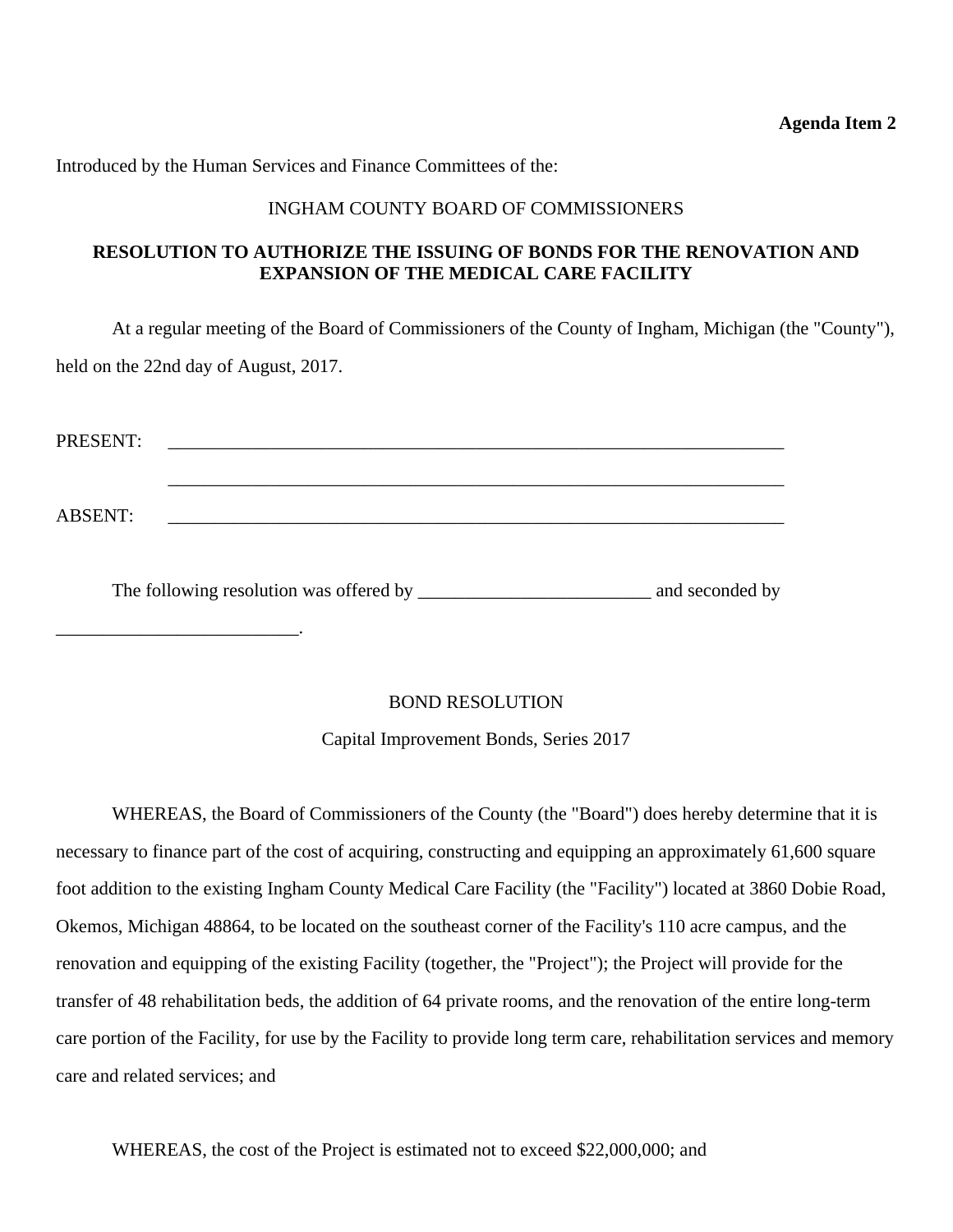WHEREAS, the Board has determined to issue bonds and to use the proceeds of the sale of the bonds to finance part of the cost of the Project.

THEREFORE, BE IT RESOLVED by the Board as follows:

1. AUTHORIZATION OF BONDS-- PURPOSE. Bonds of the County in the principal amount of not to exceed \$10,000,000 shall be issued and sold for the purpose of defraying part of the cost of the Project, including the cost of issuing the bonds. The remainder of the cost of the Project shall be paid from moneys provided by the Facility.

2. BOND DETAILS. The bonds shall be designated "Capital Improvement Bonds, Series 2017"; shall be dated their date of delivery or such other date determined upon the sale thereof determined by order of the County Clerk or the County Controller/Administrator (in either case the "Authorized Officer"); shall be numbered from 1 upwards; shall be fully registered; shall be in the denomination of \$5,000 each or any integral multiple thereof not exceeding the aggregate principal amount for each maturity at the option of the purchaser thereof; shall bear interest at a rate or rates not exceeding 5% per annum to be determined upon the sale thereof payable on May 1, 2018 or such other date as determined by order of the Authorized Officer, and semiannually thereafter on the first day of November and May in each year; and shall mature on November 1 in each of the following years:

| <b>YEAR</b> | <b>AMOUNT</b> | <b>YEAR</b> | <b>AMOUNT</b> |
|-------------|---------------|-------------|---------------|
| 2018        | \$455,000     | 2026        | \$685,000     |
| 2019        | 550,000       | 2027        | 710,000       |
| 2020        | 565,000       | 2028        | 735,000       |
| 2021        | 585,000       | 2029        | 755,000       |
| 2022        | 605,000       | 2030        | 780,000       |
| 2023        | 625,000       | 2031        | 805,000       |
| 2024        | 645,000       | 2032        | 835,000       |
| 2025        | 665,000       |             |               |

If the original purchaser shall designate certain of the bonds as term bonds, the maturities set forth above shall become mandatory redemption requirements in accordance with the provisions of Section 6 and the form of bond set forth in Section 11.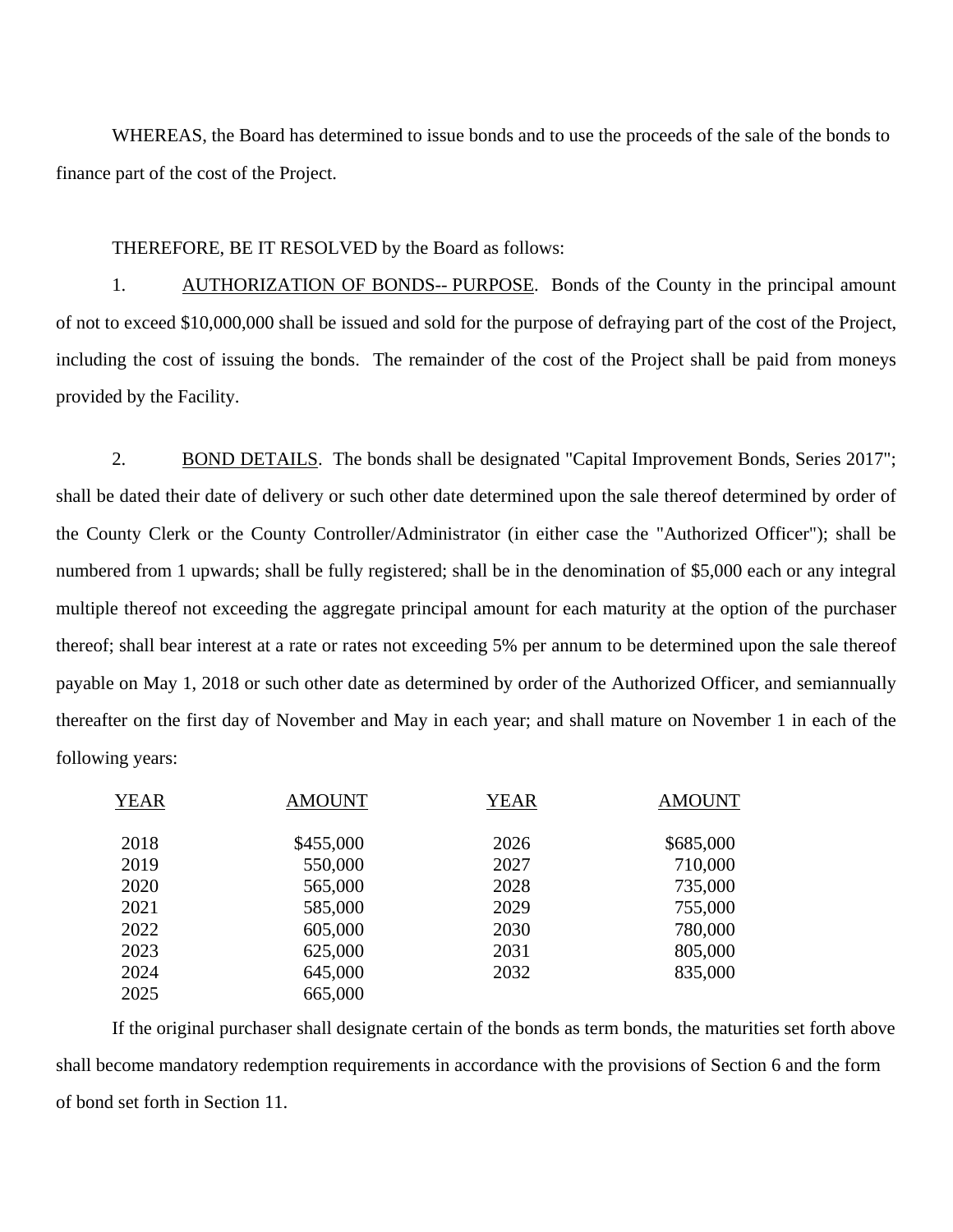In accordance with the Notice of Sale, the County has reserved the right to decrease the principal amount of the bonds. Such adjustment, if necessary, will be made in increments of \$5,000, and may be made in one or more maturities.

3. METHOD OF SALE. The County shall sell the bonds at not less than 100% nor more than 105% of their par value and accrued interest in accordance with the laws of the State of Michigan. The Authorized Officer is authorized to do all things necessary to effectuate the sale, issuance, delivery, transfer and exchange of the bonds in accordance with the provisions of this Bond Resolution. The Authorized Officer is authorized to make filings with the Department of Treasury of the State of Michigan as may be required by law or which may be deemed appropriate. The County shall receive bids for the purchase of the bonds after publication of the Notice of Sale substantially in the form set forth in Section 25 hereof with such changes as shall be approved by the Authorized Officer.

4. PAYMENT OF PRINCIPAL AND INTEREST. The principal of and interest on the bonds shall be payable in lawful money of the United States. Principal shall be payable upon presentation and surrender of the bonds to the bond registrar and paying agent as they severally mature. Interest shall be paid to the registered owner of each bond as shown on the registration books at the close of business on the 15th day of the calendar month preceding the month in which the interest payment is due. Interest shall be paid when due by check or draft drawn upon and mailed by the bond registrar and paying agent to the registered owner at the registered address.

5. BOOK-ENTRY SYSTEM. Initially, one fully-registered bond for each maturity, in the aggregate amount of such maturity, shall be issued in the name of Cede  $\&$  Co., as nominee of The Depository Trust Company ("DTC") for the benefit of other parties (the "Participants") in the book-entry-only transfer system of DTC. In the event the County determines that it is in the best interest of the County not to continue the book-entry system of transfer or that the interests of the holders of the bonds might be adversely affected if the book-entry system of transfer is continued, the County may notify DTC and the bond registrar and paying agent, whereupon DTC will notify the Participants of the availability through DTC of bond certificates. In such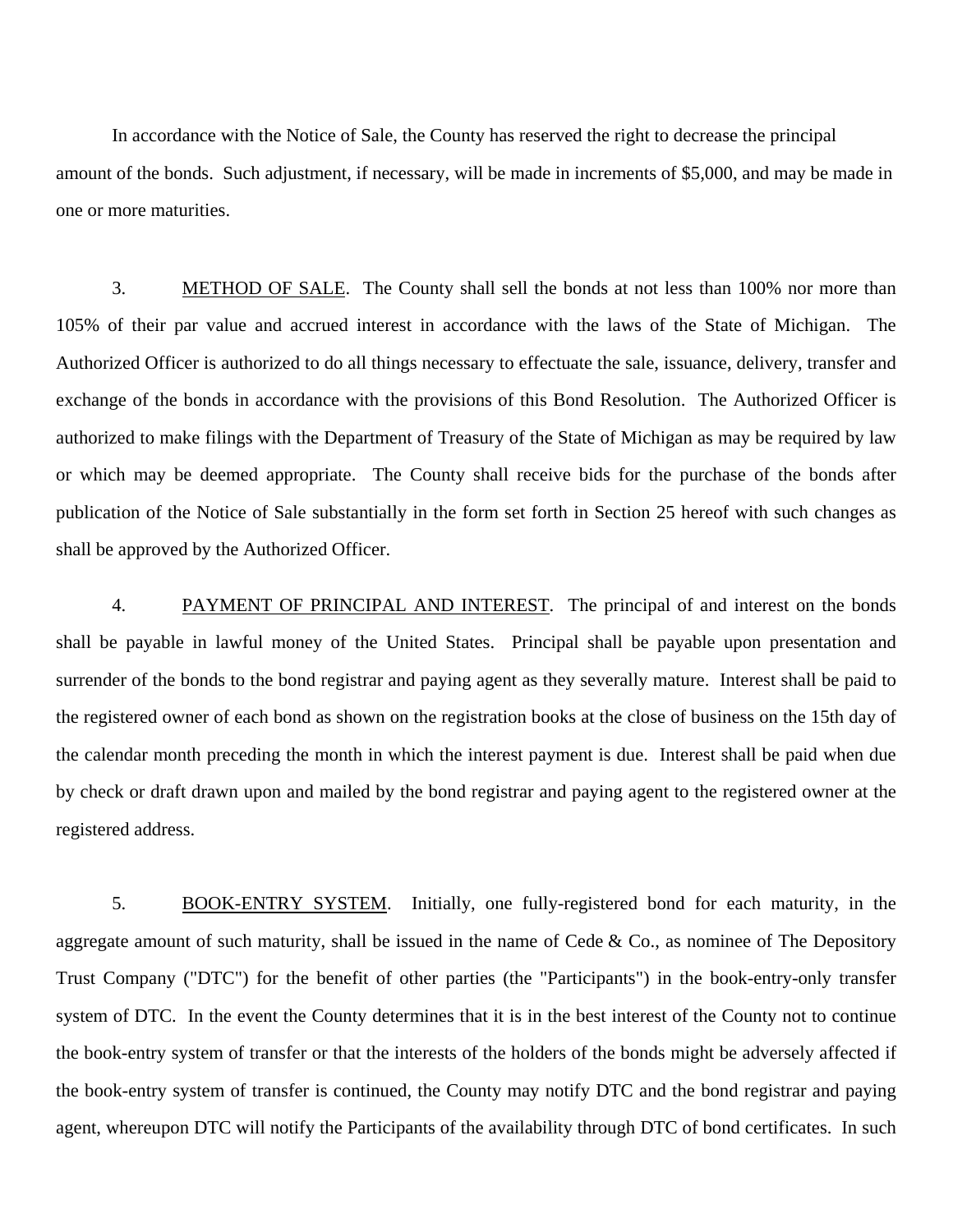event, the bond registrar and paying agent shall deliver, transfer and exchange bond certificates as requested by DTC and any Participant or "beneficial owner" in appropriate amounts in accordance with this Bond Resolution. DTC may determine to discontinue providing its services with respect to the bonds at any time by giving notice to the County and the bond registrar and paying agent and discharging its responsibilities with respect thereto under applicable law or the County may determine that DTC is incapable of discharging its duties and may so advise DTC. In either such event, the County shall use reasonable efforts to locate another securities depository. Under such circumstances (if there is no successor securities depository), the County and the bond registrar and paying agent shall be obligated to deliver bond certificates in accordance with the procedures established by this Bond Resolution. In the event bond certificates are issued, the provisions of this Bond Resolution shall apply to, among other things, the transfer and exchange of such certificates and the method of payment of principal of and interest on such certificates. Whenever DTC requests the County and the bond registrar and paying agent to do so, the County and the bond registrar and paying agent shall cooperate with DTC in taking appropriate action after reasonable notice to make available one or more separate certificates evidencing the bonds to any Participant having bonds credited to its DTC account or to arrange for another securities depository to maintain custody of certificates evidencing the bonds.

Notwithstanding any other provision of this Bond Resolution to the contrary, so long as any bond is registered in the name of Cede & Co., as nominee of DTC, all payments with respect to the principal of, interest on and redemption premium, if any, on the bonds and all notices with respect to the bonds shall be made and given, respectively, to DTC as provided in the Blanket Issuer Letter of Representations between DTC and the County. The Authorized Officer is authorized to sign the Blanket Issuer Letter of Representations on behalf of the County in such form as the Authorized Officer deems necessary or appropriate in order to accomplish the issuance of the bonds in accordance with law and this Bond Resolution.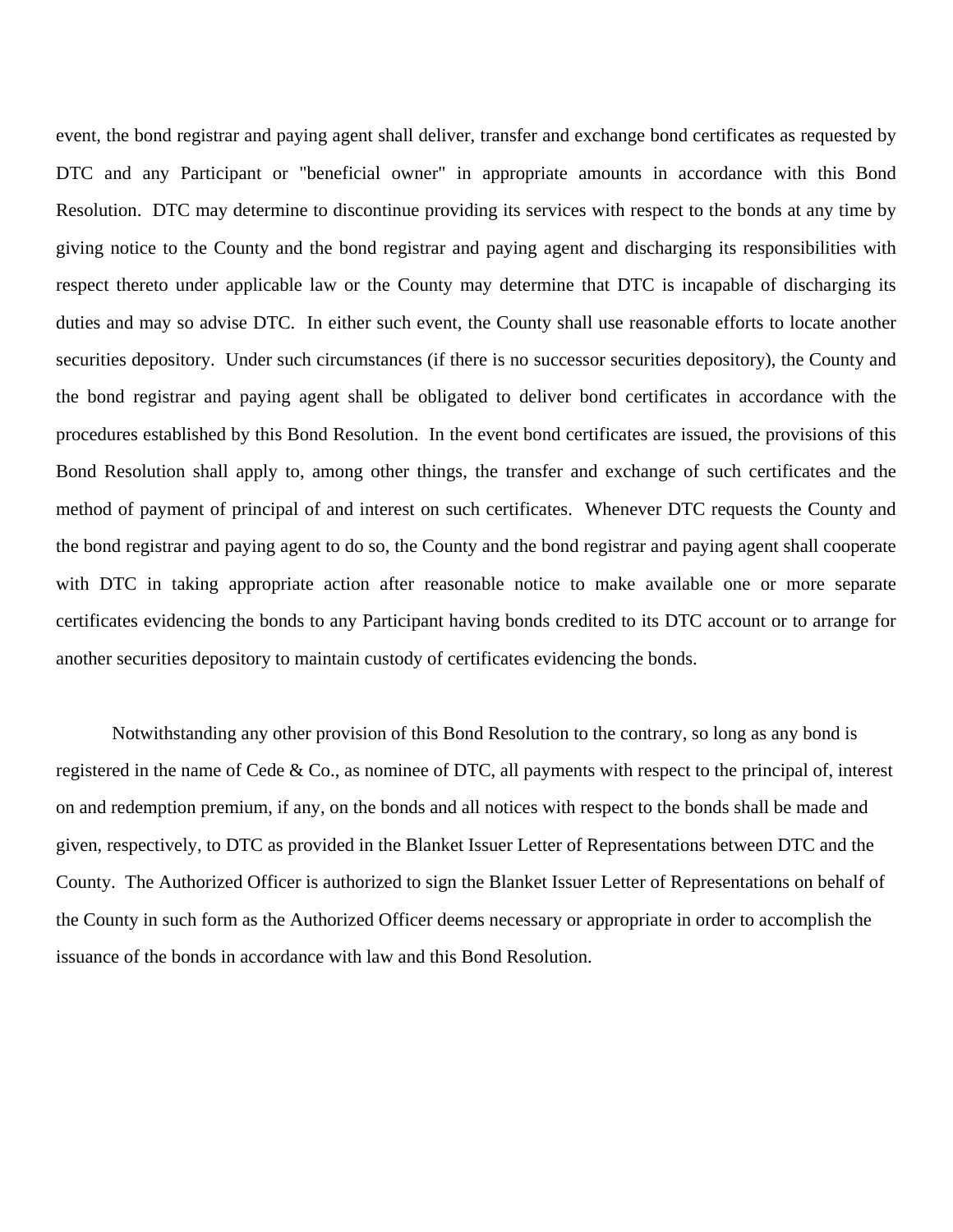6. MANDATORY PRIOR REDEMPTION. If any of the bonds are designated by the original purchaser as term bonds such bonds shall be subject to mandatory prior redemption at par and accrued interest in accordance with the maturity schedule set forth in Section 2 hereof and upon the terms and conditions set forth in the form of bonds contained in Section 11 hereof. The bonds to be redeemed shall be selected by lot.

7. OPTIONAL PRIOR REDEMPTION. The bonds shall be subject to optional redemption prior to maturity upon the terms and conditions set forth in the final form of bonds.

8. BOND REGISTRAR AND PAYING AGENT. The Authorized Officer shall designate, and may enter into an agreement with, a bond registrar and paying agent for the bonds that shall be a bank or trust company located in the State of Michigan that is qualified to act in such capacity under the laws of the United States of America or the State of Michigan. The Authorized Officer may from time to time as required designate a similarly qualified successor bond registrar and paying agent. Alternatively, the County Treasurer may serve as bond registrar and paying agent for the bonds if the Authorized Officer determines it is in the best interest of the County.

9. EXECUTION, AUTHENTICATION AND DELIVERY OF BONDS. The bonds shall be executed in the name of the County by the manual or facsimile signatures of the Chairperson of the Board and the County Clerk and authenticated by the manual signature of the bond registrar and paying agent or an authorized representative of the bond registrar and paying agent, and the seal of the County (or a facsimile thereof) shall be impressed or imprinted on the bonds. After the bonds have been executed and authenticated for delivery to the original purchaser thereof, they shall be delivered by the County Treasurer to the purchaser upon receipt of the purchase price. Additional bonds bearing the facsimile signatures of the Chairperson of the Board and the County Clerk and upon which the seal of the County (or a facsimile thereof) is impressed or imprinted may be delivered to the bond registrar and paying agent for authentication and delivery in connection with the exchange or transfer of bonds. The bond registrar and paying agent shall indicate on each bond the date of its authentication.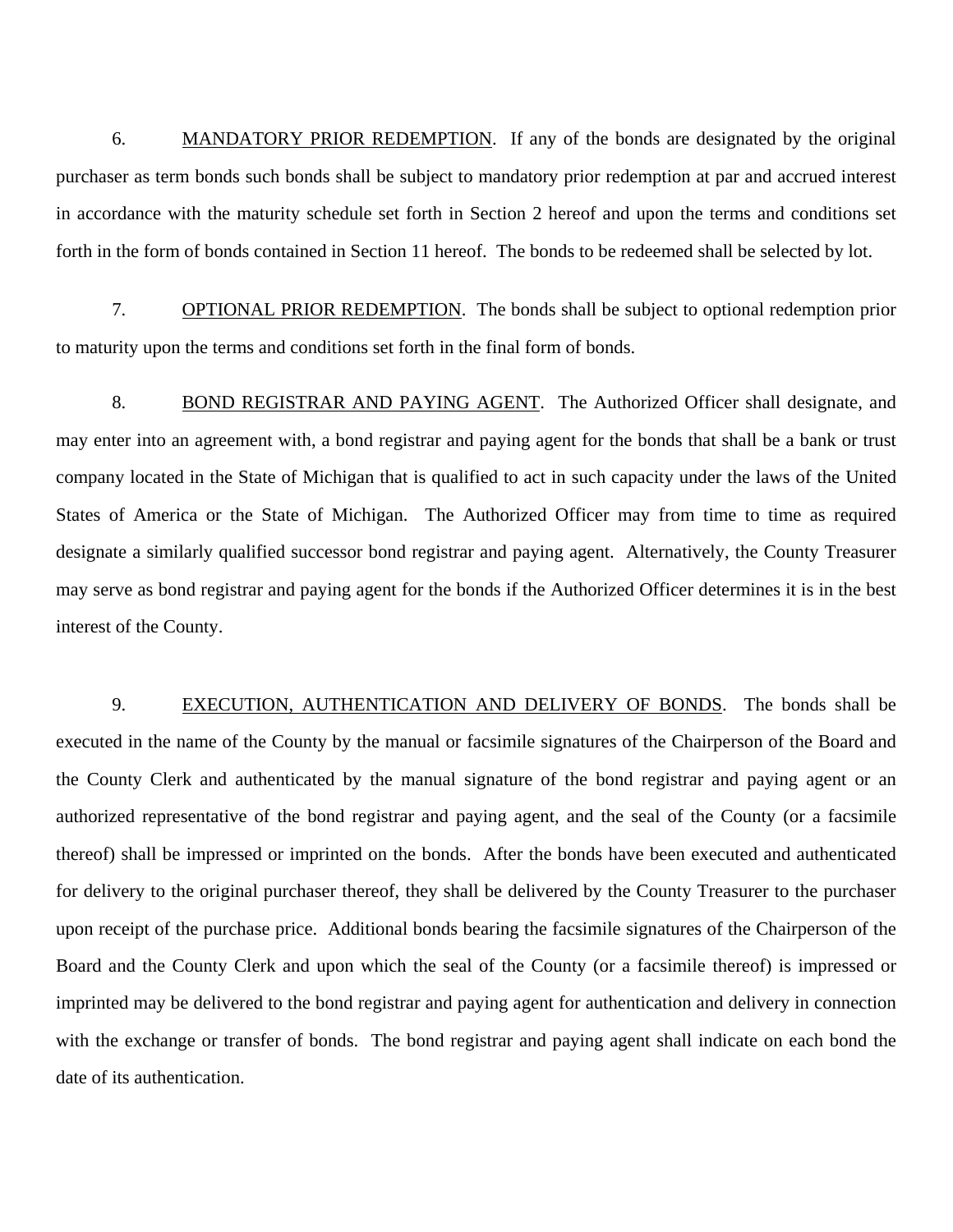10. EXCHANGE AND TRANSFER OF BONDS. Any bond, at the option of the registered owner thereof and upon surrender thereof to the bond registrar and paying agent with a written instrument of transfer satisfactory to the bond registrar and paying agent duly executed by the registered owner or its duly authorized attorney, may be exchanged for bonds of any other authorized denominations of the same aggregate principal amount and maturity date and bearing the same rate of interest as the surrendered bond.

 Each bond shall be transferable only upon the books of the County, which shall be kept for that purpose by the bond registrar and paying agent, upon surrender of such bond together with a written instrument of transfer satisfactory to the bond registrar and paying agent duly executed by the registered owner or its duly authorized attorney.

 Upon the exchange or transfer of any bond, the bond registrar and paying agent on behalf of the County shall cancel the surrendered bond and shall authenticate and deliver to the transferee a new bond or bonds of any authorized denomination of the same aggregate principal amount and maturity date and bearing the same rate of interest as the surrendered bond. If, at the time the bond registrar and paying agent authenticates and delivers a new bond pursuant to this section, payment of interest on the bonds is in default, the bond registrar and paying agent shall endorse upon the new bond the following: "Payment of interest on this bond is in default. The last date to which interest has been paid is \_\_\_\_\_\_\_\_\_\_\_\_\_\_\_."

 The County and the bond registrar and paying agent may deem and treat the person in whose name any bond shall be registered upon the books of the County as the absolute owner of such bond, whether such bond shall be overdue or not, for the purpose of receiving payment of the principal of and interest on such bond and for all other purposes, and all payments made to any such registered owner, or upon its order, in accordance with the provisions of Section 4 of this Bond Resolution shall be valid and effectual to satisfy and discharge the liability upon such bond to the extent of the sum or sums so paid, and neither the County nor the bond registrar and paying agent shall be affected by any notice to the contrary. The County agrees to indemnify and save the bond registrar and paying agent harmless from and against any and all loss, cost, charge, expense, judgment or liability incurred by it, acting in good faith and without negligence hereunder, in so treating the registered owner.

 For every exchange or transfer of a bond, the County or the bond registrar and paying agent may make a charge sufficient to reimburse it for any tax, fee or other governmental charge required to be paid with respect to such exchange or transfer, which sum or sums shall be paid by the person requesting such exchange or transfer as a condition precedent to the exercise of the privilege of making such exchange or transfer.

 The bond registrar and paying agent shall not be required to transfer or exchange bonds or portions of bonds that have been selected for redemption.

11. FORM OF BONDS. The bonds shall be in substantially the following form, with such changes thereto as approved by the Authorized Officer within the parameters of this Bond Resolution: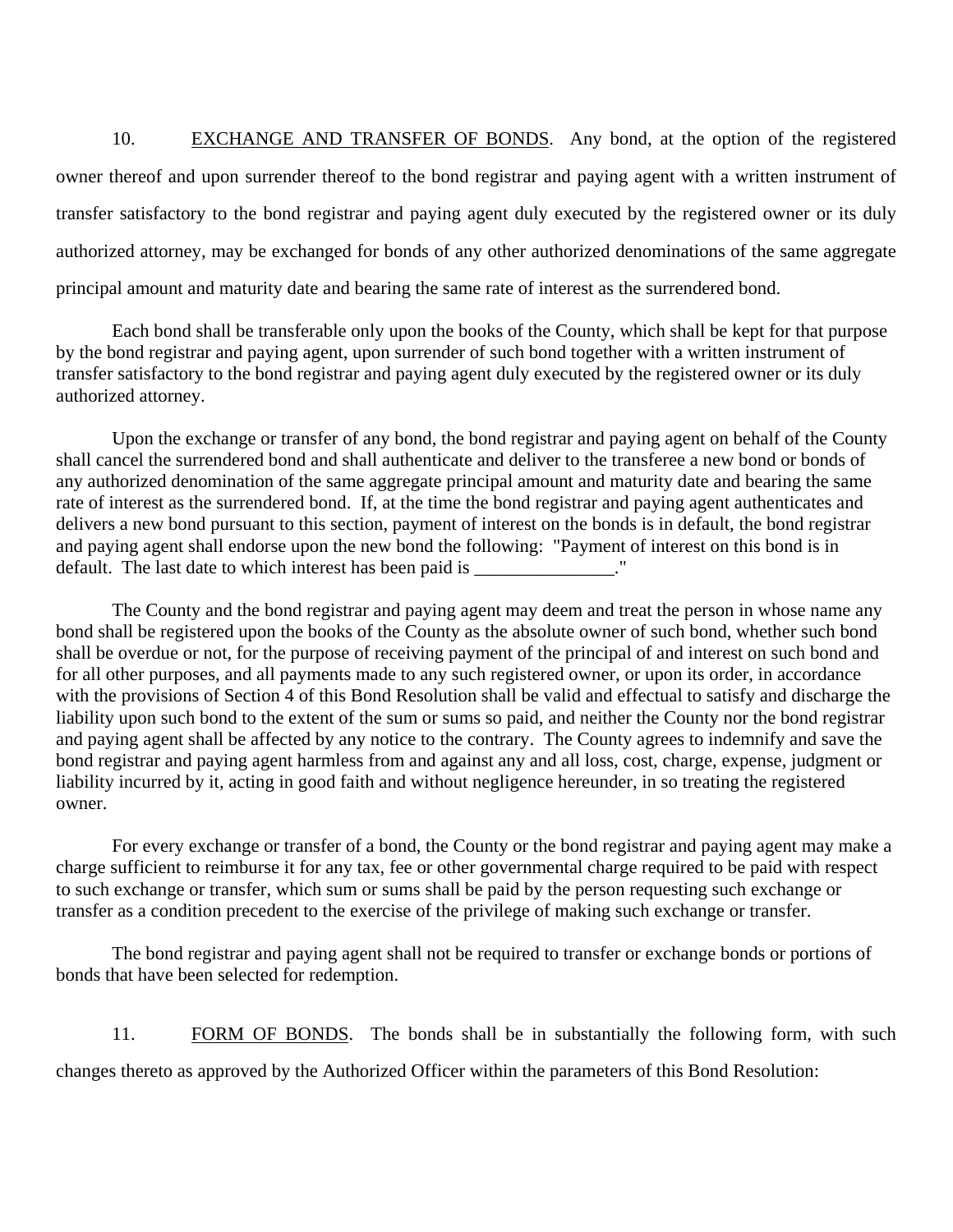$R$ - $\qquad$ 

#### UNITED STATES OF AMERICA STATE OF MICHIGAN

#### COUNTY OF INGHAM

#### CAPITAL IMPROVEMENT BOND, SERIES 2017

% November 1, 20\_\_\_\_\_\_\_\_\_\_\_\_\_\_\_\_\_\_\_\_\_, 2017

INTEREST RATE MATURITY DATE DATE OF ORIGINAL ISSUE CUSIP

Registered Owner:

Principal Amount:

 The County of Ingham, State of Michigan (the "County"), acknowledges itself indebted to and for value received hereby promises to pay to the Registered Owner identified above, or registered assigns, the Principal Amount set forth above on the maturity date specified above, unless redeemed prior thereto as hereinafter provided, upon presentation and surrender of this bond at the [principal][corporate][designated] trust office of \_\_\_\_\_\_\_\_\_\_\_\_\_\_\_\_\_\_, \_\_\_\_\_\_\_\_\_\_\_, Michigan, the bond registrar and paying agent, or at such successor bond registrar and paying agent as may be designated pursuant to the Resolution (as hereafter defined), and to pay to the Registered Owner, as shown on the registration books at the close of business on the  $15<sup>th</sup>$  day of the calendar month preceding the month in which an interest payment is due, by check or draft drawn upon and mailed by the bond registrar and paying agent by first class mail postage prepaid to the Registered Owner at the registered address, interest on such Principal Amount until the County's obligation with respect to the payment of such Principal Amount is discharged, at the rate per annum specified above. Interest is payable on the first day of May and November in each year, commencing May 1, 2018. Principal and interest are payable in lawful money of the United States of America. Interest shall be computed on the basis of a 360-day year consisting of twelve 30-day months.

 This bond is one of a series of bonds aggregating the principal sum of Ten Million Dollars (\$10,000,000) issued by the County under and pursuant to and in full conformity with the Constitution and Statutes of Michigan (especially Act No. 34, Public Acts of Michigan, 2001, as amended) and a bond authorizing resolution adopted by the Board of Commissioners of the County (the "Resolution") for the purpose of defraying part of the cost of acquiring, constructing and equipping an approximately 61,600 square foot addition to the existing Ingham County Medical Care Facility (the "Facility") located at 3860 Dobie Road, Okemos, Michigan 48864, to be located on the southeast corner of the Facility's 110 acre campus, and the renovation and equipping of the existing Facility (together, the "Project"). The Project will provide for the transfer of 48 rehabilitation beds, the addition of 64 private rooms, and the renovation of the entire long-term care portion of the Facility, for use by the Facility to provide long term care, rehabilitation services and memory care and related services.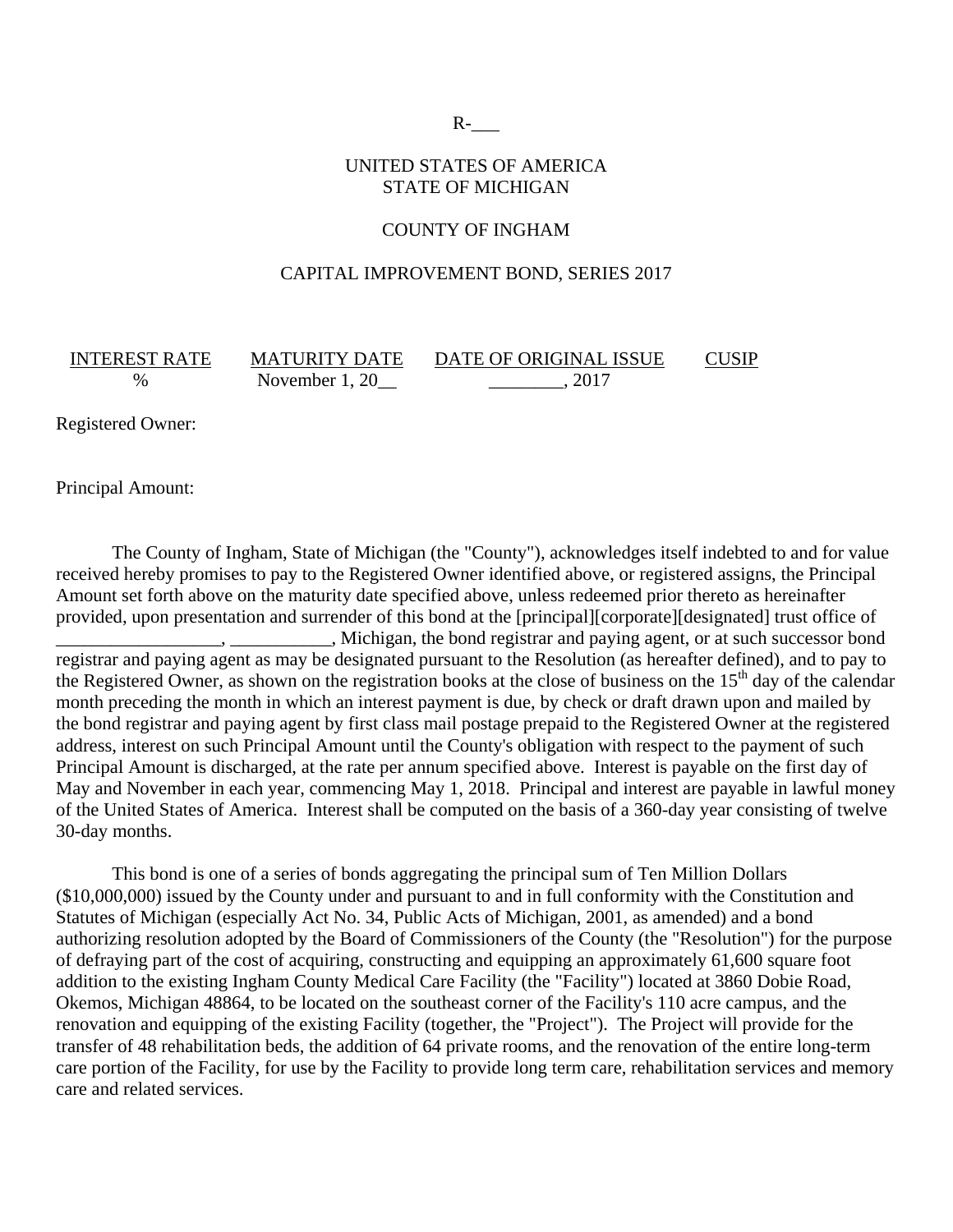The County has irrevocably pledged its full faith and credit for the prompt payment of the principal of and interest on this bond as the same become due. The principal of and interest on this bond are payable as a first budget obligation of the County from its general funds. The ability of the County to raise such funds is subject to applicable constitutional and statutory limitations on the taxing power of the County. The amount of taxes necessary to pay the principal of and interest on the bonds of this series, together with the taxes levied for the same year, shall not exceed the limit authorized by law.

 This bond is transferable, as provided in the Resolution, only upon the books of the County kept for that purpose by the bond registrar and paying agent, upon the surrender of this bond together with a written instrument of transfer satisfactory to the bond registrar and paying agent duly executed by the Registered Owner or its attorney duly authorized in writing. Upon the exchange or transfer of this bond a new bond or bonds of any authorized denomination, in the same aggregate principal amount and of the same interest rate and maturity, shall be authenticated and delivered to the transferee in exchange therefor as provided in the Resolution, and upon payment of the charges, if any, therein provided. Bonds so authenticated and delivered shall be in the denomination of \$5,000 or any integral multiple thereof not exceeding the aggregate principal amount for each maturity.

 The bond registrar and paying agent shall not be required to transfer or exchange bonds or portions of bonds that have been selected for redemption.

#### MANDATORY PRIOR REDEMPTION

Bonds maturing in the year \_\_\_\_ are subject to mandatory prior redemption at par and accrued interest as follows:

Redemption Date

Principal Amount of Bonds to be Redeemed

#### (REPEAT IF MORE THAN ONE TERM BOND)

Bonds or portions of bonds to be redeemed by mandatory redemption shall be selected by lot.

#### OPTIONAL PRIOR REDEMPTION

Bonds maturing on or prior to November 1, 2027 are not subject to optional redemption prior to maturity. Bonds maturing on and after November 1, 2028, are subject to redemption prior to maturity at the option of the County, in such order as shall be determined by the County, on any date on and after November 1, 2027. Bonds of a denomination greater than \$5,000 may be partially redeemed in the amount of \$5,000 or any integral multiple thereof. If less than all of the bonds maturing in any year are to be redeemed, the bonds or portions of bonds to be redeemed shall be selected by lot. The redemption price shall be the par value of the bond or portion of the bond called to be redeemed plus interest to the date fixed for redemption.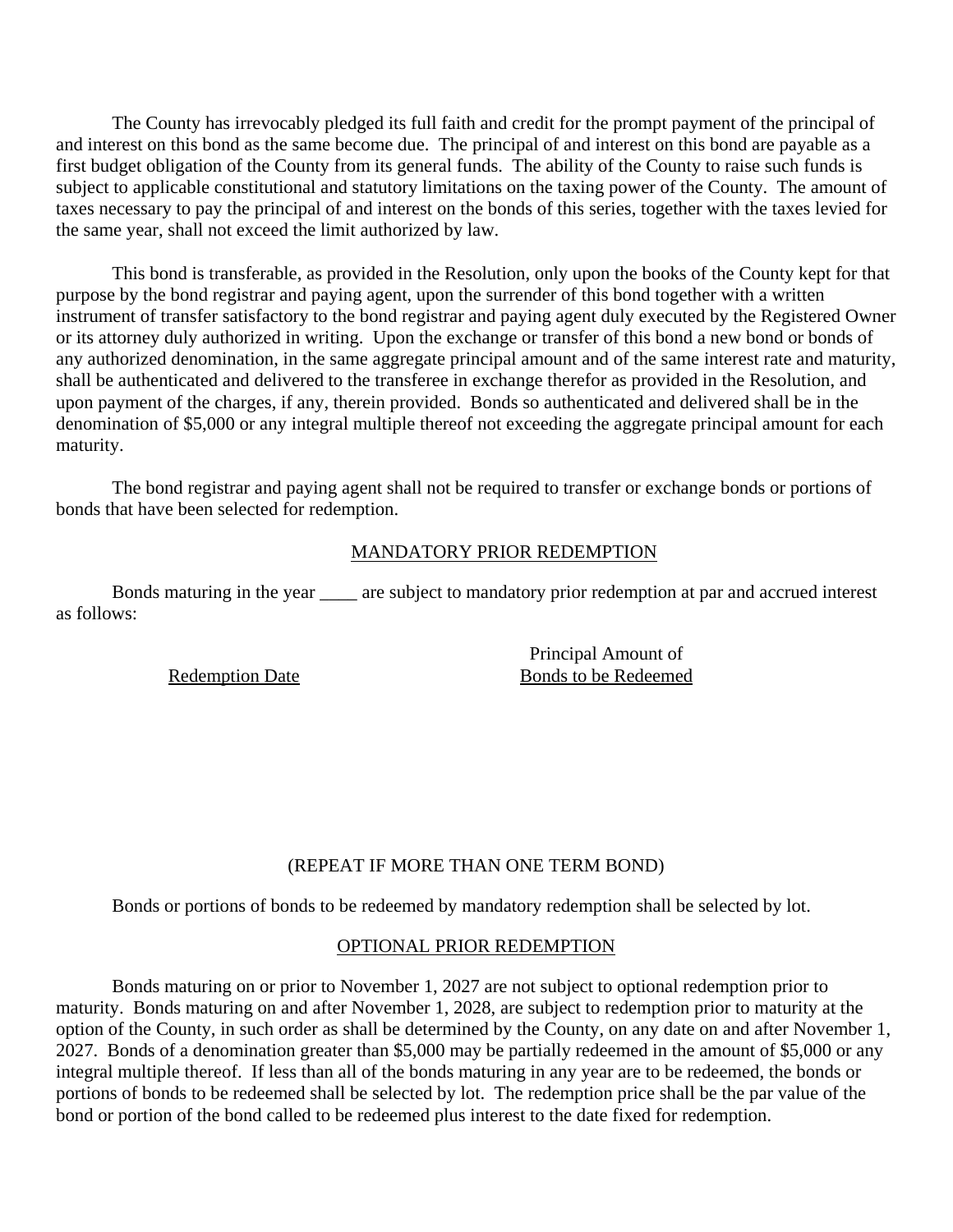Not less than thirty but not more than sixty days' notice of redemption shall be given to the Registered Owners of bonds called to be redeemed by mail to each Registered Owner at the registered address. Failure to receive notice of redemption shall not affect the proceedings for redemption. Bonds or portions of bonds called for redemption shall not bear interest on and after the date fixed for redemption, provided funds are on hand with the bond registrar and paying agent to redeem the same.

 It is hereby certified, recited and declared that all acts, conditions and things required to exist, happen and be performed precedent to and in the issuance of the bonds of this series, existed, have happened and have been performed in due time, form and manner as required by law, and that the total indebtedness of the County, including the series of bonds of which this bond is one, does not exceed any constitutional or statutory limitation.

 IN WITNESS WHEREOF, the County of Ingham, Michigan, by its Board of Commissioners, has caused this bond to be executed in its name by manual or facsimile signatures of its Chairperson of the Board of Commissioners and County Clerk and its seal (or a facsimile thereof) to be impressed or imprinted hereon. This bond shall not be valid unless the Certificate of Authentication has been manually executed by the bond registrar and paying agent or an authorized representative of the bond registrar and paying agent.

#### COUNTY OF INGHAM

By: \_\_\_\_\_\_\_\_\_\_\_\_\_\_\_\_\_\_\_\_\_\_\_\_\_\_\_\_\_\_\_\_\_\_\_\_

Chairperson, Board of Commissioners

(SEAL)

And: \_\_\_\_\_\_\_\_\_\_\_\_\_\_\_\_\_\_\_\_\_\_\_\_\_\_\_\_\_\_\_\_\_\_\_\_

Clerk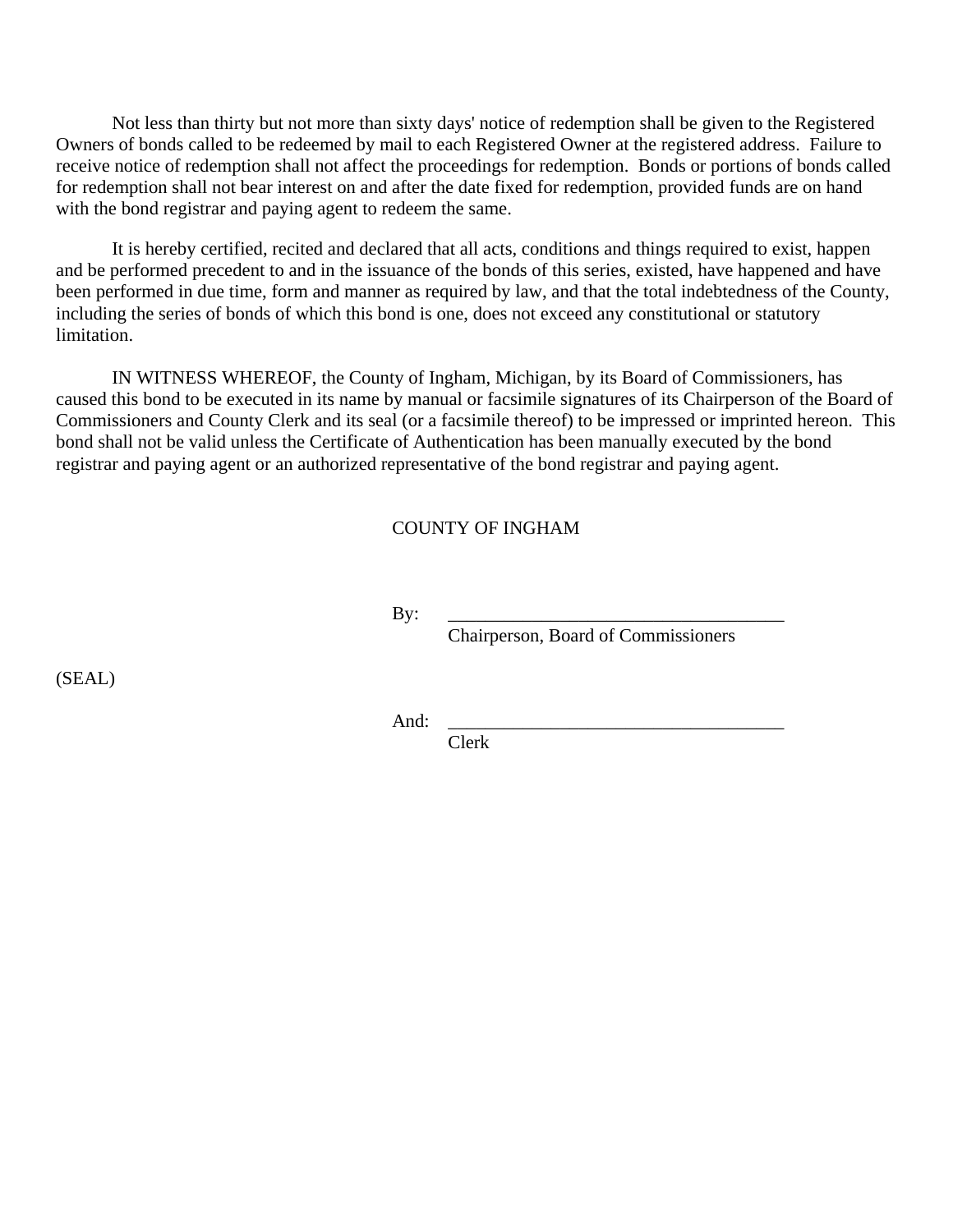## CERTIFICATE OF AUTHENTICATION

This bond is one of the bonds described in the within mentioned Resolution.

\_\_\_\_\_\_\_\_\_\_\_\_\_\_\_\_\_\_\_\_\_\_\_\_\_, Bond Registrar and Paying Agent

By: \_\_\_\_\_\_\_\_\_\_\_\_\_\_\_\_\_\_\_\_\_\_\_\_\_\_\_\_\_\_

Authorized Representative

AUTHENTICATION DATE: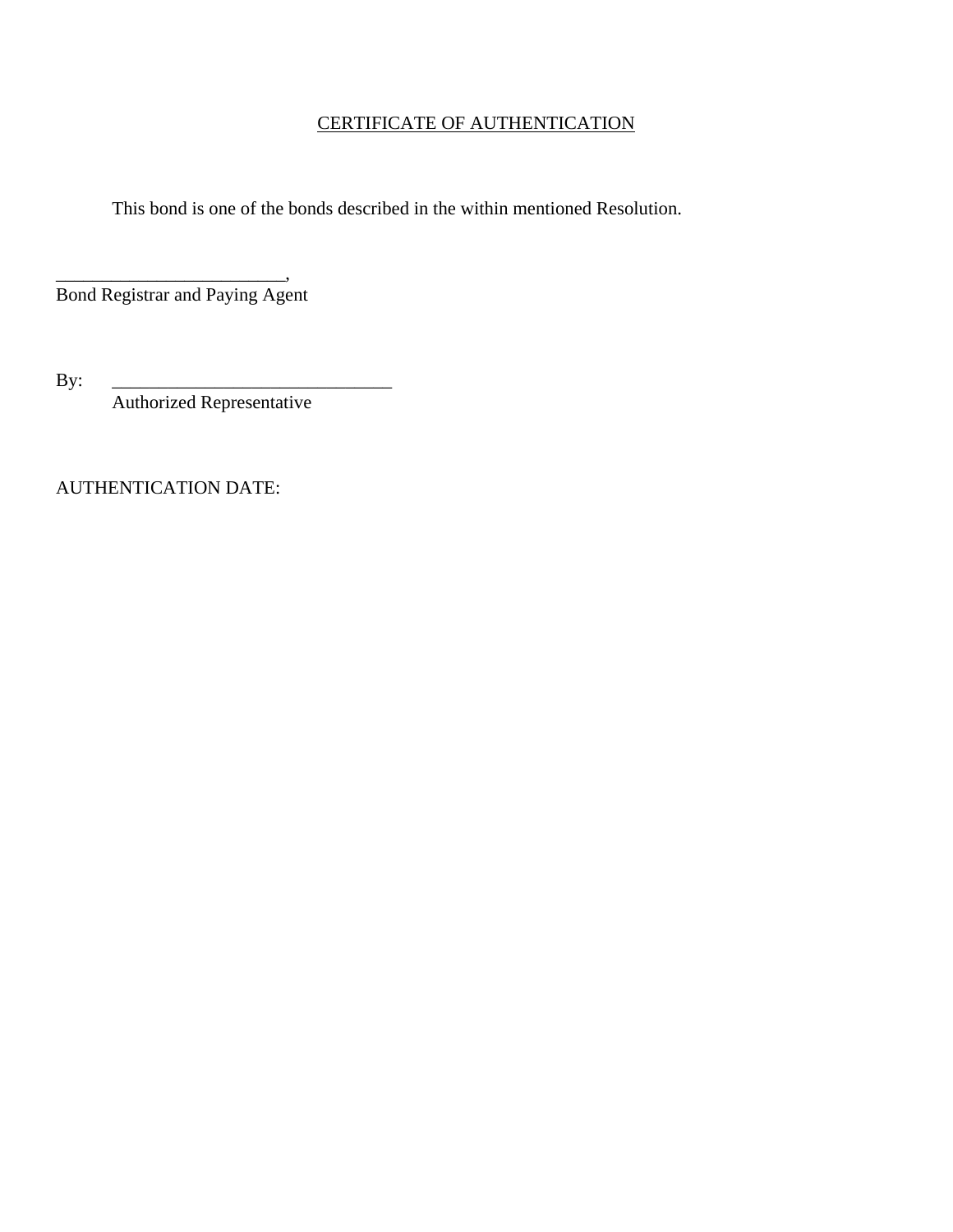#### ASSIGNMENT

 For value received, the undersigned hereby sells, assigns and transfers unto \_\_\_\_\_\_\_\_\_\_\_\_\_\_\_\_\_\_\_\_\_\_\_\_\_\_\_\_\_\_\_\_\_\_\_\_\_\_\_\_\_\_\_\_\_\_\_\_\_\_\_\_\_\_\_\_\_\_\_\_\_\_\_\_\_\_\_\_\_\_\_\_\_\_\_\_\_\_ (please print or type name, address and taxpayer identification number of transferee) the within bond and all rights thereunder and hereby irrevocably constitutes and appoints  $\blacksquare$ transfer the within bond on the books kept for registration thereof, with full power of substitution in the premises. Dated: \_\_\_\_\_\_\_\_\_\_\_\_\_\_\_\_\_\_\_\_ \_\_\_\_\_\_\_\_\_\_\_\_\_\_\_\_\_\_\_\_\_\_\_\_\_\_\_\_\_\_\_\_\_\_\_\_\_\_\_\_\_\_

Signature Guaranteed:  $\qquad \qquad \qquad$ 

 Signature(s) must be guaranteed by an eligible guarantor institution participating in a Securities Transfer Association recognized signature guarantee program.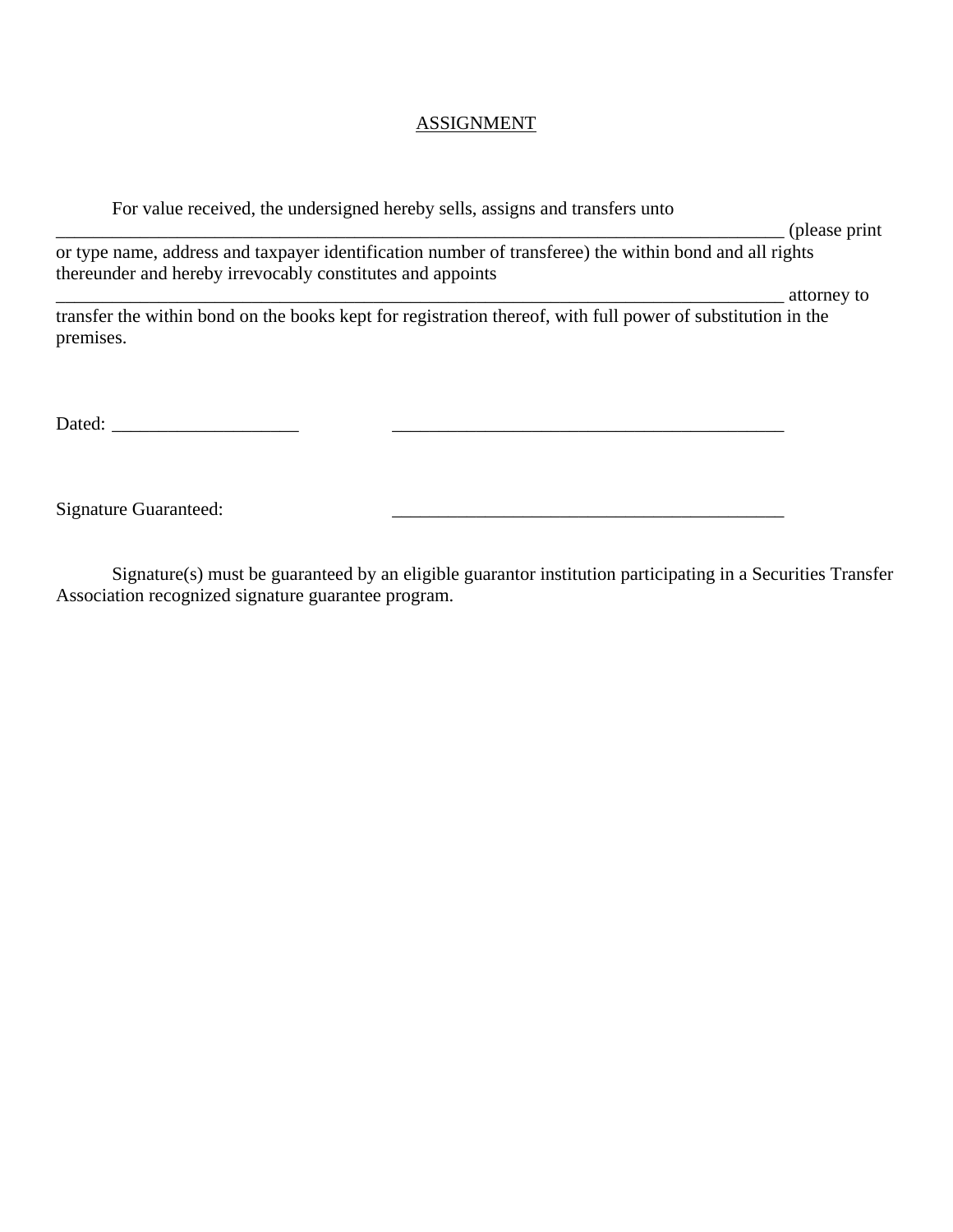12. DEBT SERVICE FUND. There shall be established for the bonds a debt service fund which shall be kept in a separate bank account. From the proceeds of the sale of the bonds there shall be set aside in the debt service fund any accrued interest received from the original purchaser of the bond at the time of delivery of the bonds. Premium, if any, shall be set aside in either the debt service fund or the construction fund established in Section 13 as directed by an Authorized Officer. Funds of the County, including revenues generated from services provided by the Facility, to be used to pay the principal and interest on the bond when due shall be placed in the debt service fund and so long as principal or interest on the bonds shall remain unpaid, no moneys shall be withdrawn from such debt service fund except to pay principal and interest on the bonds.

13. CONSTRUCTION FUND. The remainder of the proceeds of the sale of the bonds shall be set aside in a construction fund and used, together with moneys provided by the Facility, solely to defray the cost of acquiring and constructing the Project, including any engineering, legal and other expenses incidental thereto. Any unexpended balance of the proceeds of the sale of the bonds remaining in the construction fund after completion of the Project shall be deposited in the debt service fund established in Section 12 hereof.

14. DEFEASANCE. In the event cash or direct obligations of the United States or obligations the principal of and interest on which are guaranteed by the United States, or a combination thereof, the principal of and interest on which, without reinvestment, come due at times and in amounts sufficient to pay, at maturity or irrevocable call for earlier optional redemption, the principal of, premium if any, and interest on the bonds or any portion of the bonds, shall have been deposited in trust, this Bond Resolution shall be defeased with respect to such bonds and the owners of the bonds shall have no further rights under this Bond Resolution except to receive payment of the principal of, premium if any, and interest on the bonds from the cash or securities deposited in trust and the interest and gains thereon and to transfer and exchange bonds as provided herein.

15. PLEDGE OF FULL FAITH AND CREDIT. The full faith and credit of the County are pledged hereby to the payment of the principal and interest on the bonds authorized by this Bond Resolution. Each year the County shall include in its budget as a first budget obligation an amount sufficient to pay such principal and interest as the same shall become due. The ability of the County to raise such funds is subject to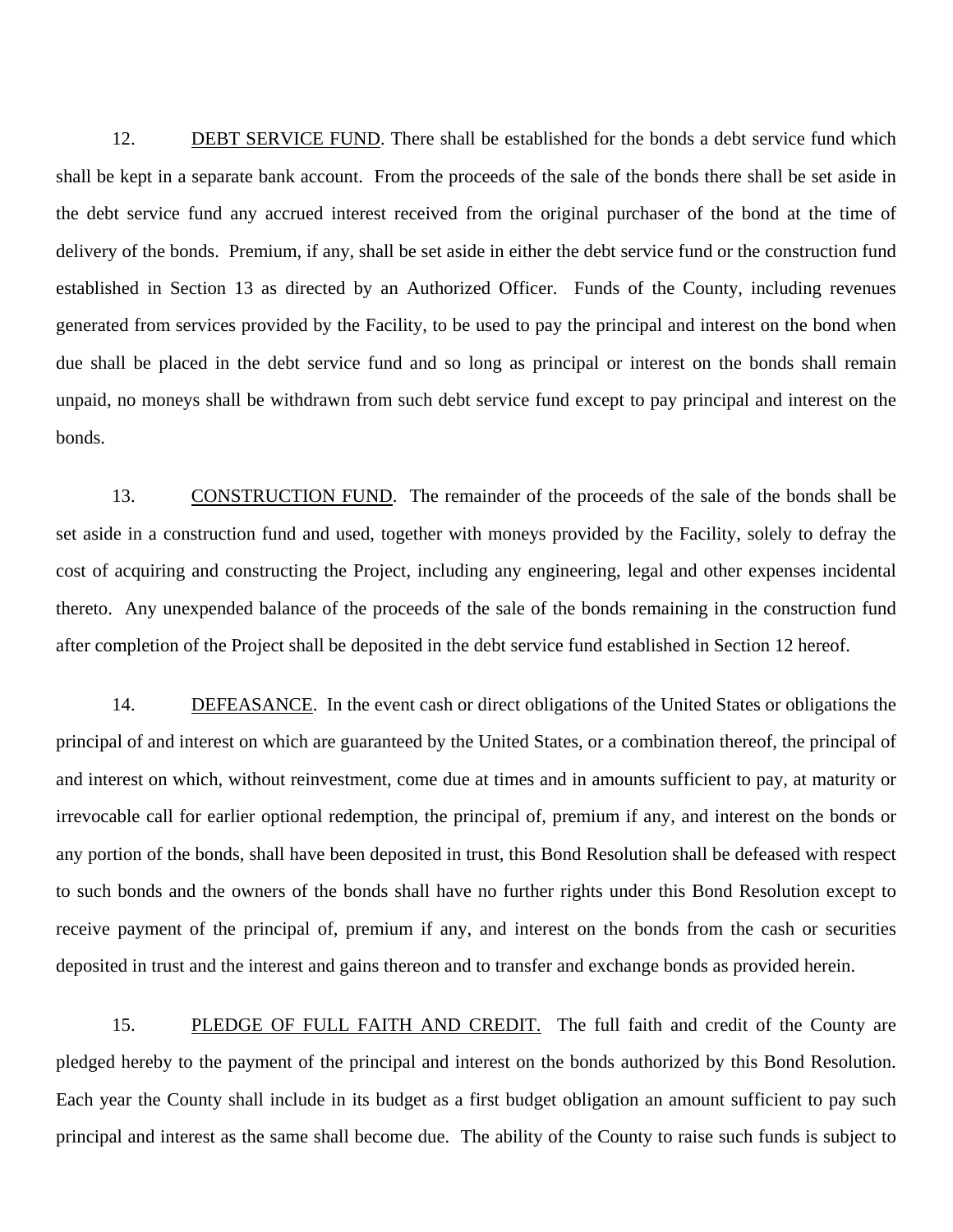applicable constitutional and statutory limitations on the taxing power of the County. The amount of taxes necessary to pay the principal of and interest on the bonds, together with the taxes levied for the same year, shall not exceed the limit authorized by law. To the extent that the County has funds available from revenues generated from services provided by the Facility at the time of making its annual tax levy for payment of principal and interest, the annual levy for such purpose shall be adjusted to reflect such available funds.

16. ESTIMATES OF PERIOD OF USEFULNESS AND COST. The estimate of not to exceed \$22,000,000 as the cost of the Project and of forty (40) years and upwards as the period of usefulness thereof, as submitted to the Board, are approved and adopted.

17. TAX COVENANT. The County covenants to comply with all requirements of the Internal Revenue Code of 1986, as amended (the "Code") necessary to assure that the interest on the bonds will be and will remain excludable from gross income for federal income tax purposes.

18. NOT QUALIFIED TAX-EXEMPT OBLIGATIONS. The bonds are not "Qualified Tax-Exempt Obligations" as described in Section 265(b)(3)(B) of the Code.

19. REPLACEMENT OF BONDS. Upon receipt by the County Treasurer of proof of ownership of an unmatured bond, of satisfactory evidence that the bond has been lost, apparently destroyed or wrongfully taken and of security or indemnity which complies with applicable law and is satisfactory to the County Treasurer, the County Treasurer may authorize the bond registrar and paying agent to deliver a new executed bond to replace the bond lost, apparently destroyed or wrongfully taken in compliance with applicable law. In the event an outstanding matured bond is lost, apparently destroyed or wrongfully taken, the County Treasurer may authorize the bond registrar and paying agent to pay the bond without presentation upon the receipt of the same documentation required for the delivery of a replacement bond. The bond registrar and paying agent, for each new bond delivered or paid without presentation as provided above, shall require the payment of expenses, including counsel fees, which may be incurred by the bond registrar and paying agent and the County in the premises. Any bond delivered pursuant to the provisions of this Section 19 in lieu of any bond lost, apparently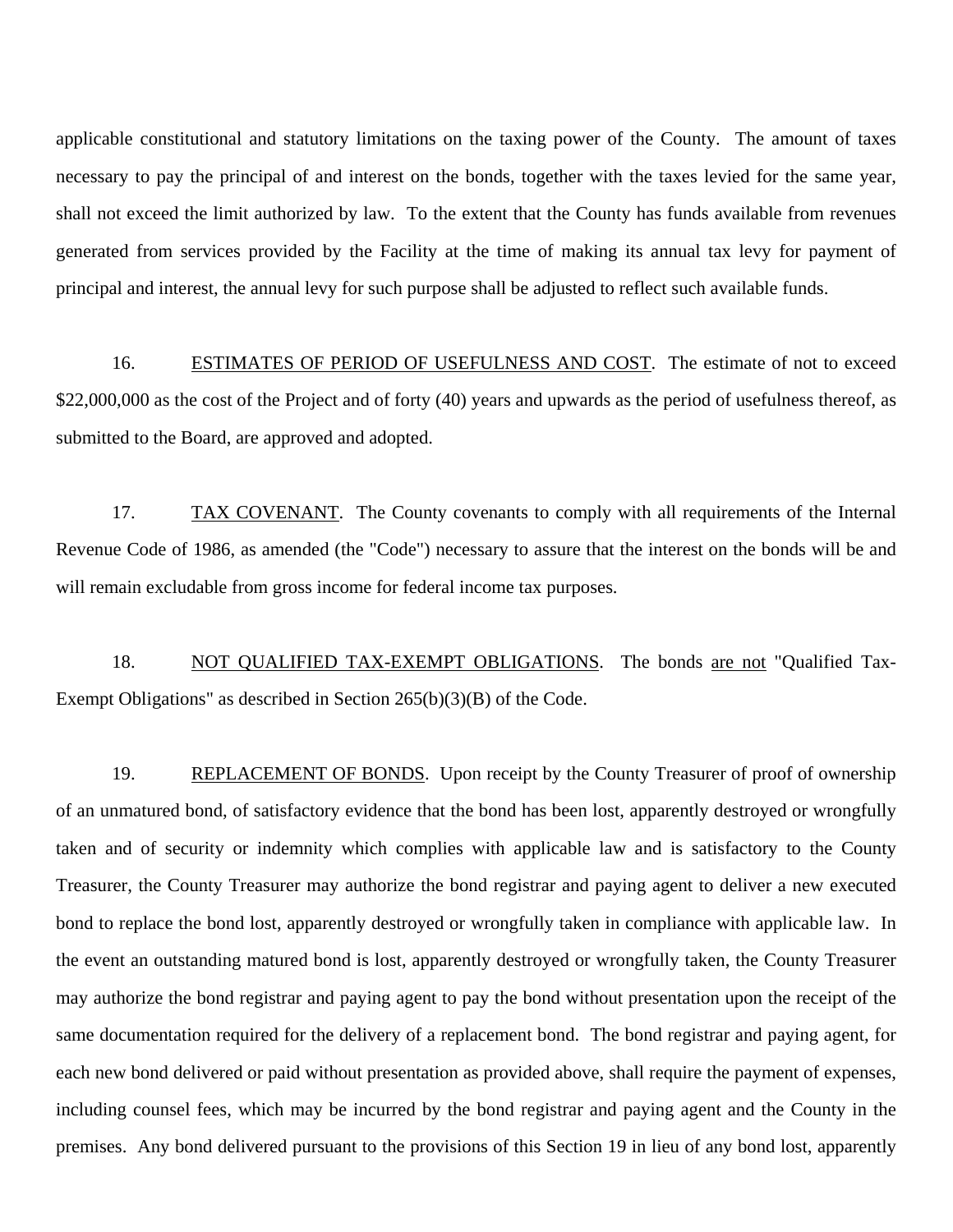destroyed or wrongfully taken shall be of the same form and tenor and be secured in the same manner as the bond in substitution for which such bond was delivered.

20. APPROVAL OF MICHIGAN DEPARTMENT OF TREASURY. The issuance and sale of the bonds is subject to approval being granted therefor by the Department of Treasury of the State of Michigan in accordance with Act No. 34, Public Acts of Michigan, 2001, as amended, if the County is unable to obtain qualified status from the Department of Treasury. The Authorized Officer or the Chairperson of the Board is hereby authorized to file with the Department of Treasury, if necessary, an application for approval with respect to the bonds and pay such fees and request such waivers and exemptions as may be necessary or desirable in connection with the filing.

21. SALE, ISSUANCE, DELIVERY, TRANSFER AND EXCHANGE OF BONDS. The County shall sell the bonds at not less than 100% nor more than 105% of their par value and accrued interest, if any, in accordance with the laws of the State of Michigan. The Chairperson of the Board, the County Clerk, the County Treasurer, the County Controller/Administrator and all other officials of the County are also authorized to do all things necessary to effectuate the sale, issuance, delivery, transfer and exchange of bonds in accordance with this Bond Resolution. The County shall receive bids for the purchase of the bonds after publication of the Notice of Sale substantially in the form set forth in Section 25 hereof which such changes as shall be approved by the Authorized Officer.

22. INVESTMENT OF MONEYS. Moneys in the Construction Fund and the Debt Service Fund may be invested in United States government obligations or obligations the principal of and interest on which are guaranteed by the United States government or in interest bearing time deposits. Any money so invested shall be in obligations or deposits maturing prior to the estimated date that such moneys will be needed for the purposes of the fund in which such moneys invested have been deposited.

23. OFFICIAL STATEMENT. The Authorized Officer is hereby authorized to cause the preparation of an official statement for the bonds for purposes of compliance with Rule 15c2-12 issued under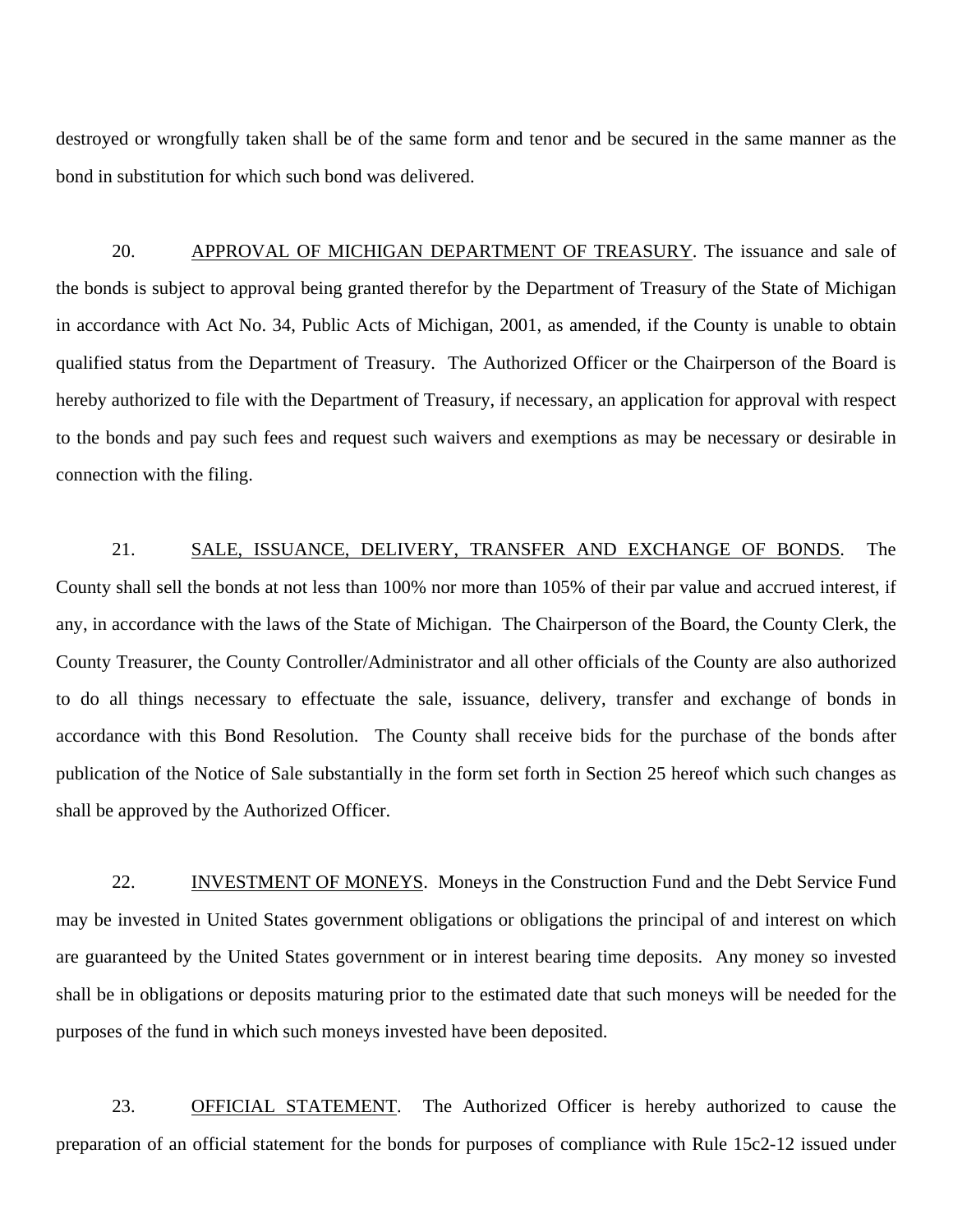the Securities Exchange Act of 1934, as amended (the "Rule") and to do all other things necessary to comply with the Rule. After the award of the bonds, the County will provide copies of a "final official statement" (as defined in paragraph (e)(3) of the Rule) on a timely basis and in reasonable quantity as requested by the winning bidder or bidders to enable such bidder or bidders to comply with paragraph (b)(4) of the Rule and the rules of the Municipal Securities Rulemaking Board. The Authorized Officer is authorized to enter into such agreements as may be required to enable the purchasers to comply with the Rule.

24. CONTINUING DISCLOSURE. The Controller/Administrator and the County Treasurer have each been authorized severally and jointly to execute and deliver in the name of and on behalf of the County (i) a certificate of the County to comply with the requirement for a continuing disclosure undertaking of the County pursuant to subsection (b)(5) of the Rule and (ii) amendments to such certificate from time to time in accordance with the terms of such certificate (the certificate and any amendments thereto are collectively referred to herein as the "Continuing Disclosure Certificate"). The County has covenanted and agreed that it will comply with and carry out all of the provisions of the Continuing Disclosure Certificate. The remedies for any failure of the County to comply with and carry out the provisions of the Continuing Disclosure Certificate shall be as set forth therein.

25. NOTICE OF SALE. The Notice of Sale for the bonds shall be published in accordance with law in a publication to be selected by the Authorized Officer and shall be in substantially the following form with such changes as shall be approved by the Authorized Officer.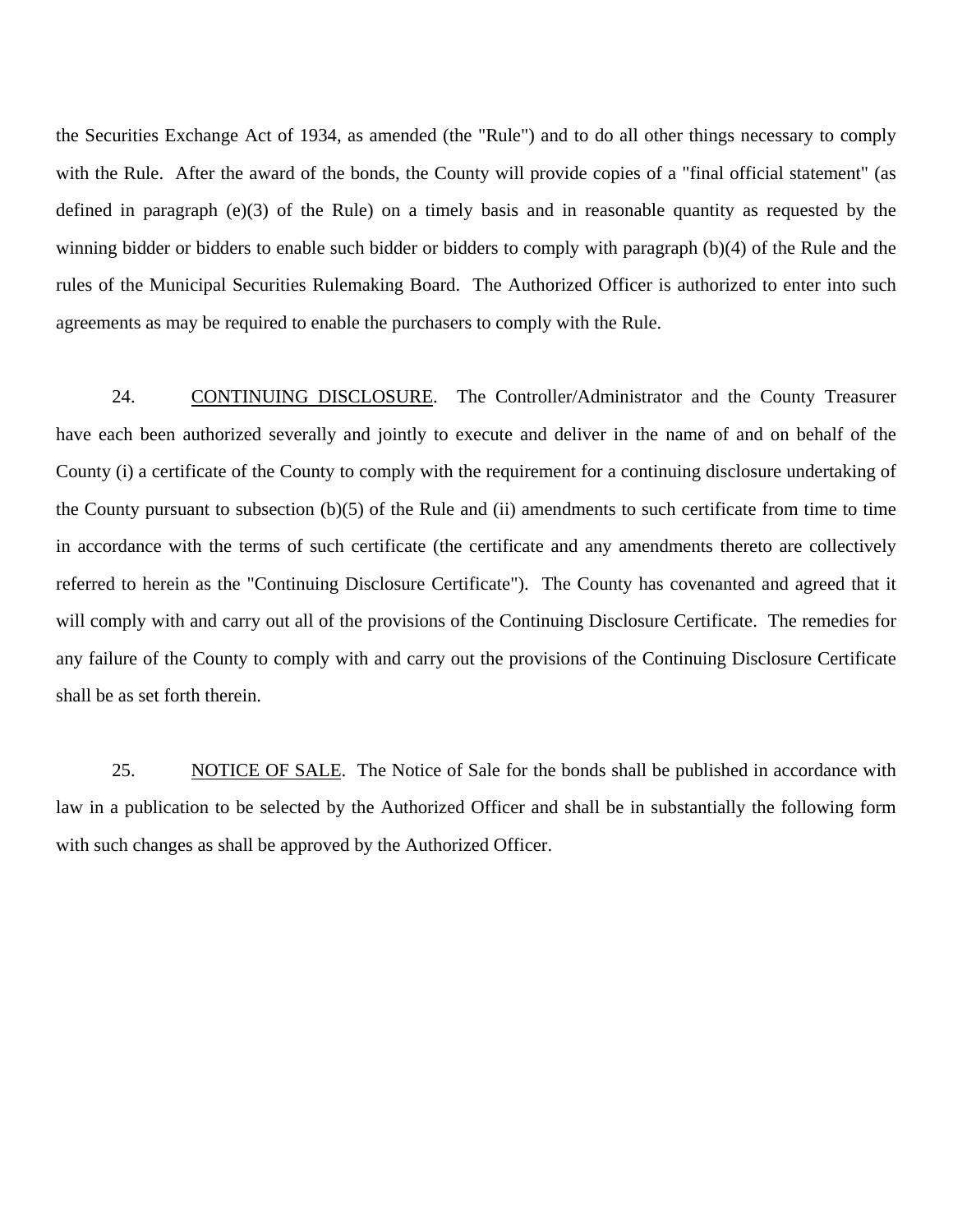#### OFFICIAL NOTICE OF SALE

 $\frac{\text{S}}{\text{S}}$  \* \*(subject to adjustment as described below)

### COUNTY OF INGHAM, STATE OF MICHIGAN CAPITAL IMPROVEMENT BONDS, SERIES 2017

SEALED BIDS for the purchase of the above bonds will be received by the undersigned at the office of the County Controller/Administrator, 341 S. Jefferson Street, Mason, Michigan 48854, on the \_\_\_\_ day of September, 2017, until \_\_\_\_\_:00 \_\_.m., Eastern Daylight Time, at which time and place said bids will be publicly opened and read. Sealed bids also will be received on the same date and until the same time by an agent of the undersigned at the offices of the Municipal Advisory Council of Michigan (the "MAC"), Buhl Building, 535 Griswold, Suite 1850, Detroit, Michigan 48226, where they will be opened and read publicly. Signed bids may be submitted by fax to the County Controller/Administrator at (517) 676-7306 or the MAC at (313) 963-0943, but no bid will be received after the time for receiving bids specified above and the bidder bears all risks of transmission failure. Bidders may choose either location to present bids, but may not present bids at both locations.

IN THE ALTERNATIVE: Bids may be submitted electronically via PARITY pursuant to this Notice on the same date and until the same time, but no bid will be received after the time for receiving bids specified above. To the extent any instructions or directions set forth in PARITY conflict with this Notice, the terms of this Notice shall control. For further information about PARITY, potential bidders may contact PFM Financial Advisors LLC at (734) 994-9700 or PARITY at (212) 849-5021.

BOND DETAILS: The bonds will be fully registered bonds of the denomination of \$5,000 each or any integral multiple thereof, not exceeding the aggregate principal amount for each maturity, at the option of the purchaser thereof, dated the date of their delivery, and will bear interest from their date payable on May 1, 2018, and semiannually thereafter.

The bonds will mature on the first day of November as follows:

| <b>YEAR</b> | <b>AMOUNT</b> | <b>YEAR</b> | <b>AMOUNT</b> |
|-------------|---------------|-------------|---------------|
| 2018        | \$455,000     | 2026        | \$685,000     |
| 2019        | 550,000       | 2027        | 710,000       |
| 2020        | 565,000       | 2028        | 735,000       |
| 2021        | 585,000       | 2029        | 755,000       |
| 2022        | 605,000       | 2030        | 780,000       |
| 2023        | 625,000       | 2031        | 805,000       |
| 2024        | 645,000       | 2032        | 835,000       |
| 2025        | 665,000       |             |               |

TERM BOND OPTION: Bidders shall have the option of designating bonds maturing in the years 2018 through final maturity as serial bonds or term bonds, or both. The bid must designate whether each of the principal amounts shown above for the years 2018 through final maturity represent a serial maturity or a mandatory redemption requirement for a term bond maturity. There may be more than one term bond designated. In any event, the above principal amount scheduled for the years 2018 through final maturity shall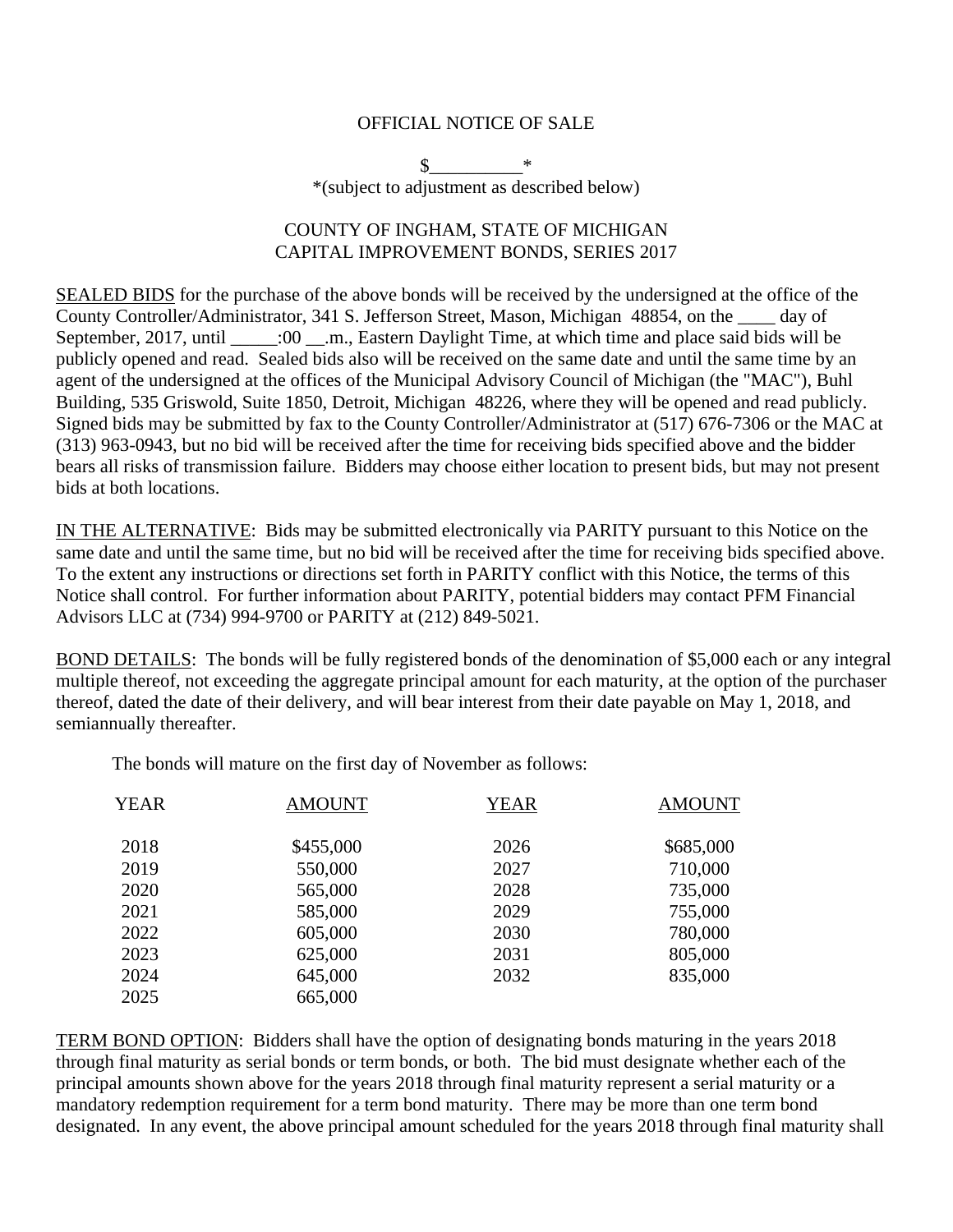be represented by either serial bond maturities or mandatory redemption requirements, or a combination of both. Any such designation must be made at the time bids are submitted.

# PRIOR REDEMPTION:

A. MANDATORY REDEMPTION. Bonds designated as term bonds shall be subject to mandatory redemption at par and accrued interest on the dates and in the amounts corresponding to the annual principal maturities hereinbefore set forth. The bonds or portions of bonds to be redeemed shall be selected by lot.

B. OPTIONAL REDEMPTION. Bonds maturing on and after November 1, 2028, shall be subject to redemption prior to maturity, at the option of the County, in any order, on any date on and after November 1, 2027. Bonds of a denomination greater than \$5,000 may be redeemed in part in amounts of \$5,000 or any integral multiple thereof. If less than all of the bonds maturing in any year are to be redeemed, the bonds or portions of bonds to be redeemed shall be selected by lot. The redemption price shall be the par value of the bond or portion of the bond called to be redeemed plus interest to the date fixed for redemption.

C. NOTICE OF REDEMPTION. Not less than thirty and not more than sixty days' notice of redemption shall be given to the registered owners of bonds called to be redeemed by mail to each registered owner at the registered address. Failure to receive notice of redemption shall not affect the validity of the proceedings for redemption. Bonds or portions of bonds called for redemption shall not bear interest on and after the date fixed for redemption, provided funds are on hand with the bond registrar and paying agent to redeem the same.

INTEREST RATE AND BIDDING DETAILS: The bonds shall bear interest at a rate or rates not exceeding 5% per annum, to be fixed by the bids therefor, expressed in multiples of 1/8 or 1/20 of 1%, or both. The interest on any one bond shall be at one rate only and all bonds maturing in any one year must carry the same interest rate. The interest rate borne by bonds maturing in any one year shall not be less than the interest rate borne by bonds maturing in the preceding year. The difference between the highest and lowest interest rates shall not exceed two percentage points. No proposal for the purchase of less than all of the bonds or at a price less than 100% nor more than 105% of their par value will be considered.

BOOK-ENTRY-ONLY: The bonds will be issued in book-entry-only form as one fully-registered bond per maturity and will be registered in the name of Cede & Co., as nominee for The Depository Trust Company ("DTC"), New York, New York. DTC will act as securities depository for the bonds. Purchase of the bonds will be made in book-entry-only form, in the denomination of \$5,000 or any integral multiple thereof. Purchasers will not receive certificates representing their interest in bonds purchased. The book-entry-only system is described further in the preliminary official statement for the bonds.

BOND REGISTRAR AND PAYING AGENT: The bonds shall be payable as to principal in lawful money of the United States upon surrender thereof at the [principal][corporate][designated] trust office of

\_\_\_\_\_\_\_\_\_\_\_\_\_\_\_\_\_\_\_\_\_\_\_\_\_, \_\_\_\_\_\_\_\_\_\_, Michigan the bond registrar and paying agent. Interest shall be paid to the registered owner of each bond as shown on the registration books at the close of business on the  $15<sup>th</sup>$ day of the calendar month preceding the month in which the interest payment is due. Interest shall be paid when due by check or draft drawn upon and mailed by the bond registrar and paying agent to the registered owner at the registered address. As long as DTC, or its nominee Cede & Co., is the registered owner of the bonds, payments will be made directly to such registered owner. Disbursement of such payments to DTC participants is the responsibility of DTC and disbursement of such payments to the beneficial owners of the bonds is the responsibility of DTC participants and indirect participants as described in the preliminary official statement for the bonds. The County from time to time as required may designate a successor bond registrar and paying agent.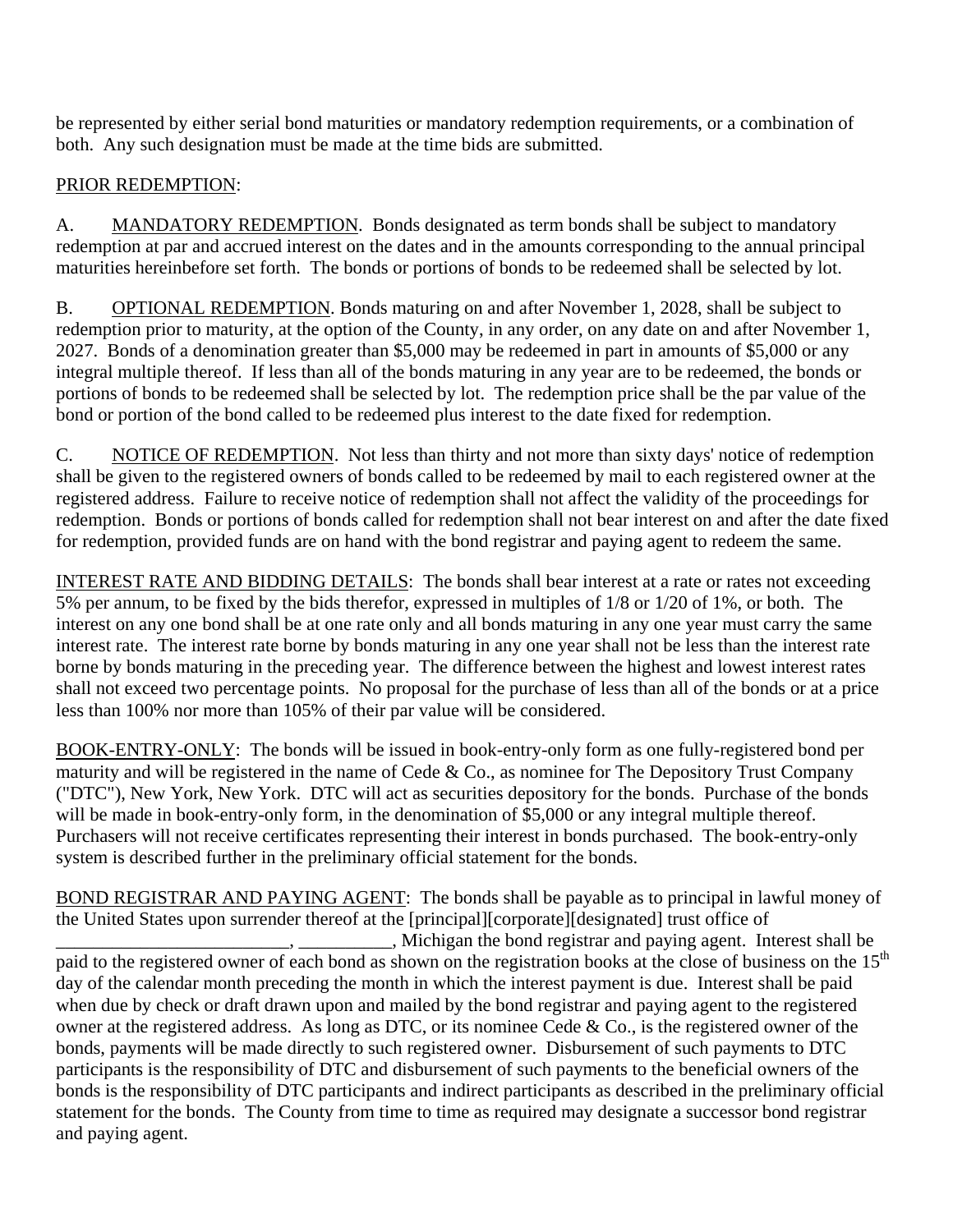PURPOSE AND SECURITY: The bonds are to be issued pursuant to the provisions of Act 34, Public Acts of Michigan, 2001, as amended, to defray all or part of the cost of acquiring, constructing and equipping an approximately 61,600 square foot addition to the existing Ingham County Medical Care Facility (the "Facility") located at 3860 Dobie Road, Okemos, Michigan 48864, to be located on the southeast corner of the Facility's 110 acre campus, and the renovation and equipping of the existing Facility (together, the "Project"). The Project will provide for the transfer of 48 rehabilitation beds, the addition of 64 private rooms, and the renovation of the entire long-term care portion of the Facility, for use by the Facility to provide long term care, rehabilitation services and memory care and related services. The full faith and credit of the County have been irrevocably pledged to the prompt payment of the principal of and interest on the bonds. The ability of the County to raise such funds is subject to applicable constitutional and statutory limitations on the taxing power of the County. The amount of taxes necessary to pay the principal of and interest on the bonds of this series, together with the taxes levied for the same year, shall not exceed the limit authorized by law.

ADJUSTMENT IN PRINCIPAL AMOUNT: Following receipt of bids and prior to final award, the County reserves the right to decrease the principal amount of the bonds. Such adjustment, if necessary, will be made in increments of \$5,000, and may be made in one or more maturities. The purchase price will be adjusted proportionately to the decrease in the principal amount of the bonds, but the interest rates specified by the winning bidder will not change. The winning bidder may not withdraw its bid as a result of any changes made as provided in this paragraph.

GOOD FAITH: A good faith deposit in the form of a certified or cashier's check drawn upon an incorporated bank or trust company, or wire transfer, in the amount of \$100,000 payable to the order of the County Treasurer will be required of the winning bidder. If a check is used, it must accompany the bid. If a wire transfer is used, the winning bidder is required to wire its good faith deposit to the County not later than Noon, Eastern Daylight Time, on the next business day following the sale using the wire instructions provided by PFM Financial Advisors LLC. The good faith deposit will be applied to the purchase price of the bonds. In the event the purchaser fails to honor its accepted bid, the good faith deposit will be retained by the County. No interest shall be allowed on the good faith deposit, and checks of the unsuccessful bidders will be promptly returned to such bidder's representative or by registered mail. The good faith check of the winning bidder will be cashed and payment for the balance of the purchase price of the bonds shall be made at the closing.

AWARD OF BONDS: The bonds will be awarded to the bidder whose bid produces the lowest true interest cost to the County. True interest cost shall be computed by determining the annual interest rate (compounded semiannually) necessary to discount the debt service payments on the bonds from the payment dates thereof to  $\frac{1}{2017}$ , and to the price bid.

LEGAL OPINION: Bids shall be conditioned upon the approving opinion of Dickinson Wright PLLC, attorneys of Lansing, Michigan, which opinion will be furnished without expense to the purchaser of the bonds at the delivery thereof. The fees of Dickinson Wright PLLC for services rendered in connection with such approving opinion are expected to be paid from bond proceeds. Except to the extent necessary to issue its approving opinion as to the validity of the bonds, Dickinson Wright PLLC has made no inquiry as to any financial information, statements or material contained in any financial documents, statements or materials that have been or may be furnished in connection with the authorization, issuance or marketing of the bonds and, accordingly, will not express any opinion with respect to the accuracy or completeness of any such financial information, statements or materials.

TAX MATTERS: The approving opinion of bond counsel will include an opinion to the effect that under existing law, the interest on the bonds (a) is excluded from gross income for federal income tax purposes, and (b) is not an item of tax preference for purposes of the federal alternative minimum tax imposed on individuals and corporations; such opinion will note, however, that certain corporations must take into account interest on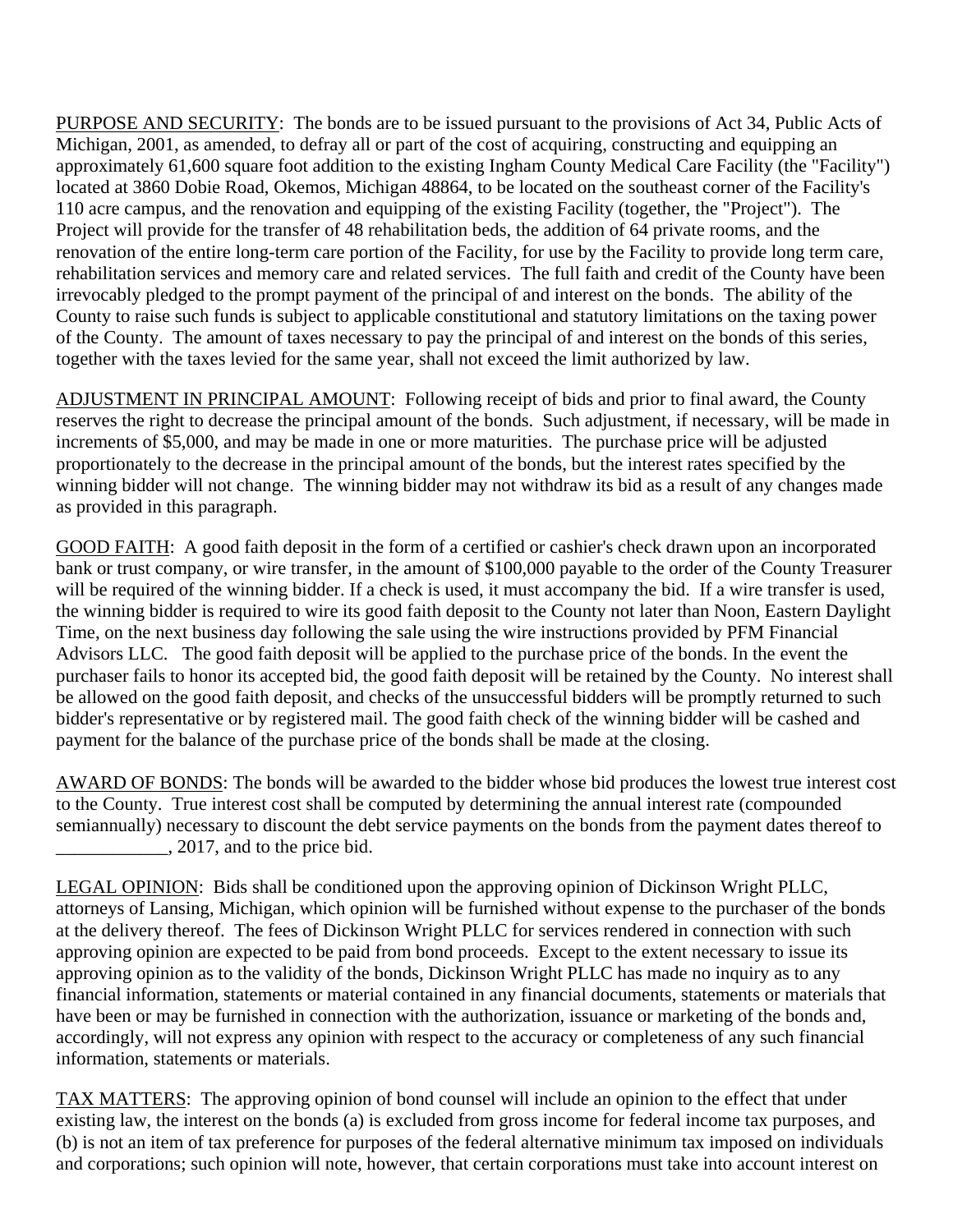the bonds in determining adjusted current earnings for the purpose of computing such alternative minimum tax. The opinion set forth in clause (a) above will be subject to the condition that the County comply with all requirements of the Internal Revenue Code of 1986, as amended (the "Code"), that must be satisfied subsequent to the issuance of the bonds in order that interest thereon be (or continue to be) excluded from gross income for federal income tax purposes. Failure to comply with certain of such requirements could cause the interest on the bonds to be included in gross income retroactive to the date of issuance of the bonds. The County has covenanted to comply with all such requirements. Bond counsel will express no opinion regarding other federal tax consequences arising with respect to the bonds.

The County has not designated the bonds as "qualified tax-exempt obligations" for purposes of Section 265(b)(3) of the Code.

If the winner bidder will obtain a municipal bond insurance policy or other credit enhancement for the bonds in connection with their original issuance, the winning bidder will be required, as a condition of delivery of the bonds, to certify that the premium therefor will be less than the present value of the interest expected to be saved as a result of such insurance or other credit enhancement. The form of an acceptable certificate will be provided by bond counsel.

In addition, the approving opinion of bond counsel will include an opinion to the effect that under existing law, the bonds and the interest thereon are exempt from all taxation by the State of Michigan or a political subdivision thereof, except estate taxes and taxes on gains realized from the sale, payment or other disposition thereof.

ISSUE PRICE: The winning bidder shall assist the County in establishing the issue price of the bonds and shall execute and deliver to the County at closing an "issue price" or similar certificate setting forth the reasonably expected initial offering price to the public or the sales price or prices of the bonds, together with the supporting pricing wires or equivalent communications, substantially in the form provided by Bond Counsel, with such modifications as may be appropriate or necessary, in the reasonable judgment of the winning bidder, the County and Bond Counsel. All actions to be taken by the County under this Notice of Sale to establish the issue price of the bonds may be taken on behalf of the County by the County's financial consultant identified herein and any notice or report to be provided to the County may be provided to the County's financial consultant.

 The County intends that the provisions of Treasury Regulation Section 1.148-1(f)(3)(i) (defining "competitive sale" for purposes of establishing the issue price of the bonds) will apply to the initial sale of the bonds (the "competitive sale requirements") because:

- (1) the County is disseminating this Notice of Sale to potential underwriters in a manner that is reasonably designed to reach potential underwriters;
- (2) all bidders shall have an equal opportunity to bid;
- (3) the County anticipates receiving bids from at least three underwriters of municipal bonds who have established industry reputations for underwriting new issuances of municipal bonds; and
- (4) the County anticipates awarding the sale of the bonds to the bidder who submits a firm offer to purchase the bonds at the lowest true interest cost, as set forth in this Notice of Sale.

 Any bid submitted pursuant to this Notice of Sale shall be considered a firm offer for the purchase of the bonds, as specified in the bid**.**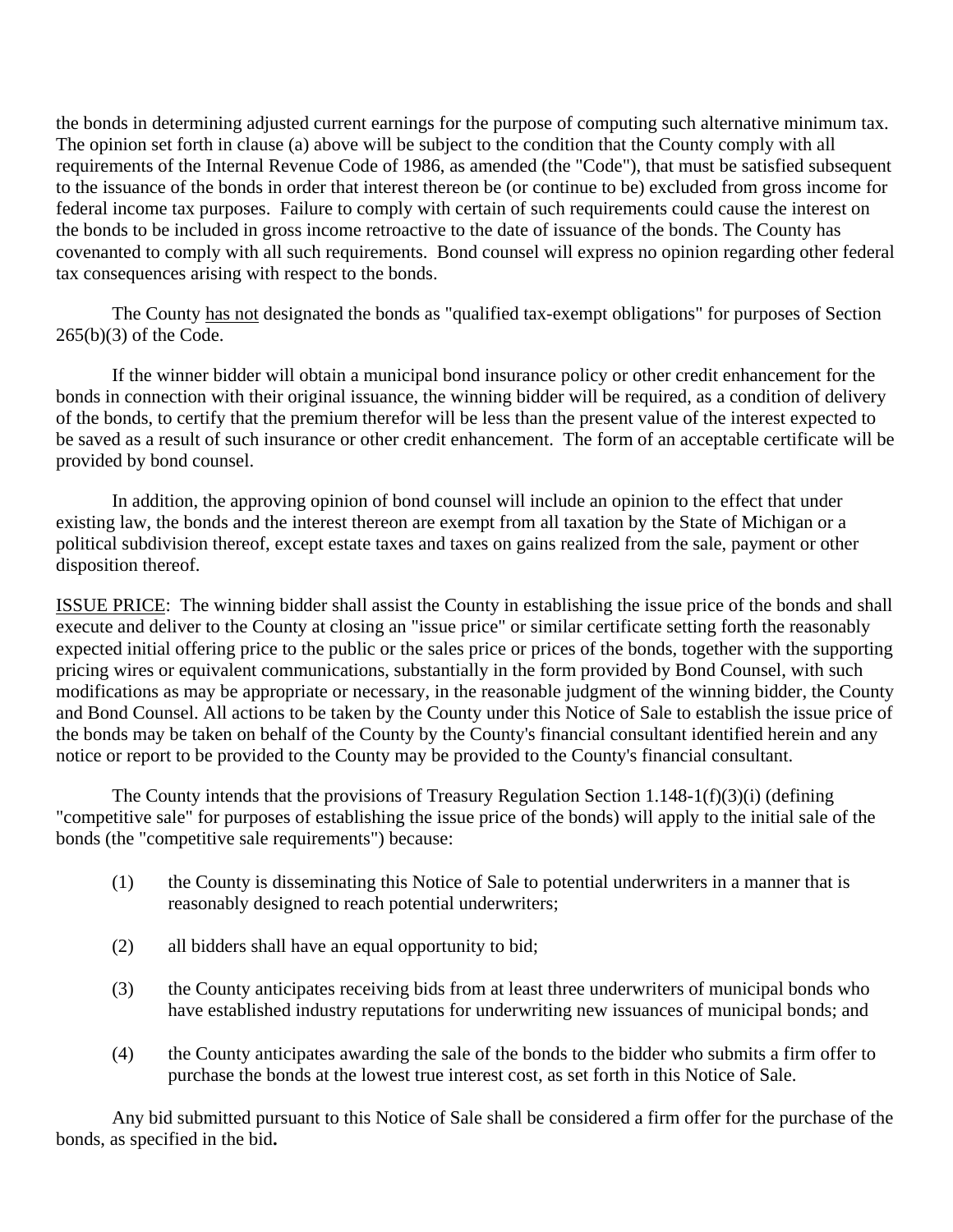In the event that competitive sale requirements are satisfied, the winning bidder shall be expected to certify as to the reasonably expected initial offering price of the Bonds to the public.

 In the event that the competitive sale requirements are not satisfied, the County shall so advise the winning bidder. The County shall treat the first price at which 10% of a maturity of the bonds (the "10% test") is sold to the public as the issue price of that maturity, applied on a maturity-by-maturity basis (and if different interest rates apply within a maturity, to each separate CUSIP number within that maturity). The winning bidder shall advise the County if any maturity of the bonds satisfies the 10% test as of the date and time of the award of the bonds. The County will not require bidders to comply with the "hold-the-offering-price rule" and therefore does not intend to use the initial offering price to the public as of the sale date of any maturity of the bonds as the issue price of that maturity. Bids will not be subject to cancellation in the event that the competitive sale requirements are not satisfied. Bidders should prepare their bids on the assumption that all of the maturities of the bonds will be subject to the 10% test in order to establish the issue price of the bonds.

 If the competitive sale requirements are not satisfied, then until the 10% test has been satisfied as to each maturity of the bonds, the winning bidder agrees to promptly report to the County the prices at which the unsold bonds of that maturity have been sold to the public. That reporting obligation shall continue, whether or not the closing date has occurred, until the 10% test has been satisfied as to the bonds of that maturity or until all bonds of that maturity have been sold.

 By submitting a bid, each bidder confirms that: (i) except as otherwise provided in its bid, it has an established industry reputation for underwriting new issuances of municipal bonds, (ii) any agreement among underwriters, any selling group agreement and each retail distribution agreement (to which the bidder is a party) relating to the initial sale of the bonds to the public, together with the related pricing wires, contains or will contain language obligating each underwriter, each dealer who is a member of the selling group, and each broker-dealer that is a party to such retail distribution agreement, as applicable, to report the prices at which it sells to the public the unsold bonds of each maturity allotted to it until it is notified by the winning bidder that either the 10% test has been satisfied as to the bonds of that maturity or all bonds of that maturity have been sold to the public, if and for so long as directed by the winning bidder and as set forth in the related pricing wires, and (iii) any agreement among underwriters relating to the initial sale of the bonds to the public, together with the related pricing wires, contains or will contain language obligating each underwriter that is a party to a retail distribution agreement to be employed in connection with the initial sale of the bonds to the public to require each broker-dealer that is a party to such retail distribution agreement to report the prices at which it sells to the public the unsold bonds of each maturity allotted to it until it is notified by the winning bidder or such underwriter that either the 10% test has been satisfied as to the bonds of that maturity or all bonds of that maturity have been sold to the public, if and for so long as directed by the winning bidder or such underwriter and as set forth in the related pricing wires.

 Sales of any bonds to any person that is a related party to an underwriter shall not constitute sales to the public for purposes of this Notice of Sale. Further, for purposes of this Notice of Sale:

- (i) "public" means any person other than an underwriter or a related party,
- (ii) "underwriter" means (A) any person that agrees pursuant to a written contract with the County (or with the lead underwriter to form an underwriting syndicate) to participate in the initial sale of the bonds to the public and (B) any person that agrees pursuant to a written contract directly or indirectly with a person described in clause (A) to participate in the initial sale of the bonds to the public (including a member of a selling group or a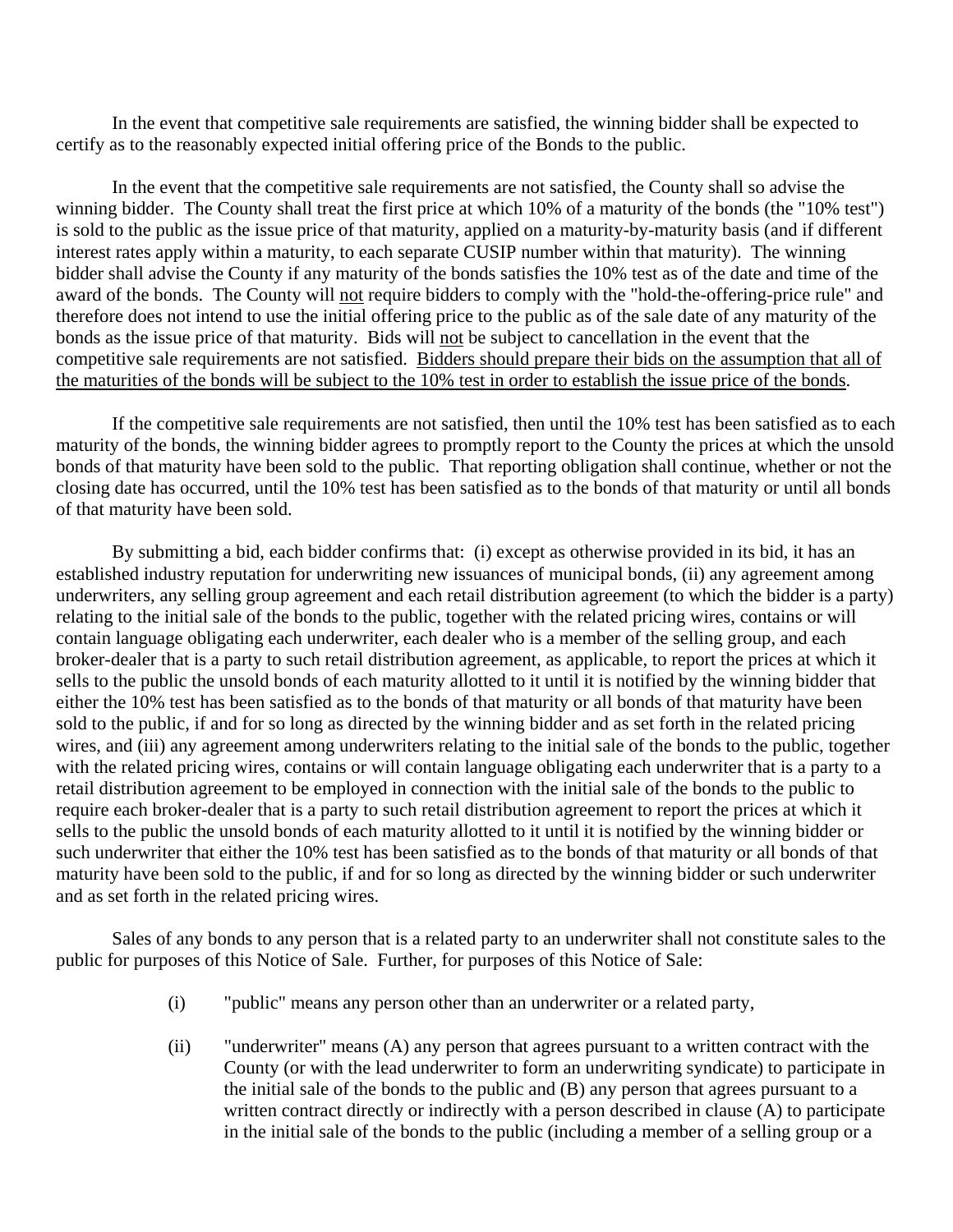party to a retail distribution agreement participating in the initial sale of the bonds to the public),

- (iii) a purchaser of any of the bonds is a "related party" to an underwriter if the underwriter and the purchaser are subject, directly or indirectly, to (i) at least 50% common ownership of the voting power or the total value of their stock, if both entities are corporations (including direct ownership by one corporation of another), (ii) more than 50% common ownership of their capital interests or profit interests, if both entities are partnerships (including direct ownership by one partnership of another), or (iii) more than 50% common ownership of the value of the outstanding stock of the corporation or the capital interests or profit interests of the partnership, as applicable, if one entity is a corporation and the other entity is a partnership (including direct ownership of the applicable stock or interests by one entity of the other), and
- (iv) "sale date" means the date that the bonds are awarded by the County to the winning bidder.

CUSIP: CUSIP numbers will be imprinted on all bonds of this issue at the County's expense. Neither the failure to print numbers nor an improperly printed number shall constitute cause for the purchaser to refuse to accept delivery. The purchaser shall be responsible for requesting assignment of numbers and for payment of any charges for the assignment of numbers.

OFFICIAL STATEMENT: A copy of the County's official statement relating to the bonds may be obtained by contacting PFM Financial Advisors LLC at the address referred to below. The official statement is in a form deemed final by the County for purposes of paragraph (b)(1) of SEC Rule 15c2-12 (the "Rule"), but is subject to revision, amendment and completion in a final official statement.

After the award of the bonds, the County will provide on a timely basis copies of a final official statement, as that term is defined in paragraph (e)(3) of the Rule, at the County's expense in sufficient quantity to enable the winning bidder or bidders to comply with paragraph (b)(3) and (b)(4) of the Rule and the rules of the Municipal Securities Rulemaking Board. Requests for such additional copies of the final official statement shall be made to PFM Financial Advisors LLC at the address set forth below within 24 hours of the award of the bonds.

CONTINUING DISCLOSURE: In order to assist bidders in complying with paragraph (b)(5) of the Rule, the County will undertake to provide certain annual financial information and notices of the occurrence of certain events, if material. A description of this undertaking is set forth in the preliminary official statement and will also be set forth in the final official statement.

BIDDER CERTIFICATION: NOT "IRAN-LINKED BUSINESS": By submitting a bid, the bidder shall be deemed to have certified that it is not an "Iran-Linked Business" as defined in Act No. 517, Public Acts of Michigan, 2012; MCL 129.311 et seq.

DELIVERY OF BONDS: The County will furnish bonds ready for execution at its expense. Bonds will be delivered without expense to the purchaser through DTC, New York, New York. The usual closing documents, including a continuing disclosure certificate and a certificate that no litigation is pending affecting the issuance of the bonds, will be delivered at the time of the delivery of the bonds. If the bonds are not tendered for delivery by twelve o'clock noon, Eastern Daylight Time, on the  $45<sup>th</sup>$  day following the date of sale, or the first business day thereafter if said  $45<sup>th</sup>$  day is not a business day, the winning bidder may on that day, or any time thereafter until delivery of the bonds, withdraw its proposal by serving notice of cancellation, in writing, on the undersigned, in which event the County shall return the good faith deposit. Payment for the bonds shall be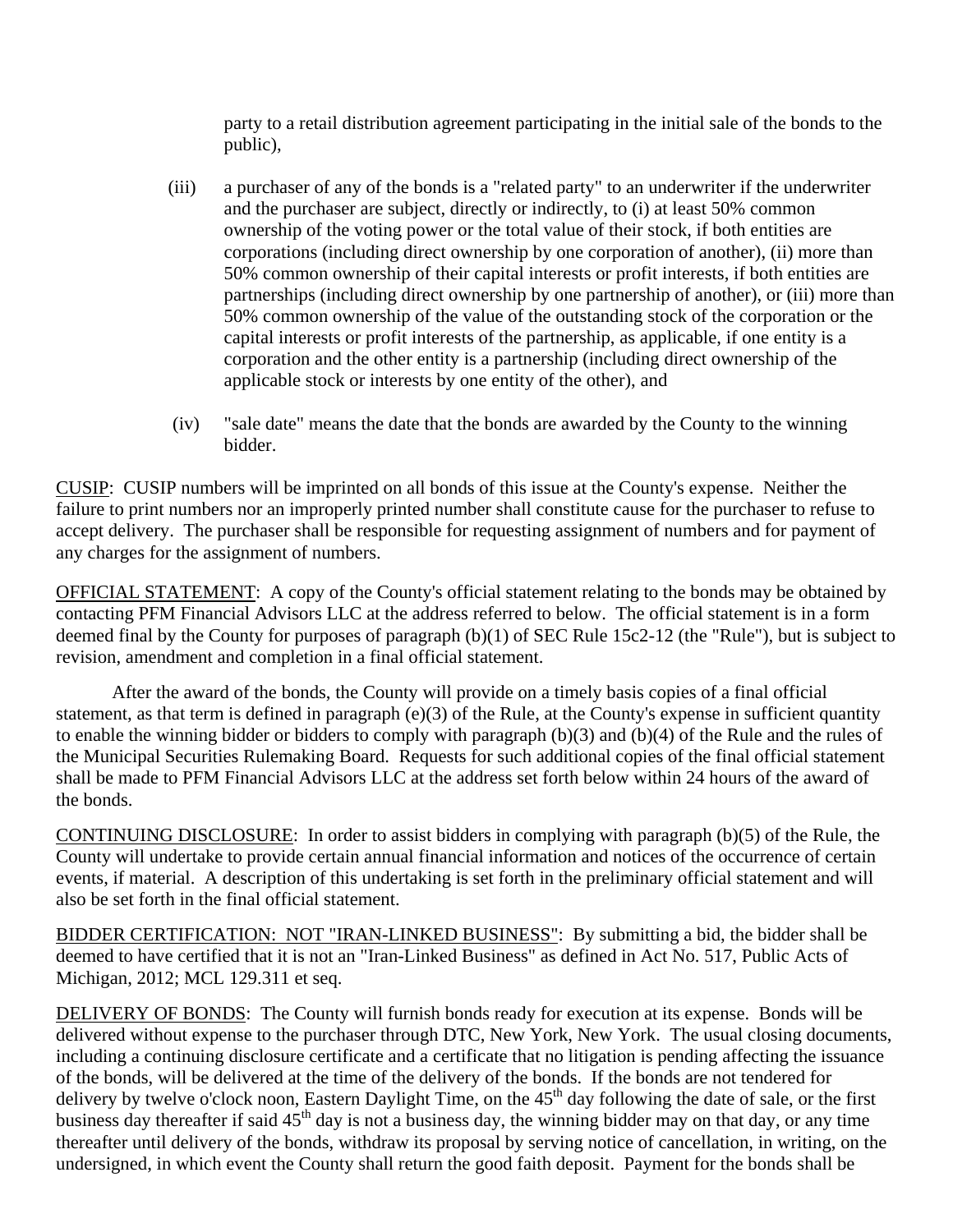made in Federal Reserve Funds. Accrued interest to the date of delivery of the bonds shall be paid by the purchaser at the time of delivery.

FINANCIAL CONSULTANT: Further information with respect to the bonds may be obtained from PFM Financial Advisors LLC, 555 Briarwood Circle, Suite 333, Ann Arbor, Michigan 48108. Telephone: (734) 994-9700, Financial Consultant to the County.

### THE RIGHT IS RESERVED TO REJECT ANY OR ALL BIDS.

ENVELOPES containing the bids should be plainly marked "Proposal for Bonds."

 Timothy J. Dolehanty County Controller/Administrator County of Ingham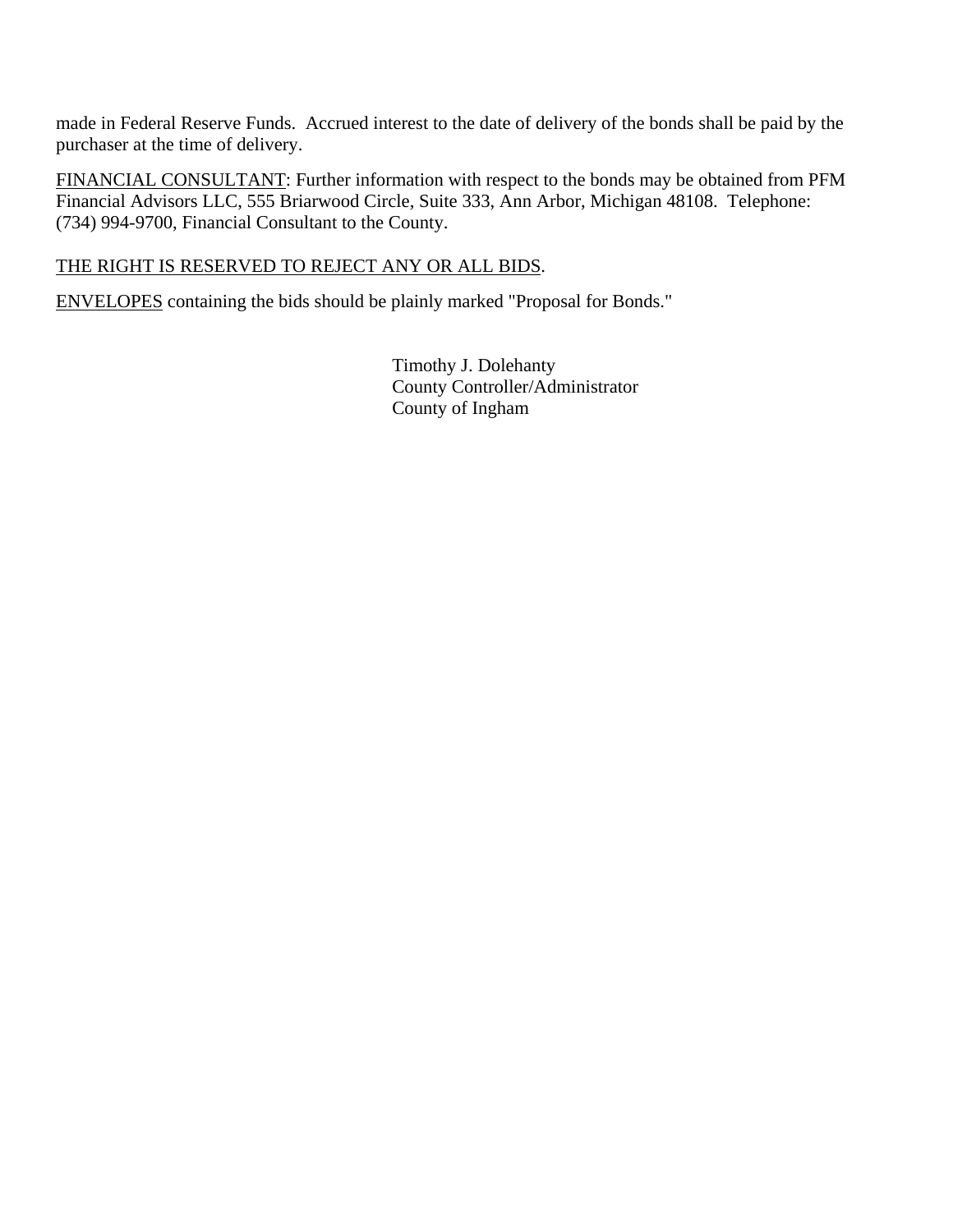26. CONFLICTING RESOLUTIONS. All resolutions and parts of resolutions, insofar as they are in conflict herewith, are rescinded.

| YEAS:          |  |  |
|----------------|--|--|
| NAYS:          |  |  |
| <b>ABSENT:</b> |  |  |

RESOLUTION DECLARED ADOPTED.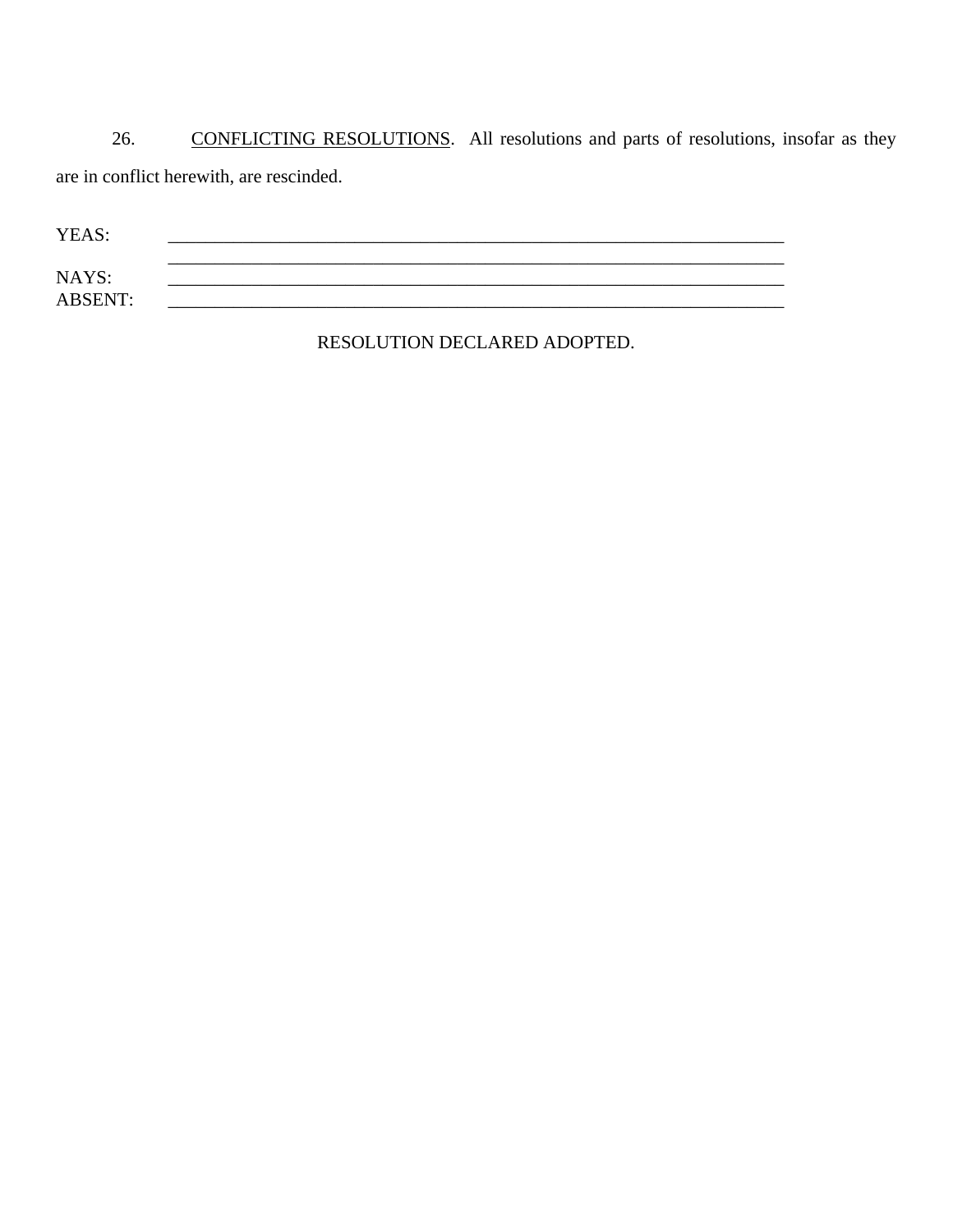| <b>STATE OF MICHIGAN</b> |     |
|--------------------------|-----|
|                          | )SS |
| <b>COUNTY OF INGHAM</b>  |     |

 I, the undersigned, the Clerk of the County of Ingham, Michigan, do hereby certify that the foregoing is a true and correct copy of a resolution adopted at a regular meeting of the Board of Commissioners of said County held on the 22nd day of August, 2017, the original of which resolution is on file in my office. I further certify that notice of said meeting was given in accordance with the provisions of the Open Meetings Act.

 IN WITNESS WHEREOF, I have hereunto affixed my official signature this \_\_\_\_ day of \_\_\_\_\_\_\_\_\_, 2017.

 $\overline{\phantom{a}}$  , and the contract of the contract of the contract of the contract of the contract of the contract of the contract of the contract of the contract of the contract of the contract of the contract of the contrac Clerk, County of Ingham

LANSING 9425-7 522902v4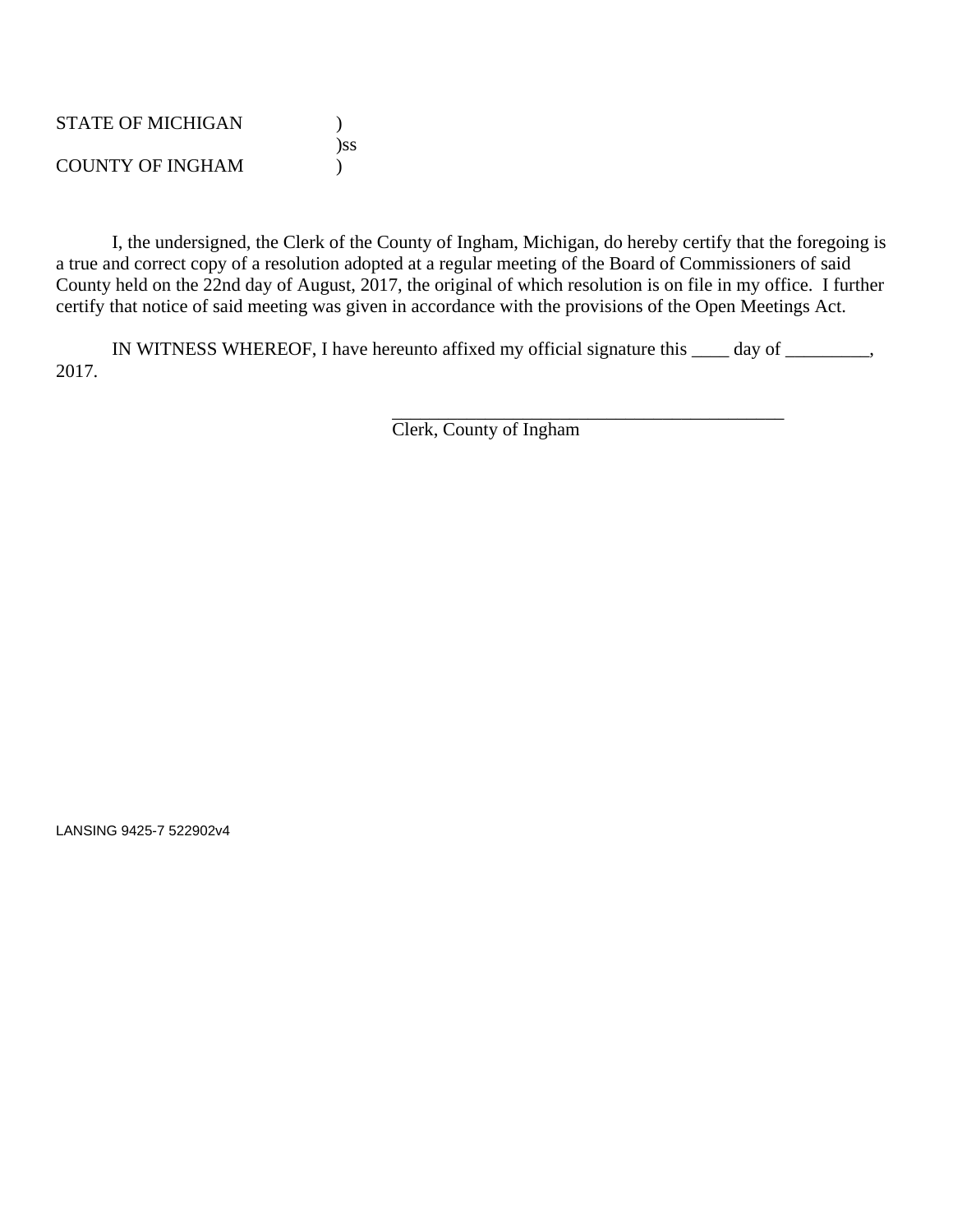<span id="page-34-0"></span>

| TO:             | Board of Commissioners Human Services and Finance Committees                                                                                         |
|-----------------|------------------------------------------------------------------------------------------------------------------------------------------------------|
| <b>FROM:</b>    | Linda S. Vail, MPA, Health Officer                                                                                                                   |
| DATE:           | July 19, 2017                                                                                                                                        |
| <b>SUBJECT:</b> | Resolution to Amend the Collaborative Agreement with the Capital Area<br>United Way<br>For the meeting agenda of August 14, 2017 and August 16, 2017 |

### **BACKGROUND**

A collaborative agreement has been in effect between Ingham County Health Department (ICHD) and Capital Area United Way (CAUW) since 2005. Under this agreement, CAUW administers funds to support the Community Indicators Project, a core component of ICHD's strategy for informing the community about its health status. This project is also instrumental to the *Healthy! Capital Counties* project, a community health assessment done in collaboration with Barry-Eaton District Health Department (BEDHD), Mid-Michigan District Health Department (MMDHD), Sparrow Health Systems (Sparrow HS), McLaren Greater Lansing (MGL), Hayes-Green Beach Medical Center, and Eaton Rapids Medical Center. ICHD, along with BEDHD, MMDHD and CAUW all contribute funds to the Community Indicators Project. ICHD wishes to amend the existing agreement to extend the term for one additional year, through September 30, 2017.

#### **ALTERNATIVES**

There are no alternatives.

### **FINANCIAL IMPACT**

Funds for this amendment were anticipated in the FY 2017 budget. The amendment will add an amount not to exceed \$36,482.80.

### **OTHER CONSIDERATIONS**

There are no other considerations.

#### **RECOMMENDATION**

Based on the information presented, I respectfully recommend approval of the attached resolution to amend the collaborative agreement with the Capital Area United Way in an amount not to exceed \$36,482.80 through September 30, 2017.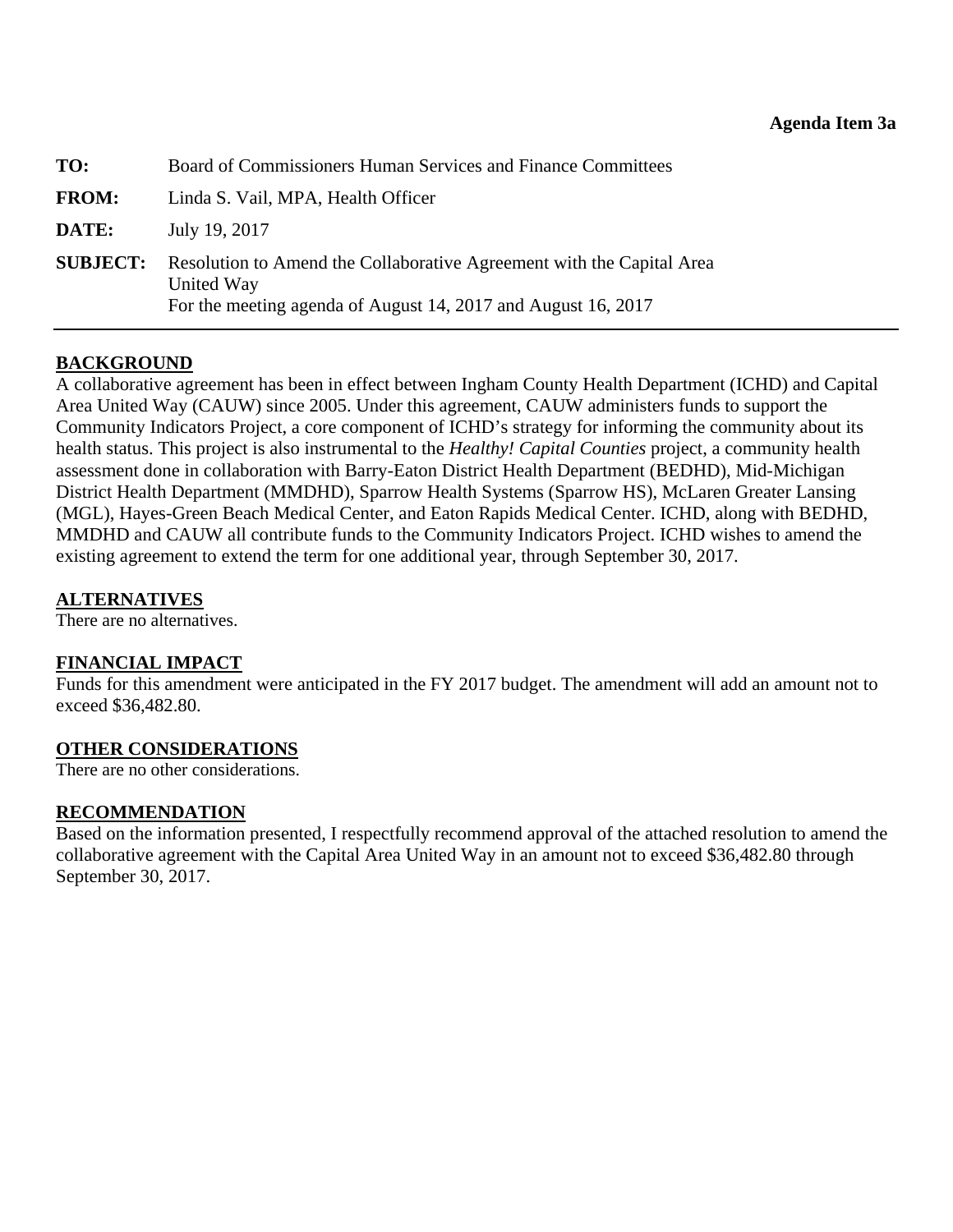Introduced by the Human Services and Finance Committees of the:

### INGHAM COUNTY BOARD OF COMMISSIONERS

### **RESOLUTION TO AMEND THE COLLABORATIVE AGREEMENT WITH THE CAPITAL AREA UNITED WAY**

WHEREAS, a collaborative agreement has been in effect between Ingham County Health Department (ICHD) and Capital Area United Way (CAUW) since 2005; and

WHEREAS, under this agreement, CAUW administers funds to support the Community Indicators Project, a core component of ICHD's strategy for informing the community about its health status; and

WHEREAS, the collaborative agreement was originally authorized in Resolution #05-148 and amended in Resolutions #06-205, #07-154, #08-239, #09-197, #10-023, #11-399, #13-16, #14-226, #15-176, #16-405 and collaborative activities have continued since the agreement's inception; and

WHEREAS, this project is also instrumental to the *Healthy! Capital Counties* project, a community health assessment done in collaboration with Barry-Eaton District Health Department (BEDHD), Mid-Michigan District Health Department (MMDHD), Sparrow Health Systems (Sparrow HS), McLaren Greater Lansing (MGL), Hayes-Green Beach Medical Center, and Eaton Rapids Medical Center; and

WHEREAS, ICHD, along with BEDHD, MMDHD and CAUW all contribute funds to the Community Indicators Project; and

WHEREAS, ICHD wishes to amend the existing agreement to extend the term for one additional year, through September 30, 2017 for an amount not to exceed \$36,482.80 which was anticipated in the FY 2017 budget; and

WHEREAS, the Health Officer has recommended that the Board of Commissioners authorizes an amendment to the collaborative agreement with the Capital Area United Way in an amount not to exceed \$36,482.80 through September 30, 2017.

THEREFORE BE IT RESOLVED, the Board of Commissioners authorizes an amendment to the collaborative agreement with the Capital Area United Way in an amount not to exceed \$36,482.80 through September 30, 2017.

BE IT FURTHER RESOLVED, that the Chairperson of the Board of Commissioners is hereby authorized to sign the necessary contract documents on behalf of the county after approval as to form by the County Attorney.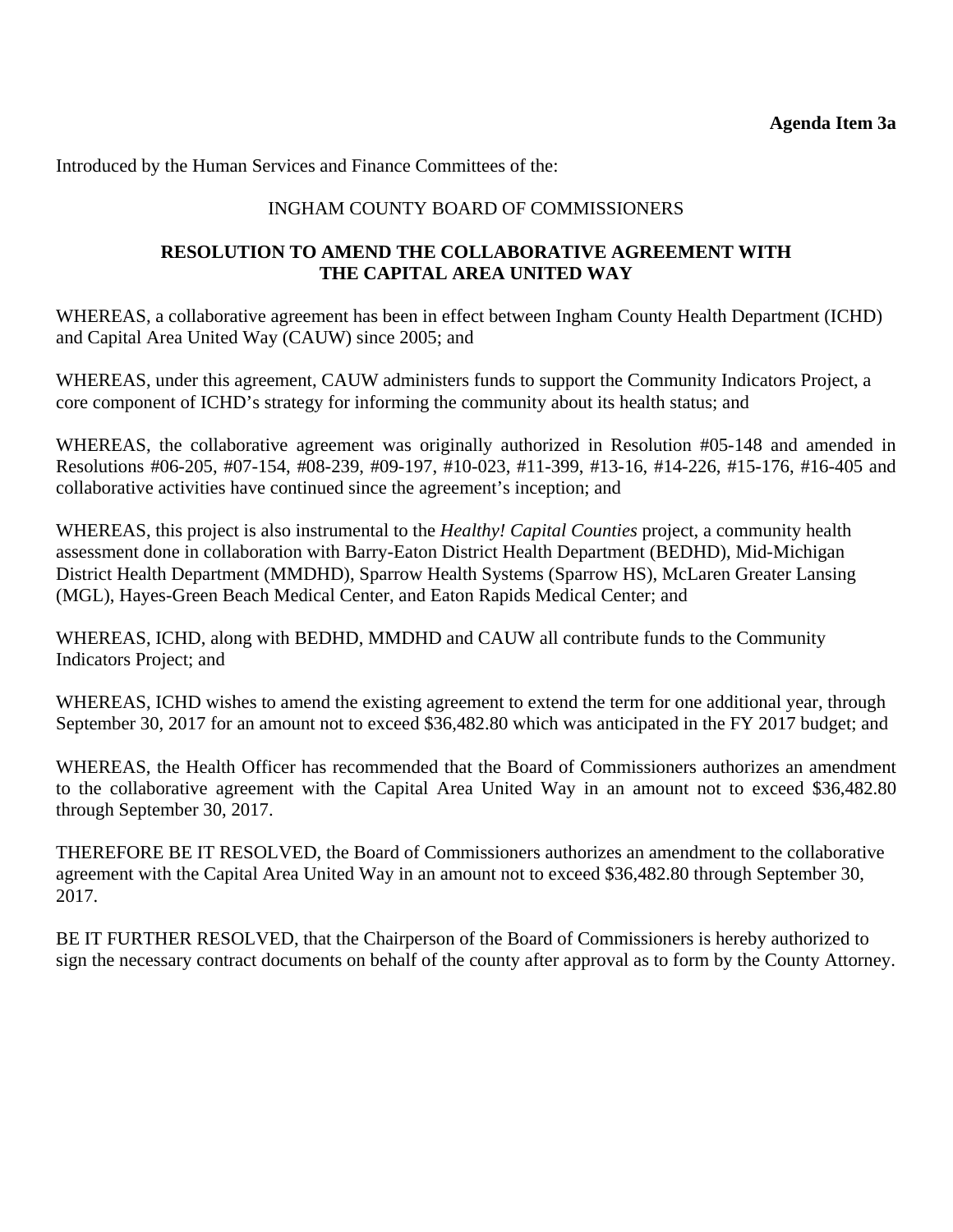#### MEMORANDUM

<span id="page-36-0"></span>

| TO:             | Human Services and Finance Committees                                                                               |
|-----------------|---------------------------------------------------------------------------------------------------------------------|
| <b>FROM:</b>    | Linda Vail, Health Officer; Tim Dolehanty, Controller/Administrator; Jared Cypher, Deputy<br>Controller             |
| DATE:           | August 1, 2017                                                                                                      |
| <b>SUBJECT:</b> | Agreement with Sparrow Hospital for Medical Examiner Services<br>For the meeting agendas of August 14 and August 16 |
|                 |                                                                                                                     |

#### **BACKGROUND**

Sparrow Hospital has served as Ingham County Medical Examiner since 2011. In June, Sparrow notified Ingham County of its intent to terminate the agreement for medical examiner services, and renegotiate for a new, increased rate. In response, Ingham County issued a RFP. Sparrow was the only bidder. Sparrow provided two options. Both options include a complete array of medical examiner services according to National Association of Medical Examiners (NAME) standards. Option 1 excludes body transport, option 2 includes body transport.

#### **ALTERNATIVES**

The County could establish and operate its own Medical Examiner's Office. The cost of operating such an office is projected to be in excess of \$900,000 annually (see attached cost estimate).

#### **FINANCIAL IMPACT**

The first year cost of Sparrow's option 1 is \$2.37 per capita (based on the 2010 census population of 280,895). The County would pay \$665,721 in twelve equal monthly installments.

The first year cost of Sparrow's option 2 is \$2.50 per capita (based on the 2010 census population of 280,895). The County would pay \$702,237 in twelve equal monthly installments.

The annual flat rate in both option 1 and option 2 will increase in accordance with Sparrow Forensic Pathology's costs at a rate not to exceed 4% per year. Sparrow will inform the County by January 1 of each year of any increase for the upcoming calendar year.

An analysis with cost estimates for option 1, option 2, and for bringing the Medical Examiner Office "in-house" is attached for your reference.

#### **OTHER CONSIDERATIONS**

Sparrow death investigations are supervised and performed by board-certified forensic pathologists, and Sparrow is accredited by the National Association of Medical Examiners (NAME) enhancing their ability to provide quality expert court testimony.

If option 2 is approved by the Board of Commissioners, the existing contract the County has with Lansing Mason Ambulance for body transport services will need to be terminated.

#### **RECOMMENDATION**

Based on the information presented, we respectfully recommend approval of Sparrow's proposed option 2, per the attached resolution.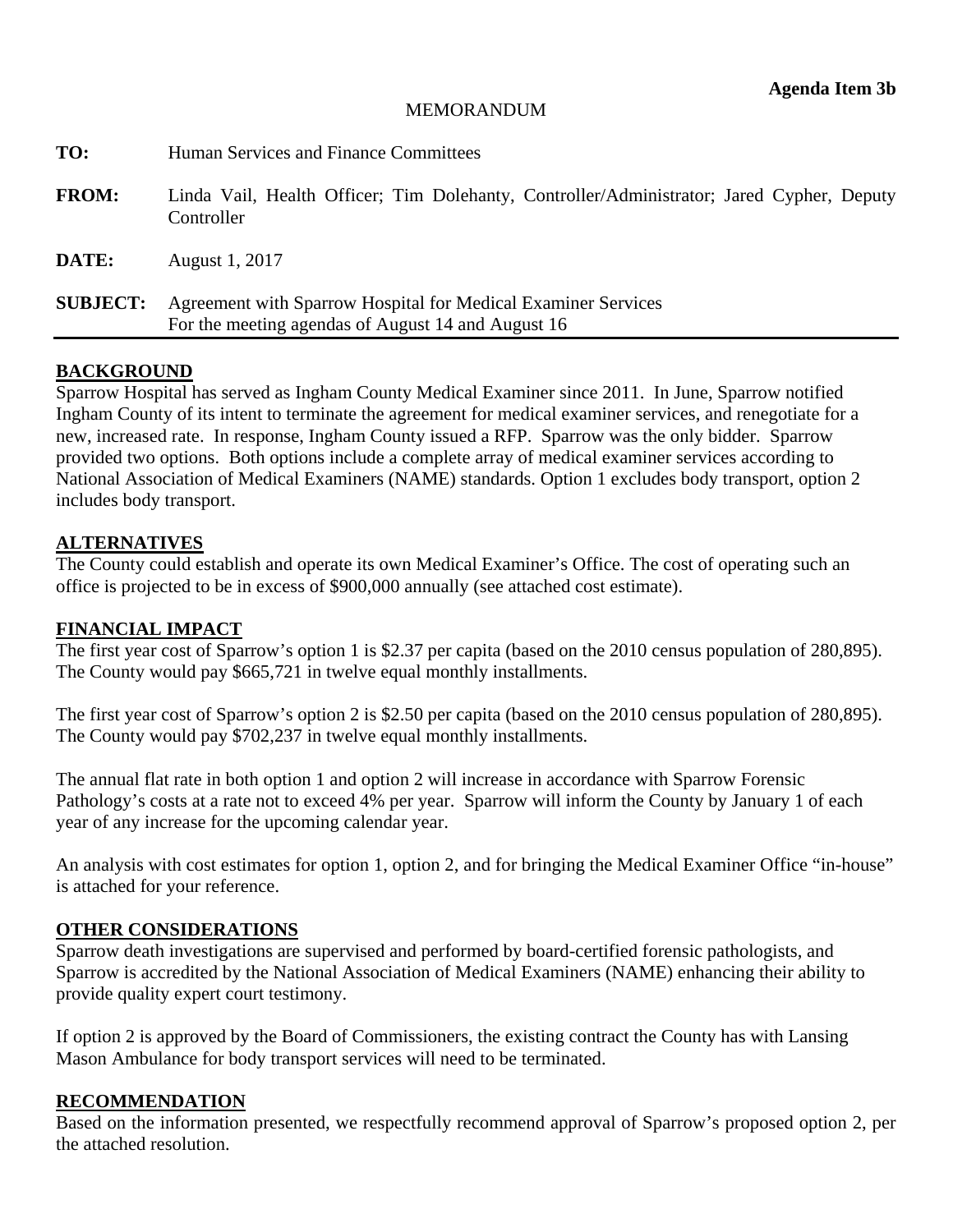#### **Agenda Item 3b**

| TO:   | Linda Vail, Health Officer                                              |
|-------|-------------------------------------------------------------------------|
| FROM: | James Hudgins, Director of Purchasing                                   |
| DATE: | July 18, 2017                                                           |
| RE:   | Memorandum of performance for RFP No. 133-17: Medical Examiner Services |

Per your request, the Purchasing Department sought proposals from qualified and experienced individuals and organizations for the provision of medical examiner and body transporting services. The awarded proposer will provide services in accordance with Michigan Public Act 181 of 1953 for a period of three (3) years.

The RFP was advertised in the Lansing State Journal, and posted on the National Association of Medical Examiners Job Opening website and the Ingham County Purchasing Department's website.

The Purchasing Department can confirm the following:

| Function                   | Overall Number of   Number of Local |                |
|----------------------------|-------------------------------------|----------------|
|                            | Vendors                             | <b>Vendors</b> |
| Vendors invited to propose |                                     |                |
| Vendors responding         |                                     |                |

A summary of the vendors' costs is on the next page.

*You are now ready to complete the final steps in the process: 1) Evaluate the submissions based on the criteria established in the RFP; 2) confirm funds are available; 3) submit your recommendation of award along with your evaluation to the Purchasing Department; 4) write a memo of explanation; and, 5) prepare a resolution for Board approval.* 

*This Memorandum is to be included with your memo and resolution submission to the Resolutions Group as acknowledgement of the Purchasing Department's participation in the purchasing process.* 

*If I can be of further assistance, please do not hesitate to contact me by e-mail at jhudgins@ingham.org or by phone at 676-7309.*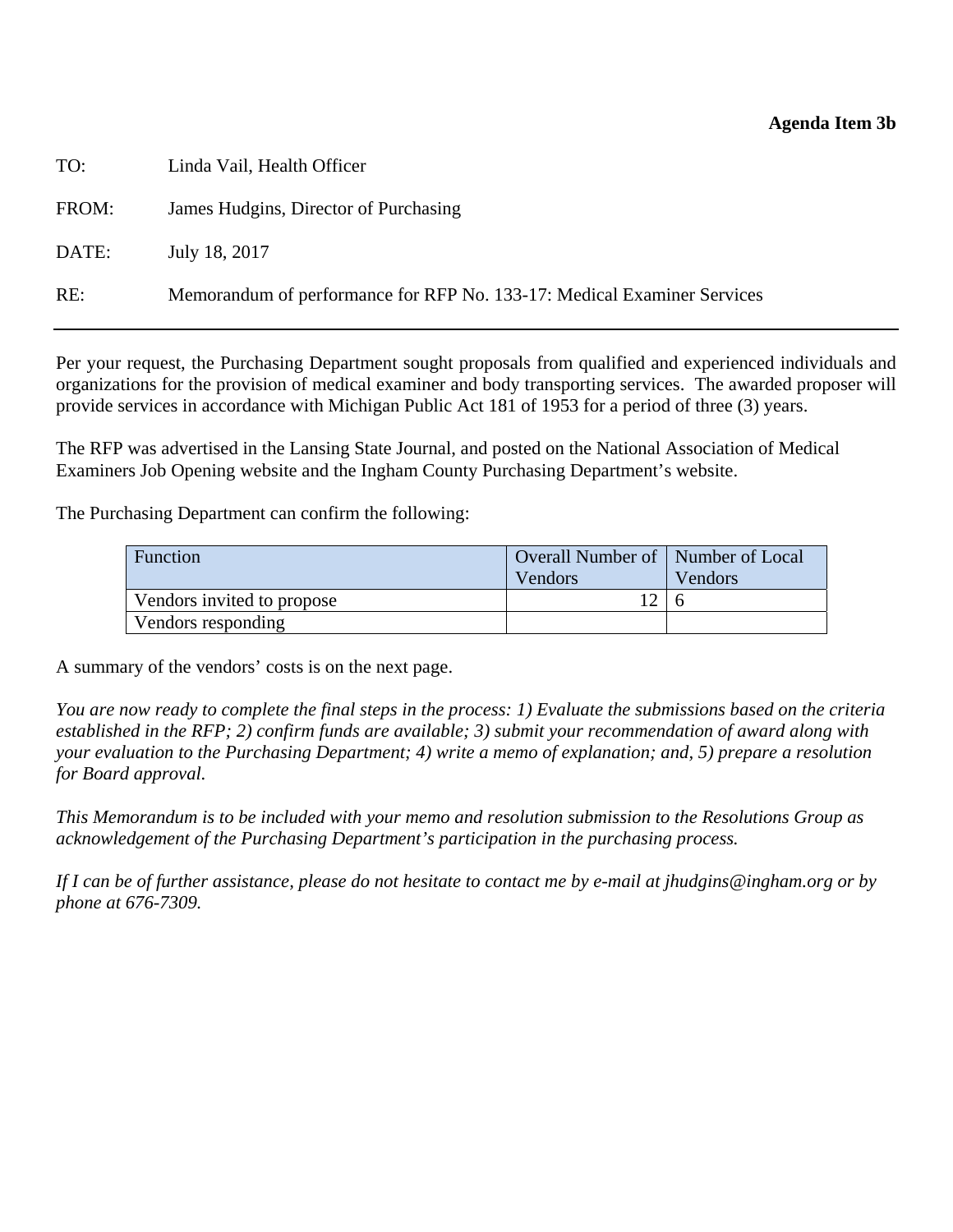#### SUMMARY OF VENDORS' COSTS

| <b>Vendor Name</b>                | <b>Local Pref</b>      | Cost Per capita | <b>Population</b><br>$(2010 \text{ Census})$ | <b>Annual Cost</b> | <b>Cost Per capita</b>                           | <b>Population</b><br>$(2010 \text{ Census})$ | <b>Annual Cost</b>                              |
|-----------------------------------|------------------------|-----------------|----------------------------------------------|--------------------|--------------------------------------------------|----------------------------------------------|-------------------------------------------------|
|                                   |                        | <b>Option 1</b> | <b>Option 1</b>                              | <b>Option 1</b>    | <b>Option 2</b><br>(Includes body)<br>transport) | Option 2<br>(Includes body transport)        | <b>Option 2</b><br>(Includes body<br>transport) |
| <b>Sparrow Forensic Pathology</b> | <b>Yes, Lansing MI</b> | \$2.37          | 280,895                                      | \$665,721.00       | \$2.50                                           | 280.895                                      | \$702,237.00                                    |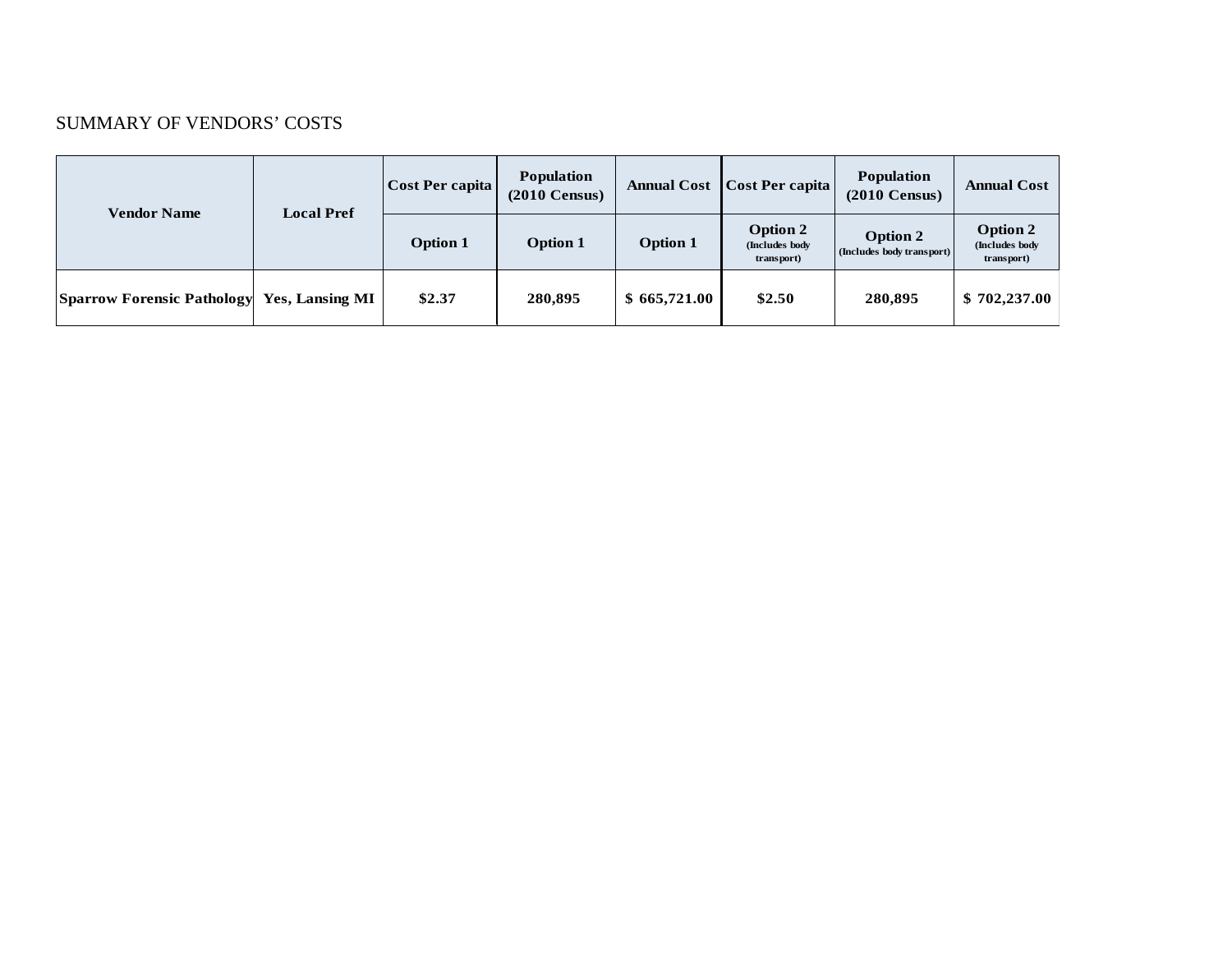| <b>Medical Examiner Contract Cost Estimate</b> |            |                 |           |  |
|------------------------------------------------|------------|-----------------|-----------|--|
|                                                | 2018 costs | *Body Transport | Total     |  |
| <b>Current Contract</b>                        | \$472,505  | \$23,800        | \$496,305 |  |
| <b>Sparrow June 1 letter</b>                   | \$702,238  | \$23,800        | \$726,038 |  |
| <b>***Sparrow Option 1</b>                     | \$665,721  | \$23,800        | \$689,521 |  |
| <b>I**** Sparrow Option 2</b>                  | \$702,237  |                 | \$702,237 |  |

\* Estimate based on 238 transports (2016) at \$100 per transport (2018 rate)

\*\* \$2.50 per capita

\*\*\* \$2.37 per capita

\*\*\*\* \$2.50 per capita (includes body transport)

| Medical Examiner "In-House" Cost Estimate |            |  |
|-------------------------------------------|------------|--|
|                                           | 2018 Costs |  |
| Medical Examiner                          | \$20,000   |  |
| Deputy Medical Examiners                  | \$100,000  |  |
| Medical Examiner Investigators            | \$25,000   |  |
| Office Coordinator                        | \$88,432   |  |
| <b>Total Personnel</b>                    | \$233,432  |  |
| Contract for Autopsies                    | \$625,000  |  |
| Contract for Body Transport               | \$60,000   |  |
| <b>Total Contractual</b>                  | \$685,000  |  |
| <b>Total Cost</b>                         | \$918,432  |  |

**Assumptions** 

Medical Examiner/Deputy Medical Examiner are Health Dept. Physician + 10% Office Coordinator is MCF level 5

Contract for autopsies is 250 autopsies at a rate of \$2,500 per autopsy

Body transport assumes that if Sparrow is no longer Ingham's ME, they may not be able to autopsy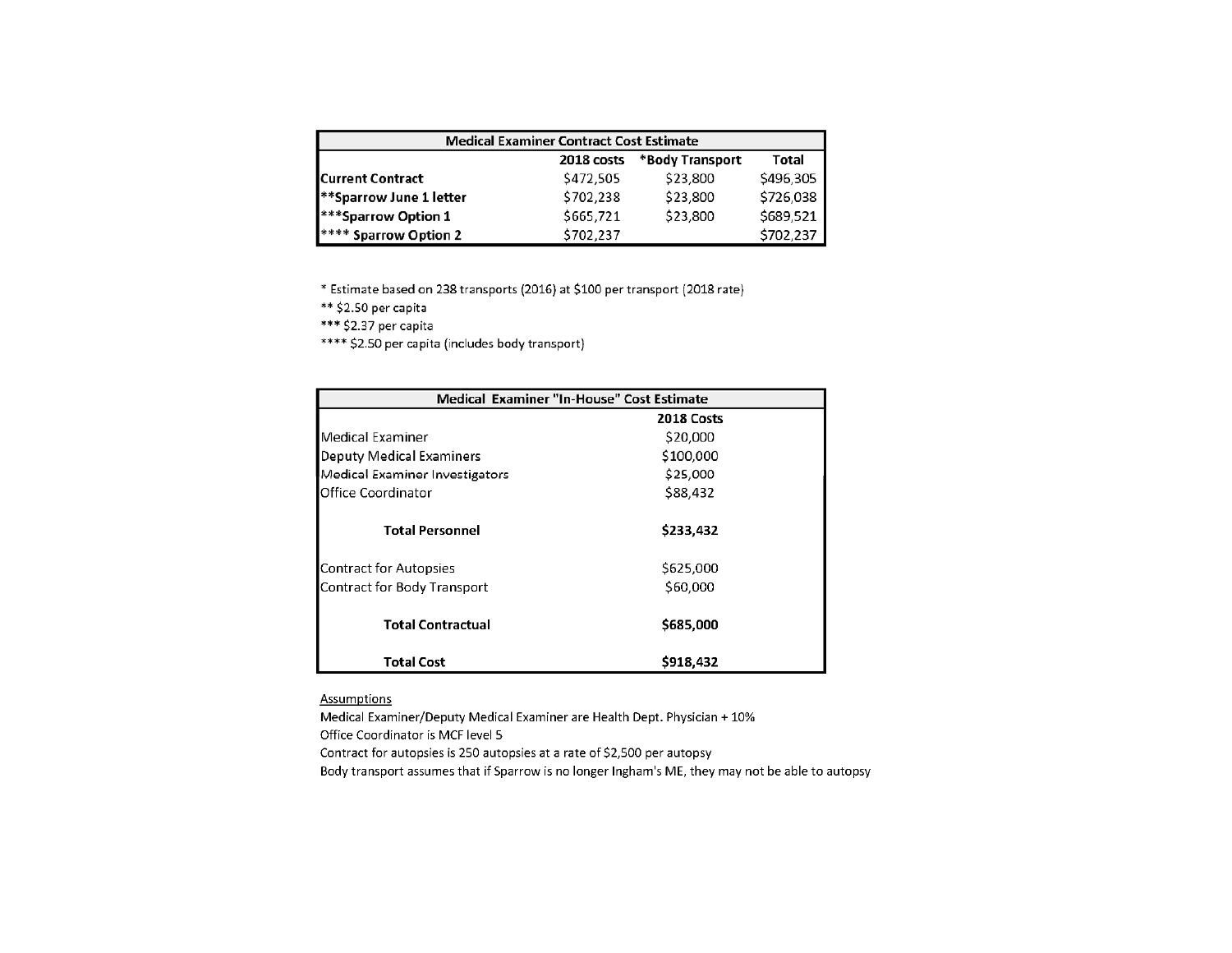Introduced by the Human Services and Finance Committees of the:

#### INGHAM COUNTY BOARD OF COMMISSIONERS

#### **RESOLUTION TO AUTHORIZE AN AGREEMENT WITH SPARROW HOSPITAL FOR MEDICAL EXAMINER SERVICES**

WHEREAS, according to Public Act 181 of 1953, Section 52.201, the Board of Commissioners of each county must appoint a county medical examiner to hold office for a period of four years to fulfill the duties as outlined in state law; and

WHEREAS, according to Public Act 181 of 1953 the Medical Examiner…."shall make investigations as to the cause and manner of death in cases of all persons who die suddenly, unexpectedly, violently, as a result of any suspicious circumstances, while imprisoned in a county or city jail, or persons without medical assistance 48 hours prior to the time of death; or as the result of an abortion...."; and

WHEREAS, County Medical Examiners shall be physicians licensed to practice within the State of Michigan; and

WHEREAS, Sparrow has served as Ingham County's Medical Examiner since 2011; and

WHEREAS, Sparrow sent letter to Ingham County notifying the County of its intent to cancel and then renegotiate the agreement for medical examiner services; and

WHEREAS, Purchasing conducted a request for proposal process; and

WHEREAS, Sparrow Hospital was the only bidder and provided two options; and

WHEREAS, both options include a complete array of medical examiner services according to National Association of Medical Examiners (NAME) standards - Option 1 excludes body transport, option 2 includes body transport; and

WHEREAS, the Health Officer and Controller/Administrator recommend approval of option 2.

THEREFORE BE IT RESOLVED, the Ingham County Board of Commissioners authorizes an agreement with Sparrow Hospital to conduct medical examiner functions as described in option 2 of their proposal for the time period of January 1, 2018 through December 31, 2021.

BE IT FURTHER RESOLVED, in the first year of the agreement the County will pay Sparrow Forensic Pathology an amount not to exceed \$702,237 (\$2.50 per capita based on the 2010 census population of 280,295).

BE IT FURTHER RESOLVED, the annual flat rate will increase in accordance with Sparrow Forensic Pathology's costs at a rate not to exceed 4% per year, Sparrow will inform the County by January 1 of each year of any increase for the upcoming calendar year.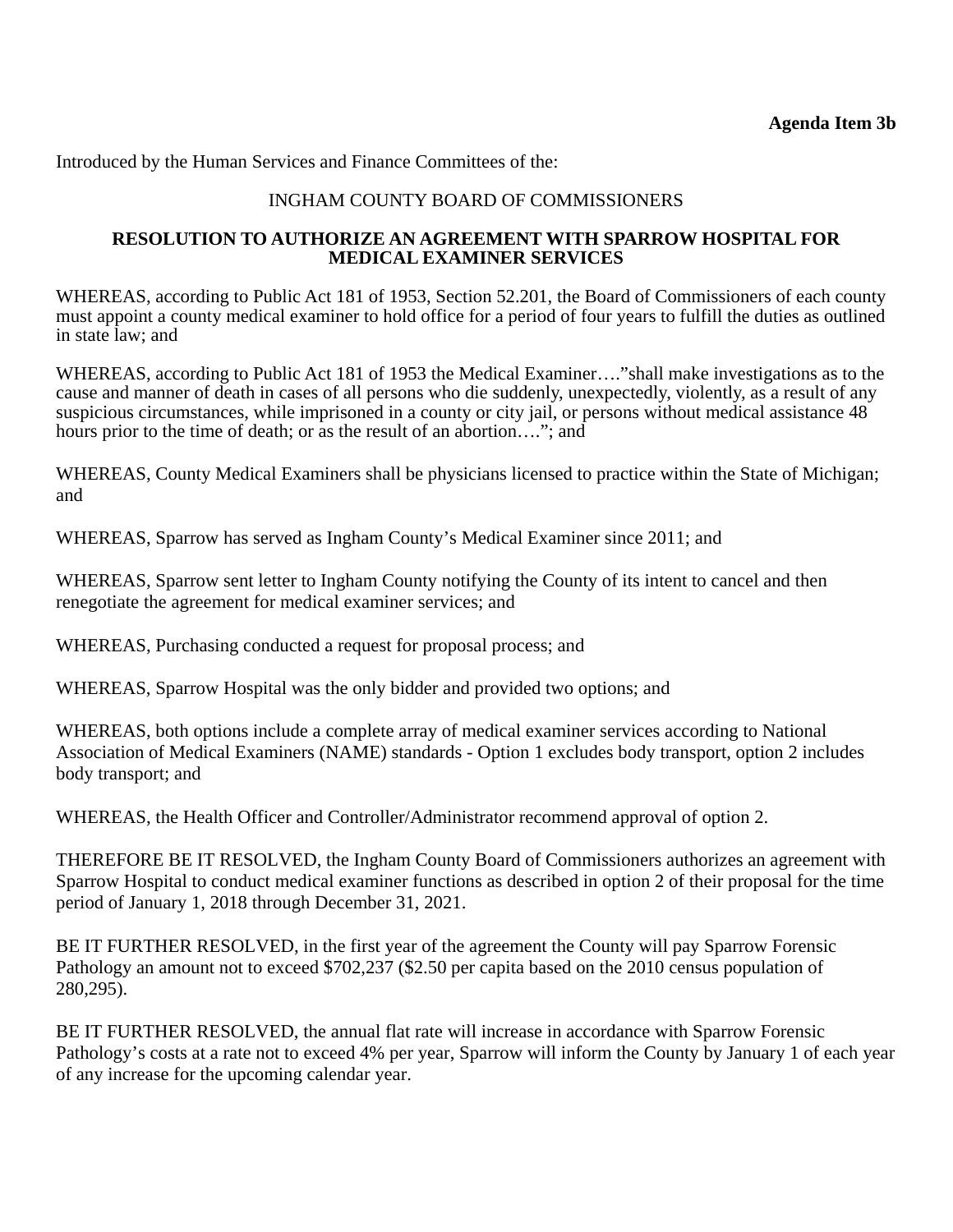BE IT FURTHER RESOLVED, the Health Officer is authorized to terminate the agreement with Lansing/Mason Ambulance for body transport services effective January 1, 2018, according to the terms set forth in the agreement.

BE IT FURTHER RESOLVED, the Ingham County Board of Commissioners authorizes the Board Chairperson to sign any necessary contract documents that are consistent with this resolution and approved as to form by the County Attorney.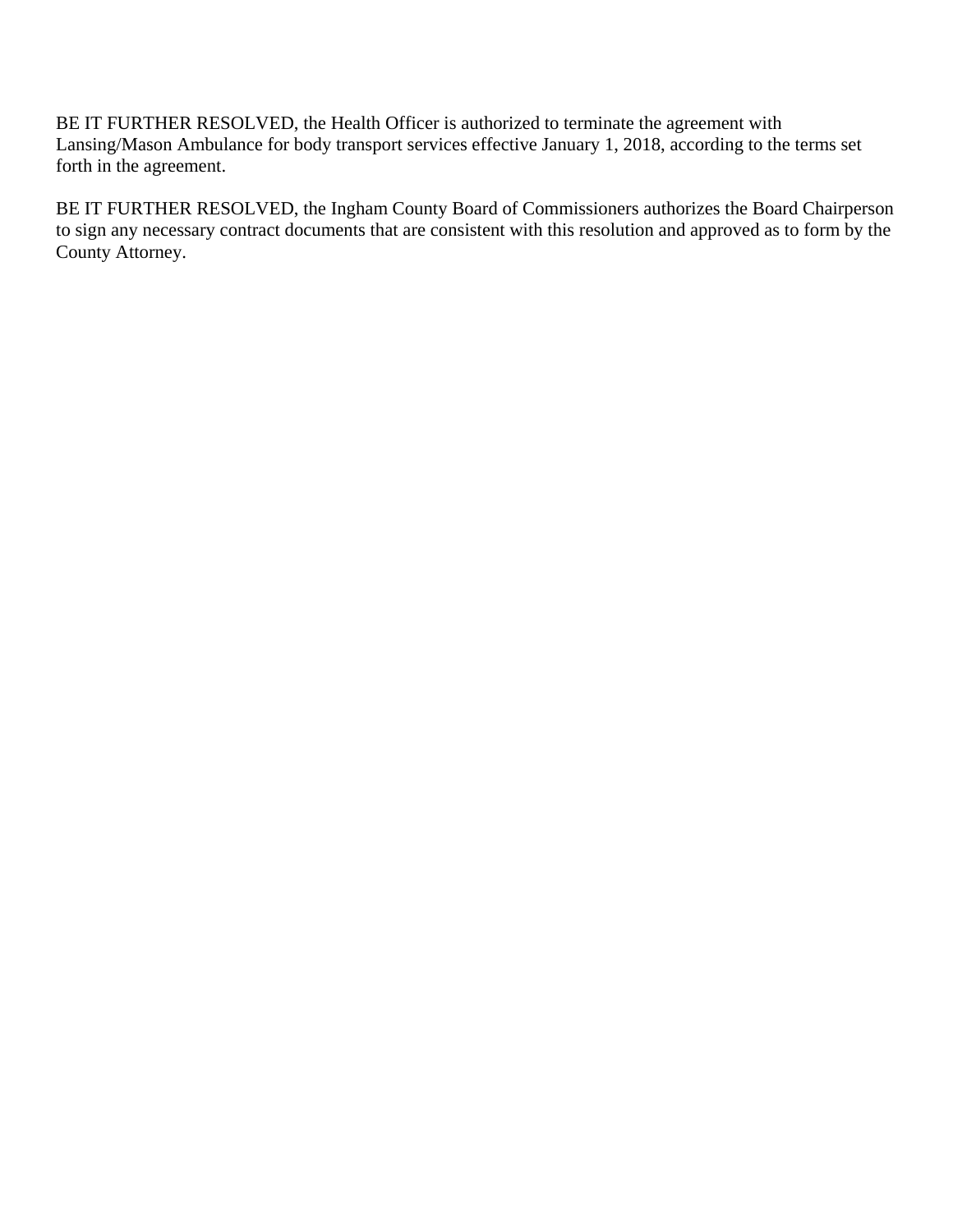<span id="page-42-0"></span>

| TO:             | Board of Commissioners Human Services Committee and Finance Committee               |
|-----------------|-------------------------------------------------------------------------------------|
| <b>FROM:</b>    | Linda S. Vail, MPA, Health Officer                                                  |
| DATE:           | July 24, 2017                                                                       |
| <b>SUBJECT:</b> | Agreement for OB/GYN Physician Services with Edward W. Sparrow Hospital Association |
|                 | For the meeting agendas of August 14, 2017 and August 16, 2017                      |

### **BACKGROUND**

Ingham County Health Department (ICHD) and the Edward W. Sparrow Hospital Association (Sparrow) currently contract for 0.5 FTE physician services for the Women's Health Center. The contracted services between Sparrow and ICHD enable the provision of obstetrics and gynecologic (OB/GYN) services and oversight to mid-level provider staff. ICHD seeks a new three year agreement with Sparrow that would include 1.0 FTE of OB/GYN physician services, of which 80% is dedicated to patient care and 20% is dedicated to midlevel oversight and medical administration for OB/GYN services, including the Family Planning program. The establishment of a full-time OB/GYN physician will support increased productivity and provide greater efficiency in service provision for this high-need service line within the ICHD service area. The new agreement would be effective July 1, 2017 through June 30, 2020.

### **ALTERNATIVES**

There are no alternatives.

### **FINANCIAL IMPACT**

The total cost of the agreement will be an amount not to exceed \$100,000.00 annually. This is a commensurate increase with the increase of FTE made available to ICHD by Sparrow (from \$50,000 annually for 0.5 FTE to \$100,000 annually for 1.0 FTE). These services are being made available to ICHD at a significant savings as opposed to cost of the direct hiring of a physician.

### **OTHER CONSIDERATIONS**

There are no other considerations.

### **RECOMMENDATION**

Based on the information presented, I respectfully recommend approval of the attached resolution to enter an agreement with Sparrow to provide 1.0 FTE physician services, including oversight of mid-level providers and medical administration support to ICHD Women's Health Services, at an amount not to exceed \$100,000 annually, effective July 1, 2017 through June 30, 2020.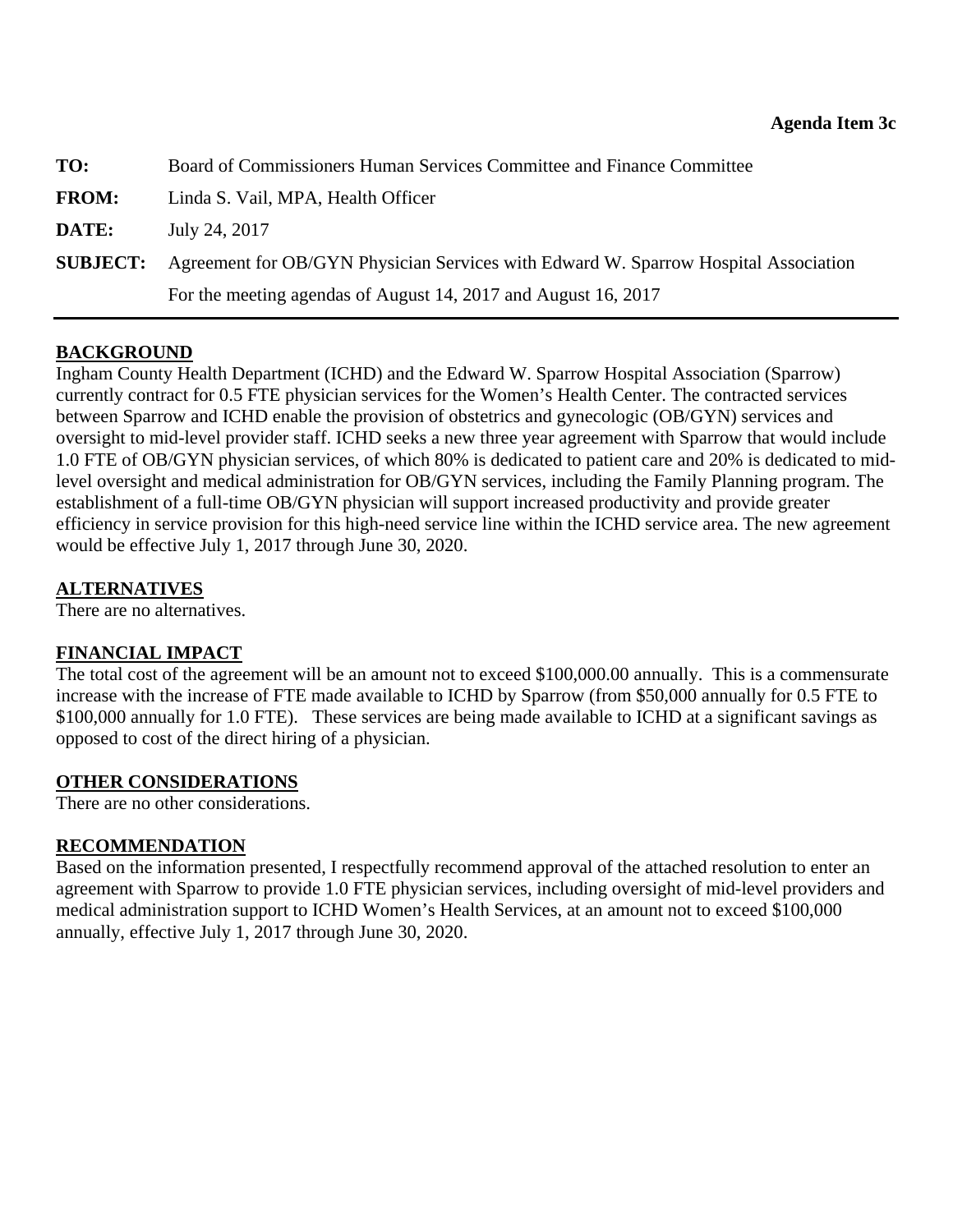Introduced by the Human Services and Finance Committees of the:

### INGHAM COUNTY BOARD OF COMMISSIONERS

### **RESOLUTION TO AUTHORIZE AN OB/GYN PHYSICIAN SERVICES AGREEMENT WITH EDWARD W. SPARROW HOSPITAL ASSOCIATION**

WHEREAS, Ingham County Health Department (ICHD) and the Edward W. Sparrow Hospital Association (Sparrow) currently contract for 0.5 FTE physician services for the Women's Health Center that enable the provision of obstetrics and gynecologic (OB/GYN) services and oversight to mid-level provider staff; and

WHEREAS, ICHD seeks a new three year agreement with Sparrow that would include 1.0 FTE of OB/GYN physician services, of which 80% is dedicated to patient care and 20% is dedicated to mid-level oversight and medical administration for OB/GYN services, including the Family Planning program; and

WHEREAS, the establishment of a full-time OB/GYN physician will support increased productivity and provide greater efficiency in service provision for this high-need service line within the ICHD service area; and

WHEREAS, the new agreement would be effective July 1, 2017 through June 30, 2020 in an amount not to exceed \$100,000.00 annually; and

WHEREAS, the additional costs for FY 2017 are covered by funding available through unfilled midlevel provider positions; and

WHEREAS, the Health Officer has recommended that the Board of Commissioners authorizes an agreement with Sparrow to provide 1.0 FTE physician services, including oversight of mid-level providers and medical administration support to ICHD Women's Health Services, at an amount not to exceed \$100,000 annually, effective July 1, 2017 through June 30, 2020.

THEREFORE BE IT RESOLVED, the Board of Commissioners authorizes an agreement with Sparrow to provide 1.0 FTE physician services, including oversight of mid-level providers and medical administration support to ICHD Women's Health Services, at an amount not to exceed \$100,000 annually, effective July 1, 2017 through June 30, 2020.

BE IT FURTHER RESOLVED, that the Controller/Administrator is authorized to make any necessary budget adjustments consistent with this resolution.

BE IT FURTHER RESOLVED, that the Chairperson of the Board of Commissioners is hereby authorized to sign the necessary contract documents on behalf of the county after approval as to form by the County Attorney.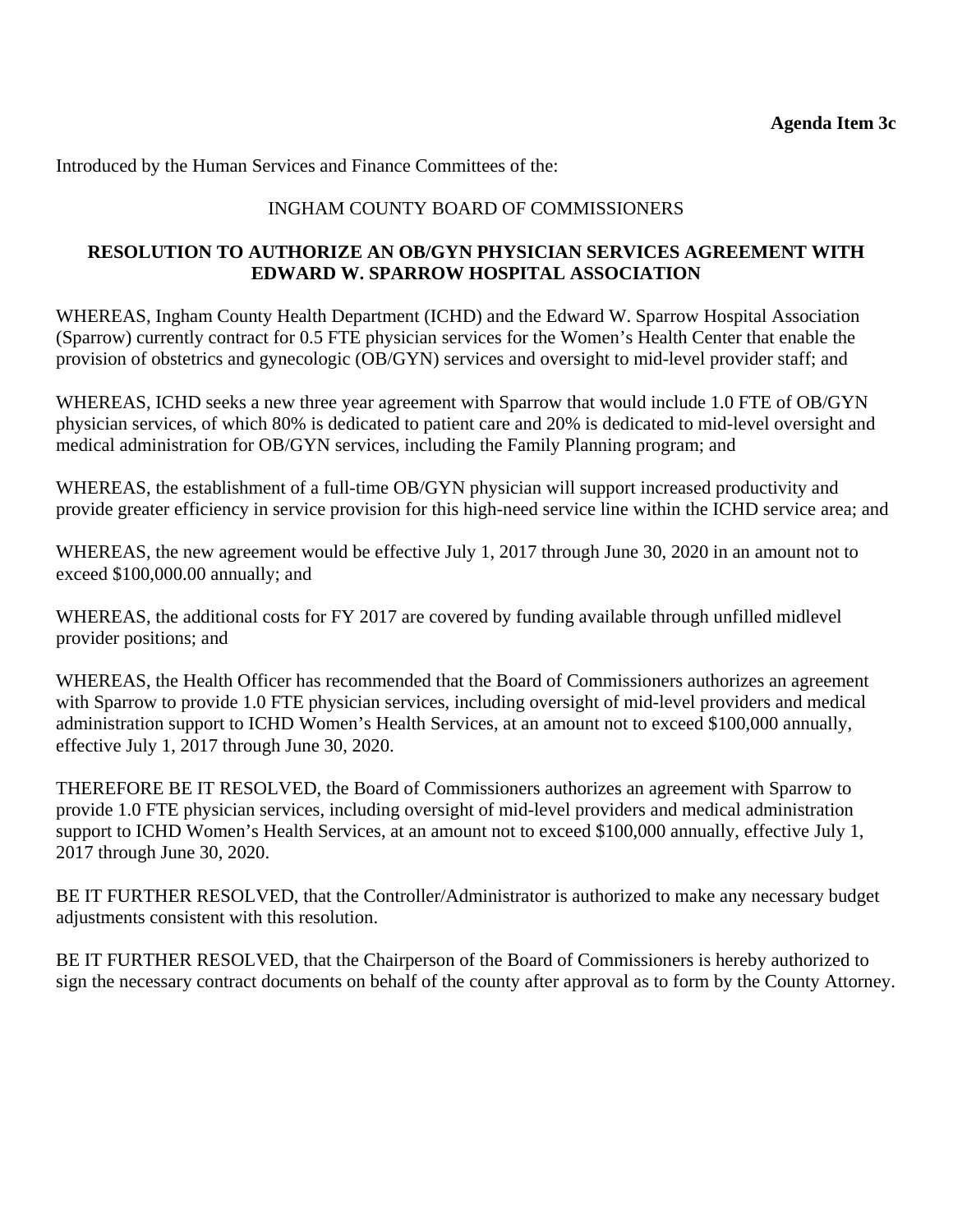<span id="page-44-0"></span>

| TO:             | Board of Commissioners Human Services and Finance Committees                                                                                                                                                               |
|-----------------|----------------------------------------------------------------------------------------------------------------------------------------------------------------------------------------------------------------------------|
| <b>FROM:</b>    | Linda S. Vail, MPA, Health Officer                                                                                                                                                                                         |
| DATE:           | <b>IDATE</b>                                                                                                                                                                                                               |
| <b>SUBJECT:</b> | Agreement to Transfer Sparrow Medical Group – Volunteers of America Clinic to<br><b>Ingham County Health Department</b><br>For the meeting agendas of Human Services August $14th$ , 2017 and Finance August $16th$ , 2017 |

### **BACKGROUND**

ICHD was authorized through Resolution # 17-268 to enter a Letter of Intent to integrate Sparrow Medical Group – Volunteers of America (SMG-VOA) operation, a clinic that provides a vital service to the vulnerable homeless population in the community, into the scope of services of the Ingham County Health Department's (ICHD) Community Health Centers, a network of Federally Qualified Health Centers (FQHC). The attached resolution will authorize ICHD to enter into the necessary agreements to transfer the operation of SMG-VOA clinic to ICHD's Community Health Centers. This resolution shall authorize a series of leasing, licensing, services, equipment acquisition, definitive, and electronic system interface and use agreements between ICHD, VOA and/or Sparrow to establish the terms of the transition of SMG-VOA clinic operations to ICHD.

### **ALTERNATIVES**

There are no alternatives.

### **FINANCIAL IMPACT**

The expense of the integration will be covered through projected revenue. With the current payer mix of patients served by SMG-VOA, revenue is projected at \$1,035,402.00 annually, including \$935,402.00 in billable revenue for 6,180 medical visits and 400 behavioral health visits annually. ICHD receives \$100,000 of Health Care for the Homeless funding as part of its approved Scope through the U. S. Department of Health and Human Services Health Resources and Services Administration. This will also be used to cover the integration expenses. These revenue projections do not include any Ingham County general funds. Projected expenses are anticipated at \$1,029,568 of which \$952,000 are direct costs for operation, lease agreements, provider and nonprovider staff costs, and the balance to cover County overhead costs.

### **OTHER CONSIDERATIONS**

Ingham Community Health Center Board of Directors has approved the arrangement to integrate the SMG-VOA into the FQHC network, and supports ICHD to enter into the necessary agreements.

### **RECOMMENDATION**

Based on the information presented, I respectfully recommend approval of the attached resolution to authorize the ICHD to enter the necessary agreements to transfer the operation of the SMG-VOA homeless health care clinic to Ingham County Health Department (ICHD), including:

A no-cost definitive agreement between ICHD and Sparrow to establish the interagency terms of the integration of SMG-VOA to ICHD, effective September 1, 2017 through August 31, for the term of three (3) years, to automatically renew annually, for a maximum of twenty years.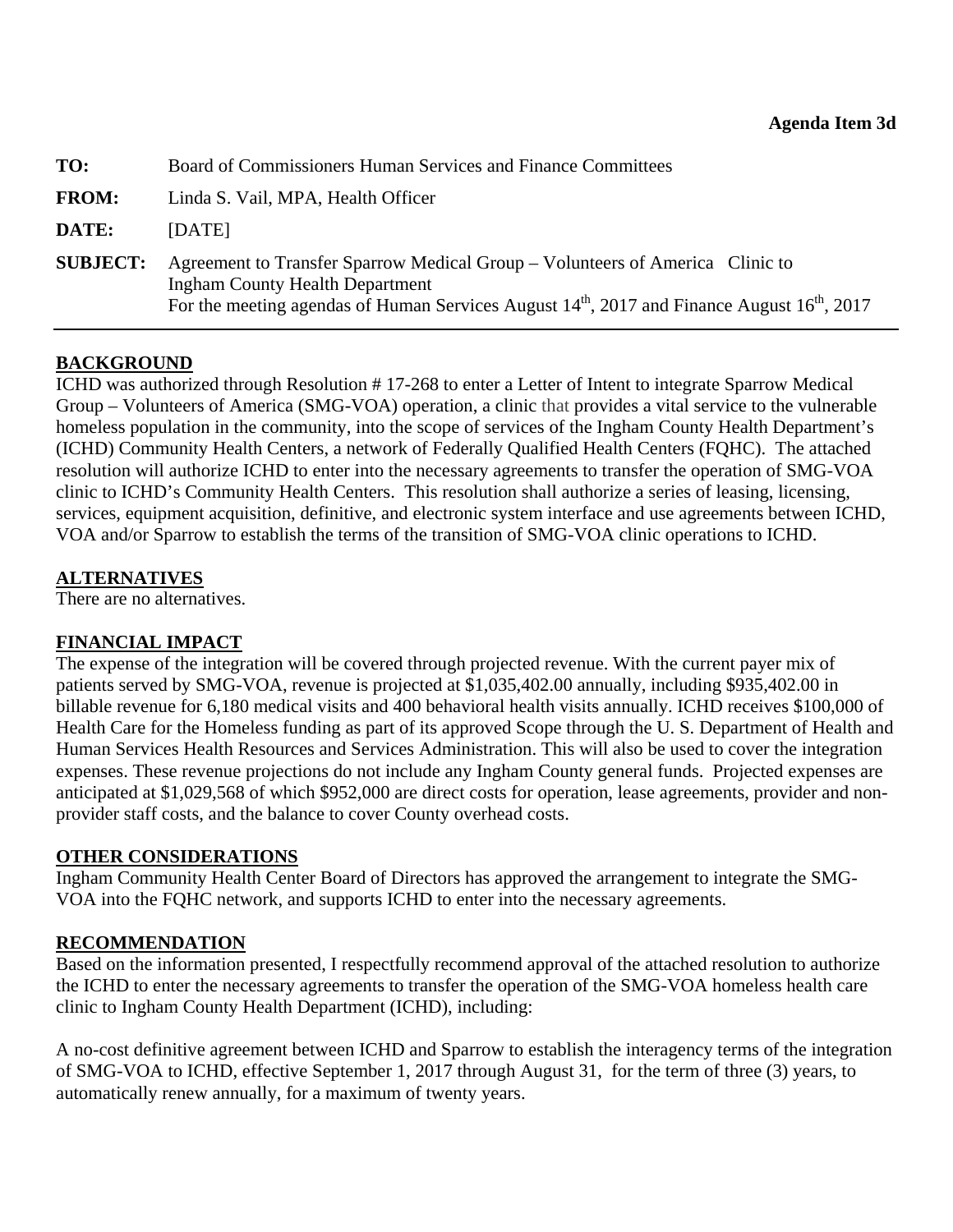A three year Real Estate Lease agreement between ICHD and VOA for the property located at 430 N. Larch Street, Lansing, MI, 48912, effective September 1, 2017 through August 31, 2020, at no cost for year one (September 1, 2017 through August 31, 2018), and then at the rate of \$20,000 annually for years two and three, and to thereafter auto-renew at \$20,000 annually for up to twenty years.

Two Licensing Agreements, one between ICHD and Sparrow and another for ICHD and VOA, for the use of each entity's respective name for the SMG-VOA clinic for a twenty year term, effective September 1, 2017 through August 31, 2020 and to auto-renew annually for up to twenty years.

An agreement between Sparrow and ICHD for use of Sparrow's EPIC electronic medical system for the clinic, including a one-time connection fee of \$13,500 and an ongoing annual fee of \$750, effective September 1, 2017 through August 31, 2020 and to auto renew annually thereafter.

A Provider Services Agreement between Sparrow and ICHD, effective September 1, 2017 through August 31, 2020, for up to 2.9 FTE of physician, nurse practitioner and/or physician assistant services, for a total amount not to exceed \$360,000 annually and at an hourly rate in accordance with annual salary cap and allowable hourly pay rates per Health Resources and Services Administration guidance.

A non-provider services agreement between Sparrow and ICHD, effective September 1, 2017 through August 31, 2019, for 0.8 FTE RN Practice Supervisor and 4.0 FTE Medical Assistant, for a total amount not to exceed \$232,000 annually, and in accordance with annual salary cap and allowable hourly pay rates per Health Resources and Services Administration guidance.

An equipment acquisition agreement with Sparrow, for the transition of ownership of existing equipment at the SMG-VOA clinic, for a total value not to exceed \$100,000, effective September 1, 2017 through August 31, 2020, to auto-renew annually up to twenty years.

An amendment to the Ingham Community Health Center (CHC) Board By-Laws for the terms of adding a Homeless Health Care Committee to the CHC Board of Directors and state the terms of Sparrow's role and representation on the CHC Board of Directors.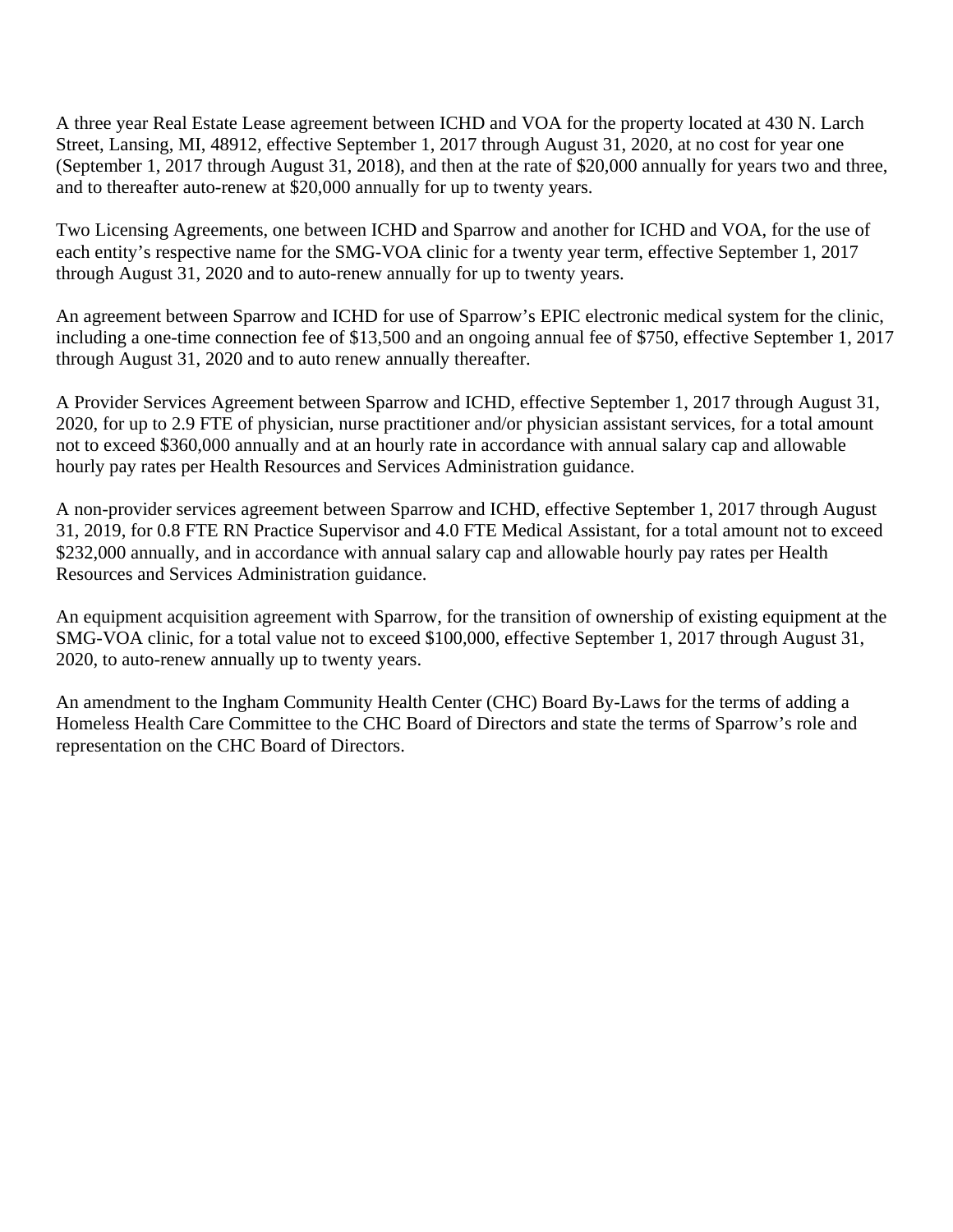Introduced by the Human Services and Finance Committees of the:

### INGHAM COUNTY BOARD OF COMMISSIONERS

### **RESOLUTION AUTHORIZING AGREEMENTS TO TRANSFER SPARROW MEDICAL GROUP – VOLUNTEERS OF AMERICA CLINIC TO INGHAM COUNTY HEALTH DEPARTMENT**

WHEREAS, ICHD was authorized through Resolution #17-268 to enter a Letter of Intent to integrate Sparrow Medical Group – Volunteers of America (SMG-VOA) operation, a clinic that provides a vital service to the vulnerable homeless population in the community, into the scope of services of the Ingham County Health Department's (ICHD) Community Health Centers, a network of Federally Qualified Health Centers (FQHC); and

WHEREAS, the ICHD's Community Health Centers are the designated Federally Qualified Health Centers (FQHC) serving residents of Ingham County and greater Lansing and as a certified FQHC, the department receives direct federal funding to support operations and also qualifies for enhanced reimbursement from Medicare and Medicaid; and

WHEREAS, this transfer shall maximize community resources in providing medical care for the homeless population, reduce Sparrow Health System's (Sparrow) financial loss, and increase collaboration between Sparrow and ICHD; and

WHEREAS, ICHD proposes to enter into the necessary agreements to facilitate the transfer and integration of the operation of SMG-VOA clinic to ICHD's Community Health Centers; and

WHEREAS, ICHD anticipates the expense of the integration will be covered through revenue projected for the current payer mix of patients served by SMG-VOA at \$1,035,402.00 annually, including \$935,402.00 in billable revenue for 6,180 medical visits and 400 behavioral health visits; and

WHEREAS, \$100,000 of Health Care for the Homeless funding ICHD receives as part of its approved Scope through the U. S. Department of Health and Human Services Health Resources and Services Administration will also be used to cover the integration expenses; and

WHEREAS, these revenue projections do not include any Ingham County general funds. Projected expenses are anticipated at \$1,029,568 of which \$952,000 are direct costs for operation, lease agreements, provider and non-provider staff costs, and for County overhead costs; and

WHEREAS, the Ingham Community Health Center Board of Directors supports the integration of the SMG-VOA into the FQHC network scope and supports an amendment to its By-Laws to add a Homeless Healthcare Committee and define Sparrow's role and representation on the CHC Board of Directors; and

WHEREAS, the Health Officer recommends authorization to enter into the necessary definitive, leasing, licensing, services, equipment acquisition, and electronic system interface and use agreements between ICHD, VOA and/or Sparrow to establish the terms of the transition of SMG-VOA clinic operations to ICHD.

THEREFORE BE IT RESOLVED, the Ingham County Board of Commissioners authorizes a Definitive Agreement with Sparrow to establish the interagency terms of the integration of SMG-VOA into ICHD's CHC network, effective September 1, 2017 through August 31, 2020 for the term of three (3) years, to auto-renew annually, up to a maximum of twenty years.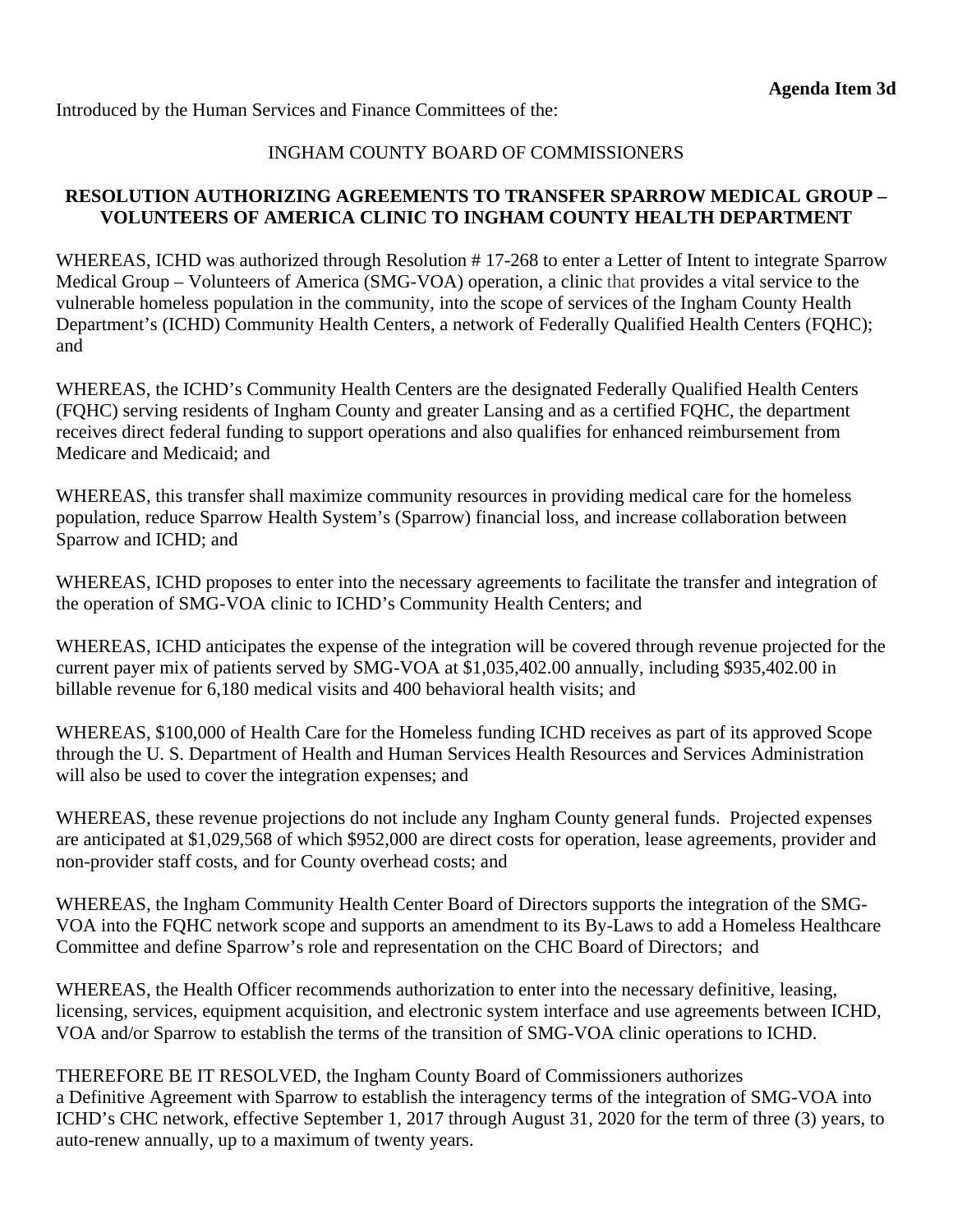BE IT FURTHER RESOLVED, that the Ingham County Board of Commissioners authorizes ICHD to enter into a three year Real Estate Lease agreement between ICHD and VOA for the property located at 430 N. Larch Street, Lansing, MI, 48912, effective September 1, 2017 through August 31, 2020, at no cost for year one (September 1, 2017 through August 31, 2018), and then at the rate of \$20,000 annually for years two and three, and to thereafter auto-renew at \$20,000 annually for up to twenty years.

BE IT FURTHER RESOLVED, that the Ingham County Board of Commissioners authorizes ICHD to enter into two Licensing Agreements, one between ICHD and Sparrow and another for ICHD and VOA, for the use of each entity's respective name for the SMG-VOA clinic for a twenty year term, effective September 1, 2017 through August 31, 2020 and to auto-renew annually for up to twenty years.

BE IT FURTHER RESOLVED, that the Ingham County Board of Commissioners authorizes ICHD to enter into an agreement between Sparrow and ICHD for use of Sparrow's EPIC electronic medical system for the clinic, including a one-time connection fee of \$13,500 and an ongoing annual fee of \$750, effective September 1, 2017 through August 31, 2020 and to auto-renew annually thereafter.

BE IT FURTHER RESOLVED, that the Ingham County Board of Commissioners authorizes ICHD to enter into a Provider Services Agreement between Sparrow and ICHD, effective September 1, 2017 through August 31, 2020, for up to 2.9 FTE of physician, nurse practitioner and/or physician assistant services, for a total amount not to exceed \$360,000 annually and at an hourly rate in accordance with annual salary cap and allowable hourly pay rates per Health Resources and Services Administration guidance.

BE IT FURTHER RESOLVED, that the Ingham County Board of Commissioners authorizes ICHD to enter into a non-provider services agreement between Sparrow and ICHD, effective September 1, 2017 through August 31, 2019, for 0.8 FTE RN Practice Supervisor and 4.0 FTE Medical Assistant, for a total amount not to exceed \$232,000 annually, and in accordance with annual salary cap and allowable hourly pay rates per Health Resources and Services Administration guidance.

BE IT FURTHER RESOLVED, that the Ingham County Board of Commissioners authorizes ICHD to enter into an equipment acquisition agreement with Sparrow, for the transition of ownership of existing equipment at the SMG-VOA clinic, for a total value not to exceed \$100,000, effective September 1, 2017 through August 31, 2020, to auto-renew annually up to twenty years.

BE IT FURTHER RESOLVED, that the Ingham County Board of Commissioners authorizes ICHD to enter an amendment to the Ingham Community Health Center (CHC) Board By-Laws for the terms of adding a Homeless Health Care Committee to the CHC Board of Directors and state the terms of Sparrow's role and representation on the CHC Board of Directors.

BE IT FURTHER RESOLVED, that the Ingham Community Health Center Board By-Laws be amended to include the establishment of a Homeless Health Care Board Committee and state the terms of Sparrow's role and representation on the CHC Board of Directors.

BE IT FURTHER RESOLVED, that the Controller/Administrator is authorized to make any necessary budget adjustments consistent with this resolution.

BE IT FURTHER RESOLVED, that the Chairperson of the Ingham County Board of Commissioners is authorized to sign any necessary contract documents consistent with this resolution upon approval as to form by the County Attorney.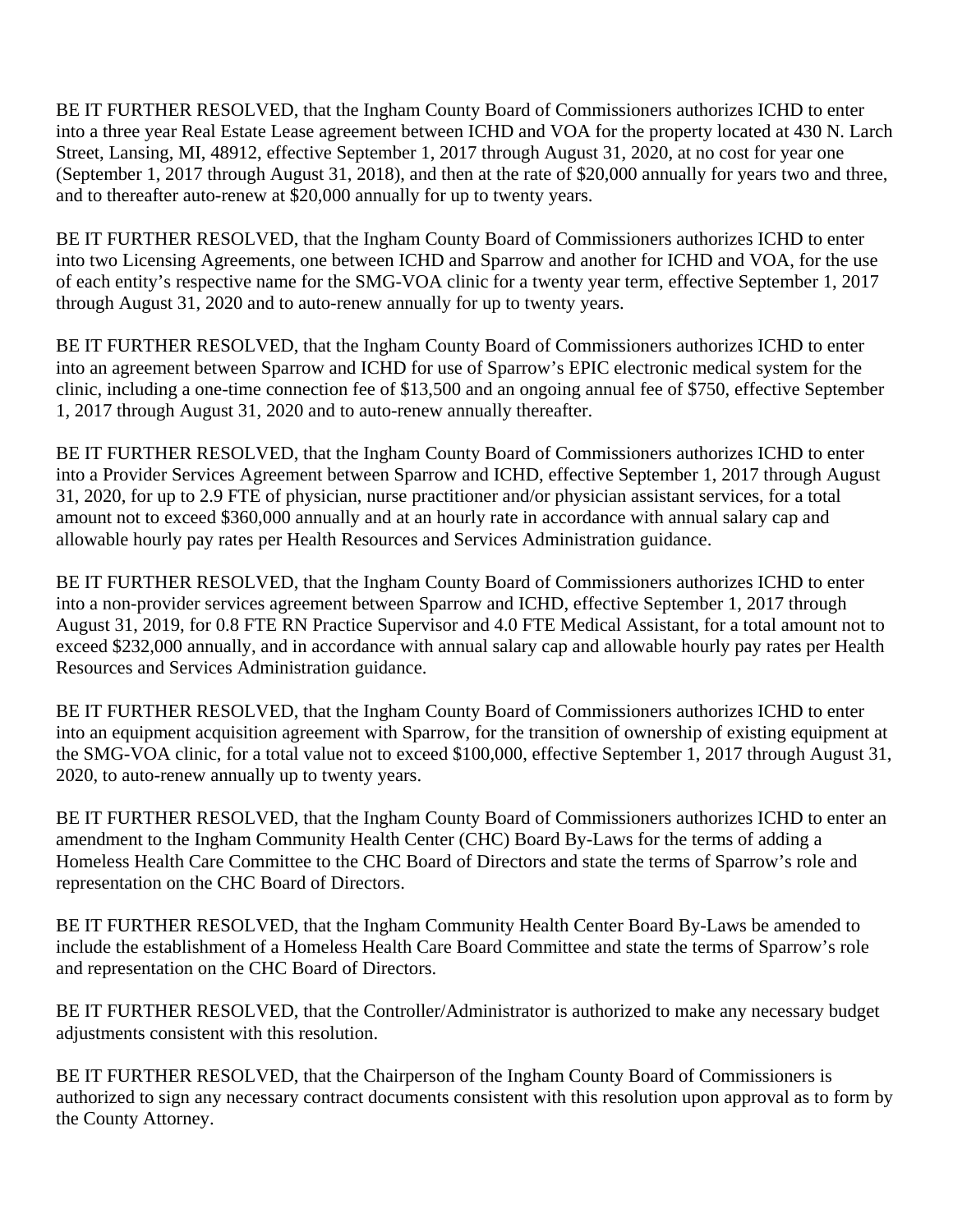<span id="page-48-0"></span>

| TO:             | Board of Commissioners Human Services Committee                                                                                                                    |  |
|-----------------|--------------------------------------------------------------------------------------------------------------------------------------------------------------------|--|
| <b>FROM:</b>    | Linda S. Vail, MPA, Health Officer                                                                                                                                 |  |
| DATE:           | July $28^{th}$ , $2017$                                                                                                                                            |  |
| <b>SUBJECT:</b> | Discussion of Ingham Community Health Centers (ICHC) Millage for Ingham<br>County's Population Health & Wellness<br>For the meeting agenda of August $14th$ , 2017 |  |

The Ingham Community Health Centers (ICHC) offer a range of services including women's healthcare, primary health care, pediatric health care, behavioral health care, school-based/linked health care and dental care. These services are provided without regard to the patient's insurance status or ability to pay. ICHC accepts all insurances and also operates on a sliding fee scale for the uninsured.

ICHC's most recent financial projections predict a budget and patients served shortfall for FY 2017 and FY 2018. This shortfall is due largely to an operational revenue deficit based in lost productivity resulting from an inadequate provider workforce and fewer patients served than estimated. The insufficient and inadequately compensated provider workforce results in an increased length of time to serve new ICHC patients and therefore negatively affects patient access to care. The ICHC service area is currently comprised of thousands of unserved patients in terms of its target population, those with incomes below 200 percent of the federal poverty level.

The estimated budget shortfall would lead to an exacerbation of unserved patients and immediately require ICHC to stop serving 2,000 *current* patients. Ingham County is ranked 54th out of 83 Michigan counties in terms of health outcomes according to the Robert Wood Johnson Foundation's Annual County Health Rankings Report. Additionally, the most recent Healthy! Capital Counties Community Health Needs Assessment identified Access to Primary Care as one of its five priority action areas. Primary care is critical to improving Ingham County's population health outcomes.

The ICHC Board of Directors believes the county should utilize unspent millage funds relative to the provision of health care services and implores the Ingham County Commissioners to seek a new millage proposal that asks the great voters of Ingham County to help fund ICHC so that it may execute its mission to serve and improve the health of Ingham County's underserved residents.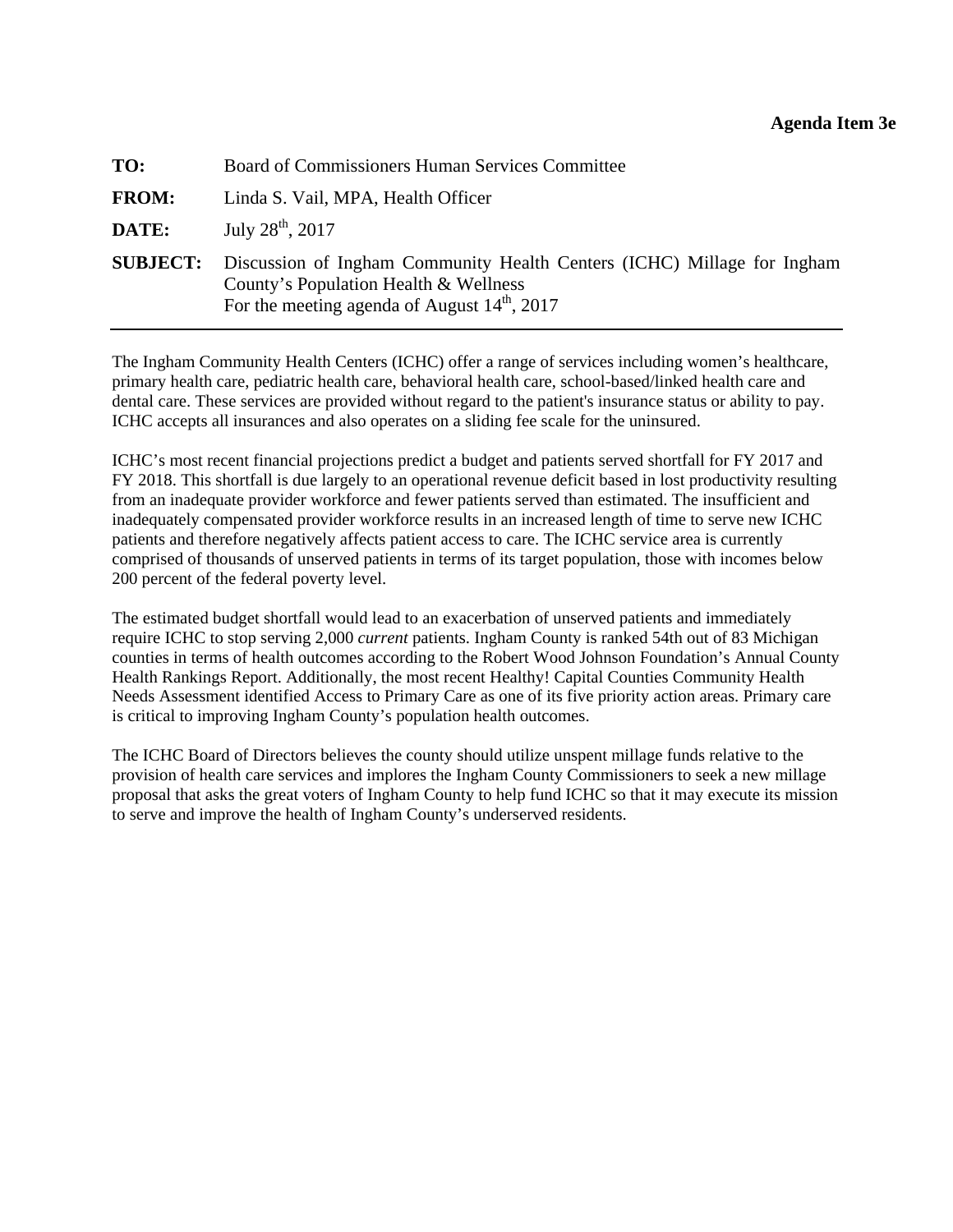

#### RESOLUTION-ICHC MILLAGE FOR INGHAM COUNTY'S POPULATION HEALTH & WELLNESS Ingham Community Health Center Board of Directors Regular Board Meeting-May 25, 2017

WHEREAS, the Ingham Community Health Centers (ICHC) most recent financial projections predict a budget and patients served shortfall for FY 2017-FY 2018; and

WHEREAS, ICHC anticipates a reduction in County general fund dollars due to extraneous circumstances; and

WHEREAS, the ICHC predicted shortfall is due largely to an operational revenue deficit based in lost productivity resulting from an inadequate provider workforce and less than estimated number of patients served; and

WHEREAS, the insufficient and inadequately compensated provider workforce results in an increased length of time to serve new ICHC patients and therefore negatively affects patient access to care; and

WHEREAS, the ICHC service area is comprised of thousands of unserved patients in terms of its target population (those with incomes below 200 percent of the federal poverty level); and

WHEREAS, a \$1 million budget shortfall would lead to an exacerbation of unserved patients and immediately require ICHC to stop serving 2,000 current patients; and

WHEREAS, Ingham County is ranked 54<sup>th</sup> out of 83 Michigan counties in terms of health outcomes according to the Robert Wood Johnson's Annual County Health Rankings Report; and

WHEREAS, primary care is critical to improving County's population health outcomes; and

WHEREAS, the ICHC Board of Directors respects the operational agreement and values its relationship with Ingham County; and

THEREFORE BE IT RESOLVED, that the ICHC Board of Directors believes the county should utilize current unspent millage funds relative to the provision of health care services and implores the County Commission to seek a new millage proposal to ask the great voters of Ingham County to help fund ICHC so that it may execute its mission to serve ICHC's underserved residents and improve Ingham County's population health.



Ingham Community Health Centers . 5303 S. Cedar Street . Lansing, MI 4891 Phone: 517.887.4647 • Fax: 517.244.7172 • www.hd.ingham.org/chc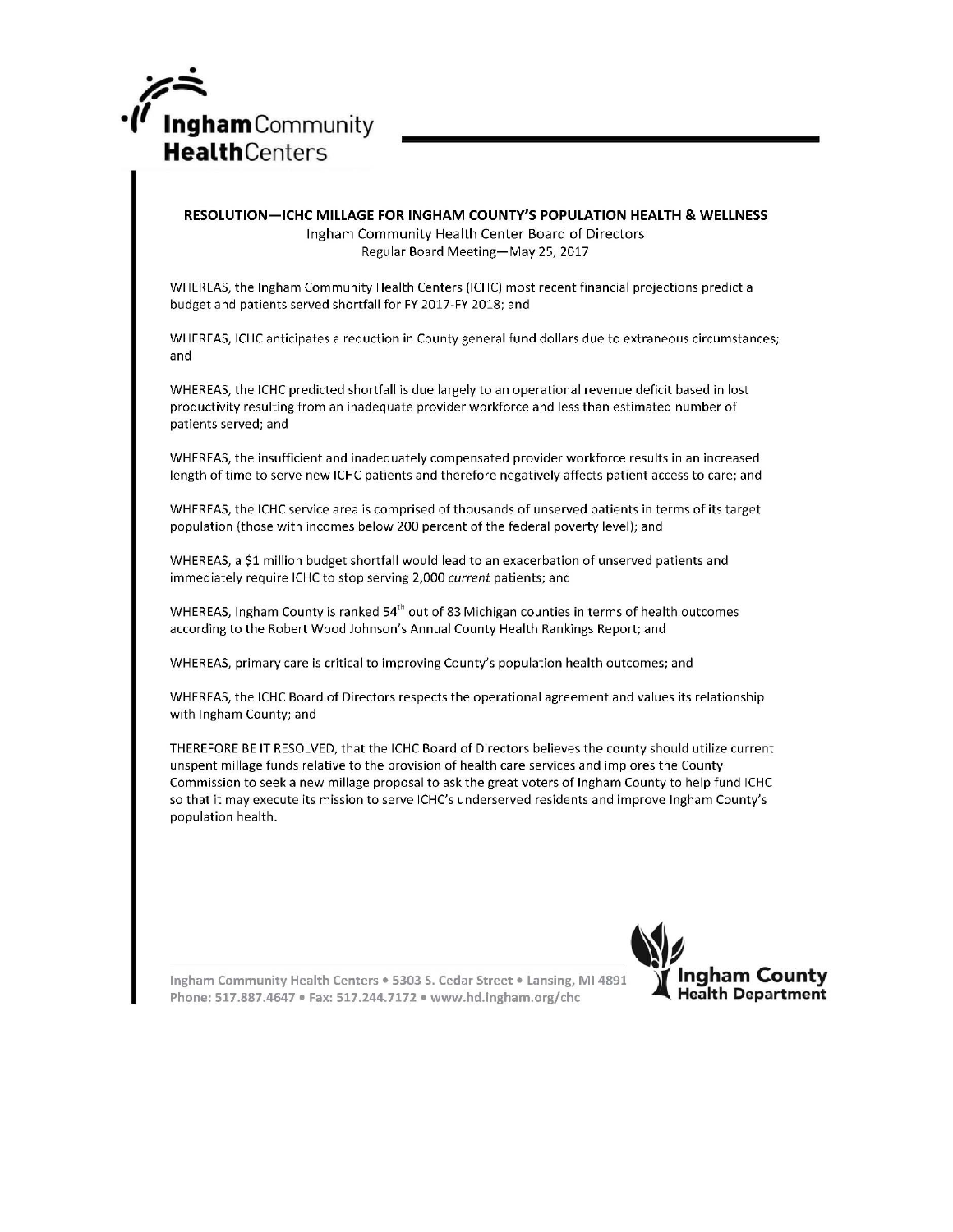#### MEMORANDUM

<span id="page-50-0"></span>**TO:** Human Services and Finance Committees

**FROM:** Jared Cypher, Deputy Controller

**DATE:** July 25, 2017

**SUBJECT:** Resolution Authorizing the Third Amendment to the Agreement with the Capital Area Transportation Authority Dated January 1, 2016 through December 31, 2020

For the meeting agendas of August 14 and August 16

#### **BACKGROUND**

This resolution authorizes the third amendment to the agreement with the Capital Area Transportation Authority (CATA) for the time period of January 1, 2016 through December 31, 2020; specifically the scope of services which will be effective from October 1, 2017 through September 30, 2018. For the period October 1, 2017 through September 30, 2018 the County will reimburse CATA as set forth in the attached Scope of Services.

#### **ALTERNATIVES**

N/A

#### **FINANCIAL IMPACT**

The amount to be reimbursed will not exceed the amount of millage funds available. A maximum of \$3,128,081 will be used to pay the actual expenses of operating, administrating and marketing Spec-Tran. A maximum of \$951,466 of the funds will be used to pay for the actual expenses of operating, administering and marketing CATA Rural Services. The amount of \$125,299 will be retained by the County for the operation of a vehicle used to transport area veterans to VA Hospitals in the region in the County's 2018 Fiscal Year.

# **OTHER CONSIDERATIONS**

N/A.

#### **RECOMMENDATION**

Based on the information presented, I respectfully recommend approval of the attached resolution.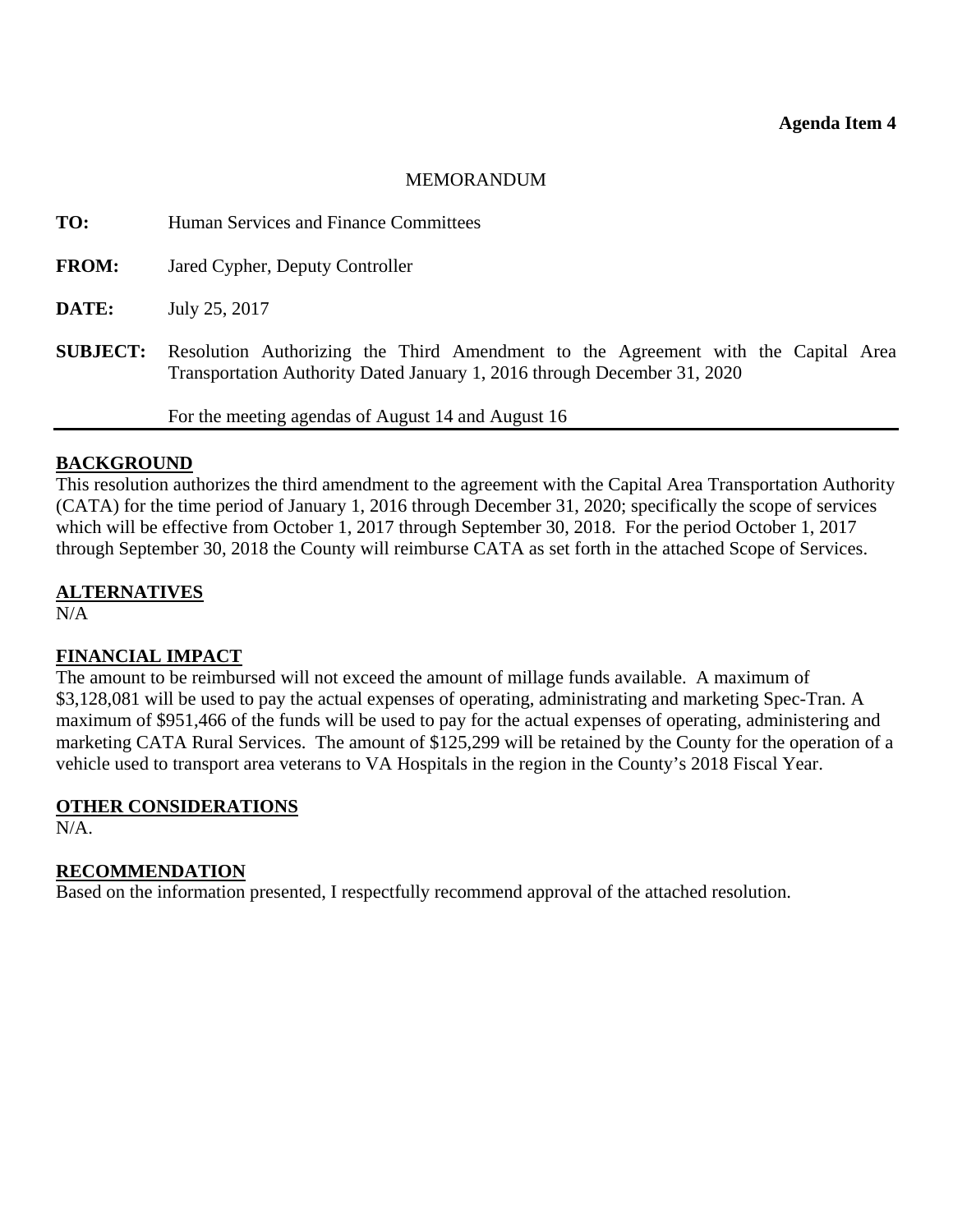Introduced by the Human Services and Finance Committees of the:

### INGHAM COUNTY BOARD OF COMMISSIONERS

#### **RESOLUTION AUTHORIZING THE THIRD AMENDMENT TO THE AGREEMENT WITH THE CAPITAL AREA TRANSPORTATION AUTHORITY DATED JANUARY 1, 2016 THROUGH DECEMBER 31, 2020**

WHEREAS, an agreement was authorized with the Capital Area Transportation Authority for the period ending December 31, 2020; and

WHEREAS, in August 2010, the electorate approved a countywide public transportation millage level of 48/100 (.48) of one mill to be used for the purpose of funding a transportation system to be used primarily by elderly and disabled persons in Ingham County; and

WHEREAS, in August 2012, the electorate approved an additional 12/100 (.12) of one mill to ensure that the current level of service can still be provided; and

WHEREAS, the Board of Commissioners envisioned that the revenues generated as a result of the millage levy would be turned over to the Capital Area Transportation Authority and be used to provide the transportation service.

THEREFORE BE IT RESOLVED, that the Ingham County Board of Commissioners approves an amendment to the agreement with the Capital Area Transportation Authority (CATA) which authorizes the County to pay CATA the expenses incurred for providing a public transportation system to be used primarily by elderly and disabled persons in Ingham County from revenue generated as a result of the countywide public transportation millage.

BE IT FURTHER RESOLVED, that for the period October 1, 2017 through September 30, 2018 the County shall reimburse CATA as set forth in the attached Scope of Services.

BE IT FURTHER RESOLVED, the Chairperson of the Board and the County Clerk are hereby authorized to sign the appropriate agreements and documents necessary to implement the above, subject to approval as to form by the County Attorney.